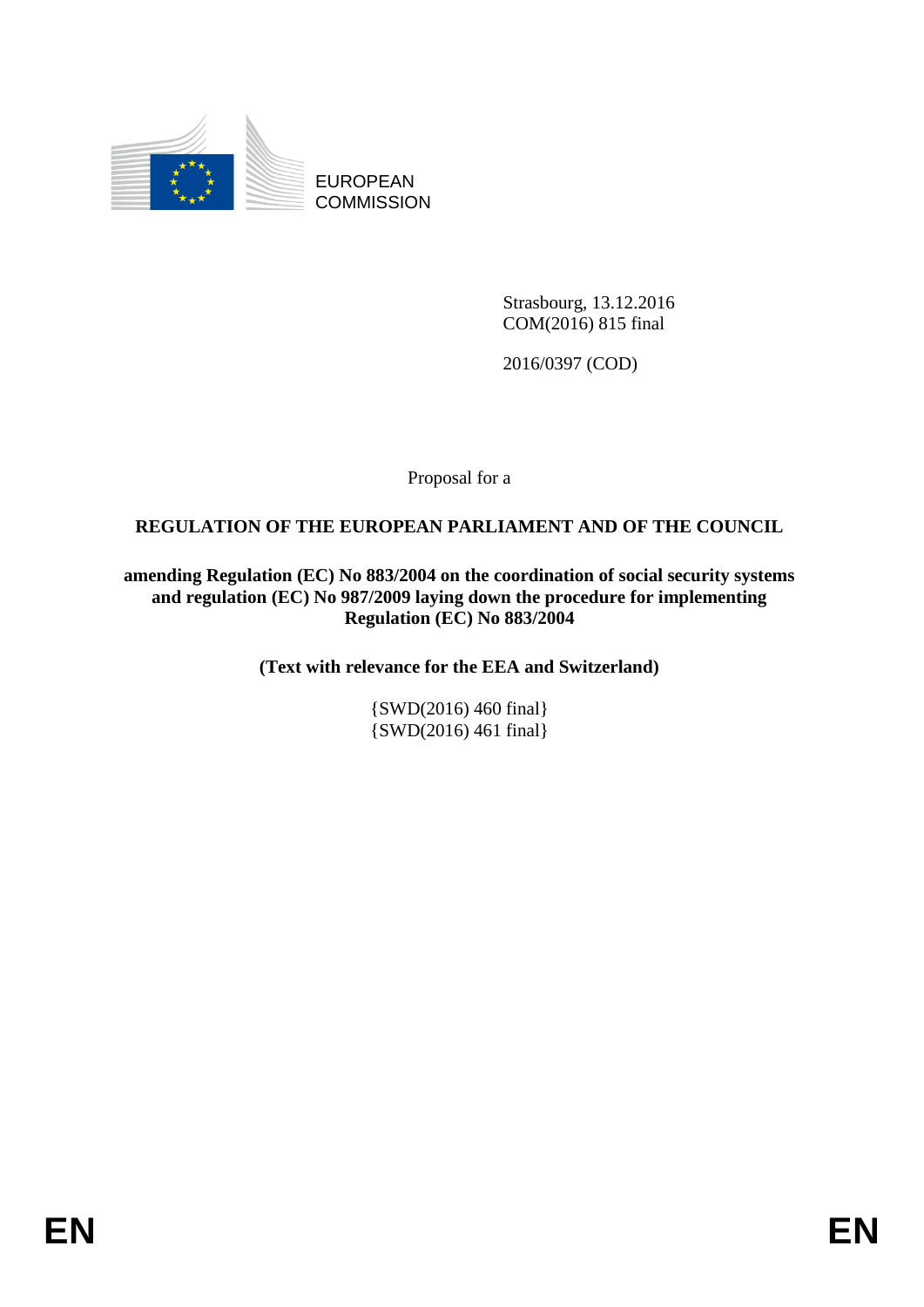### **EXPLANATORY MEMORANDUM**

### **1. CONTEXT OF THE PROPOSAL**

#### **• Reasons for and objectives of the proposal**

The right of EU citizens and their families to move freely and reside in any EU country is one of the four fundamental freedoms enshrined in the EU Treaties.

Free movement of persons would not be possible unless the social security rights of mobile Europeans and their family members were protected.

This initiative is part of the 2016 European Commission's *Labour Mobility Package*. The objective of this initiative is to continue the process of modernisation of the EU law on social security coordination set out in Regulations (EC) Nos  $883/2004^1$  and  $987/2009^2$  (the "Regulations"), by further facilitating the exercise of citizens' rights while ensuring legal clarity, a fair and equitable distribution of the financial burden among the Member States and administrative simplicity and enforceability of the rules. Achieving a modernised system of social security coordination that responds to the social and economic reality in the Member States is one of the central drivers for this initiative.

The proposal focuses on four areas of coordination where improvements are required: economically inactive citizens' access to social benefits, long-term care benefits, unemployment benefits and family benefits. Each Member State is free to determine the features of its own social security system, including which benefits are provided, the conditions for eligibility, how these benefits are calculated and what contributions should be paid, and for all social security branches, such as old age, unemployment and family benefits provided that such national provisions respect the principles of EU law in particular concerning equal treatment and non-discrimination. In this context, Member States are free to monitor developments regarding the payment of those benefits, including to citizens residing in other Member States. The Administrative Commission for the Coordination of Social Security Systems plays a particular role to exchange such information.

First, the revision seeks to clarify the circumstances in which Member States can limit access to social benefits claimed by economically inactive EU mobile citizens. Further to recent case-law of the Court of Justice of the European Union (hereafter the "Court of Justice"), this is necessary for reasons of clarity, transparency and legal certainty. The population of economically inactive mobile citizens is estimated to be  $3.7$  million.<sup>3</sup> Nearly 80% of them derive rights (residence rights and/or rights to benefits) from economically active family members with whom they reside, and continue to be entitled to equal treatment with the family members of national workers. An inactive EU mobile citizen previously lawfully resident but who no longer fulfils the conditions of Directive 2004/38/EC should be able to rely on the principle of equal treatment with regard to contributory social security benefits, as long as the host Member States has not formally put an end to his right of residence.

Secondly, the revision aims to establish a coherent regime for the coordination of long-term care benefits (currently dealt with under the sickness chapter) by introducing a separate Chapter for their coordination in Regulation (EC) No 883/2004, by including a definition and providing for a list of those benefits. In total around 80.000 mobile citizens are estimated to

 $\mathbf{1}$ 1 Regulation (EC) No 883/2004 of the European Parliament and of the Council of 29 April 2004 on the coordination of social security systems, OJ L 166, 30.4.2004, p.1, corrigendum OJ L 200, 7.6.2004.

<sup>2</sup> Regulation (EC) No 987/2009 of the European Parliament and of the Council of 16 September 2009 laying down the procedure for implementing Regulation (EC) No 883/2004 on the coordination of social security systems, OJ L 284, 30.10.2009

<sup>3</sup> Labour Force Survey, 2014.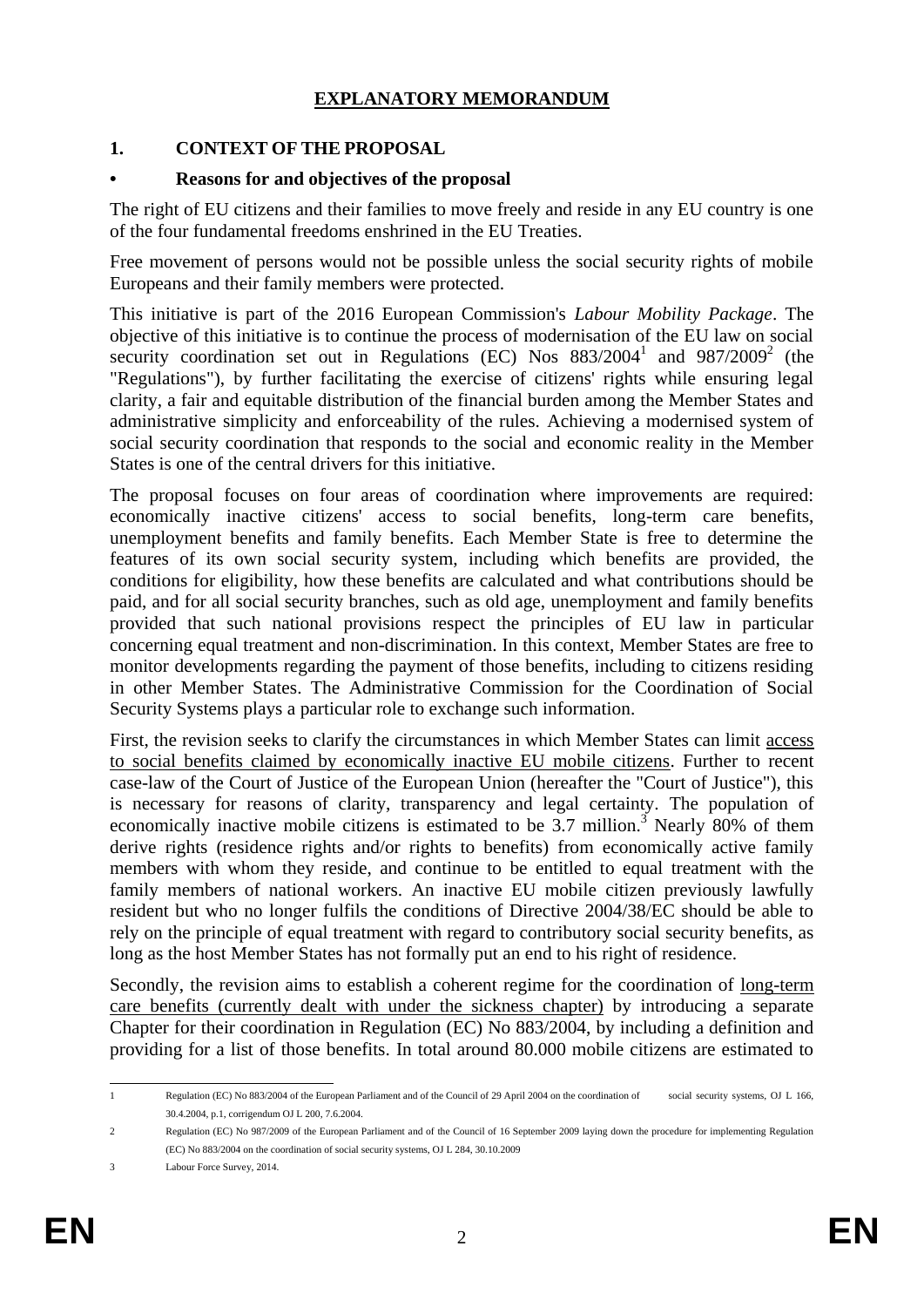be entitled to long-term care benefits, totalling  $\epsilon$  793 million (0.4% of the total EU expenditure on long-term care benefits).

Next, the revision proposes new arrangements for the coordination of unemployment benefits in cross-border cases. These concern the aggregation of periods of insurance for creating or retaining a right to unemployment benefits, the export of unemployment benefits and the determination of which Member State is responsible for paying unemployment benefits to frontier workers and other cross-border workers. There are some 25.000 cases of aggregation (reported from 23 Member States)<sup>4</sup> and some 27.300 persons within the EU who export their unemployment benefit to another Member State<sup>5</sup> and an estimated number of  $91.700$ unemployed cross-border workers per year, 53.500 of which are frontier workers.<sup>6</sup>

Fourth, the proposal contains new provisions for the coordination of family benefits intended to replace income during child-raising periods. 22 Member States have such a benefit.<sup>7</sup>

Furthermore, the proposal clarifies the conflict rules on applicable legislation and the relationship between the Regulations and Directive 96/71/EC of the European Parliament and of the Council of 16 December 1996 concerning the posting of workers in the framework of the provision of services (hereafter "Directive  $96/71/EC$ ").<sup>8</sup> It strengthens the administrative rules on social security coordination in the fields of information exchange and verification of the social security status of such workers in order to prevent potentially unfair practices or abuse. The proposal also grants new implementing powers to the Commission in accordance with Article 291 Treaty on the Functioning of the European Union ("TFEU") to further specify a uniform approach to the issuance, verification and withdrawal of the Portable Document A1 (a certificate concerning the social security legislation which applies to the holder).

In addition, the proposal includes a number of technical amendments. They concern the prioritisation of derived rights to sickness benefits, the reimbursement of costs for medical examination, the calculation of the annual average costs in the field of sickness benefits and the introduction of measures to facilitate identification of fraud or error in the application of the Regulations, including the introduction of a permissive ground for Member States to periodically exchange personal data. In addition, the procedures for recovery of unduly paid social security benefits have been revised to align them with the equivalent procedures in Directive 2010/24/EU concerning mutual assistance for the recovery of claims relating to taxes, duties and other measures in particular to provide for a uniform instrument to be used for enforcement measures as well as standard procedures for requesting mutual assistance and notification of instruments and decisions relating to a claim.<sup>9</sup>

The proposal also includes a number of periodic technical updates to reflect developments in national legislation that affect the application of the EU rules.

 $\overline{4}$ Pacolet J and De Wispelaere F Aggregation of periods or salaries for unemployment benefits: Report on U1 portable documents for migrant workers (Network Statistics FMSSFE: 2015) Table 1 (Annex XII of Impact Assessment Report).

<sup>5</sup> Pacolet, J. and De Wispelaere, F., Export of unemployment benefits – PD U2 Questionnaire, Network Statistics FMSSFE, European Commission, June 2014,

<sup>6</sup> This is an estimation based on 2015 Annual Report on Labour Mobility, European Commission (2015), because there are no figures available on the number of frontier workers in the sense of the legal definition contained in Regulation (EC) No 883/2004.

<sup>7</sup> De Coninck J: Reply to an ad hoc request for comparative analysis: salary-related child raising benefits, FreSsco - Free

movement of workers and Social security coordination, European Commission 2015 p9 (Annex XXV of Impact Assessment Report)

<sup>8</sup> OJ L 018 , 21.01.1997 p. 1

<sup>9</sup> OJ L 84, 31.3.2010, p. 1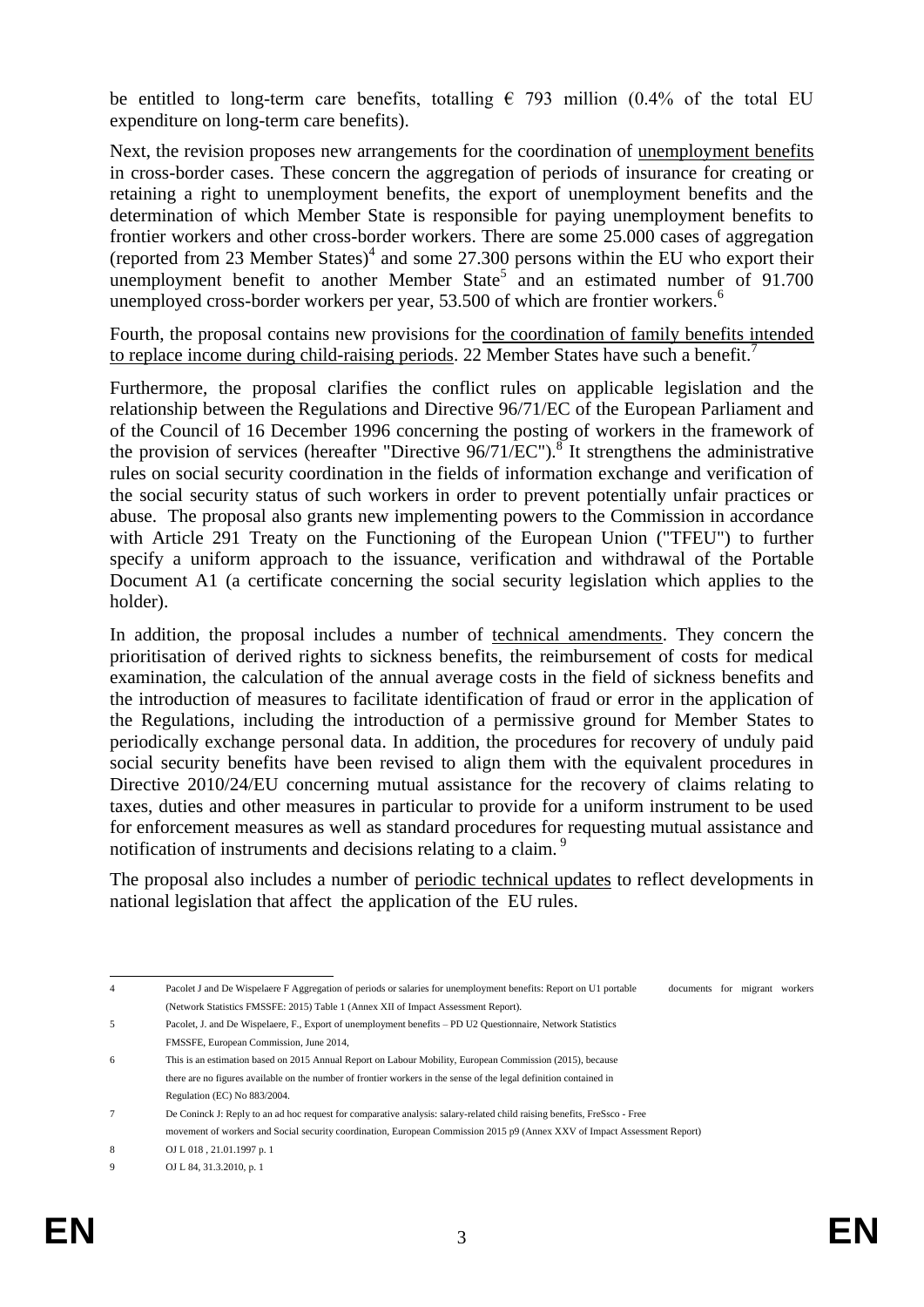Finally, the proposal grants new powers to the Commission to adopt delegated acts in accordance with Article 290 TFEU to facilitate and expedite the legislative procedure for amending the country-specific Annexes to Regulation (EC) No 883/2004.

### **• Consistency with existing policy provisions in the policy area**

This initiative complements other initiatives identified in the Political Guidelines: A New Start for Europe<sup>10</sup> in relation to Priority 4: a Deeper and Fairer Internal Market with a strengthened industrial base, and in particular the planned Internal Market Strategy.<sup>11</sup> Labour mobility is a means of facilitating more efficient allocation of resources between and within sectors as well as reducing unemployment and skills mismatches.

It also complements Priority 1 of the Political Guidelines by creating a more conducive regulatory environment to support a climate of entrepreneurship and job creation, and ensures the Regulations are in line with the Commission's commitment to Better Regulation.<sup>12</sup>

## **2. LEGAL BASIS, SUBSIDIARITY AND PROPORTIONALITY**

### **• Legal basis**

This proposal is based on Article 48 TFEU.

### **• Subsidiarity**

The subsidiarity principle applies as the proposal does not fall under the exclusive competence of the EU.

The objectives of the proposal cannot be sufficiently achieved by the Member States at national, regional or local level, and can be better achieved at Union level for the following reasons:

Social security coordination concerns cross-border situations where no Member State can act alone. Coordination measures at EU level are required by Article 48 TFEU and necessary for the exercise of the right to free movement. Without such coordination, free movement may be hindered: people would be less likely to move if it meant losing social security rights acquired in another Member State.

The EU coordinating legislation replaces the numerous pre-existing bilateral agreements. The creation of an EU framework in this field ensures a uniform interpretation and protection of rights of mobile EU citizens and their family members that could not be achieved by the Member States alone at national level.

This not only simplifies social security coordination for Member States, but also ensures equal treatment of EU citizens who are insured in accordance with national social security legislation.

The proposal updates the existing coordinating rules to implement changes that have become necessary due to changing social reality and to reflect the legal changes that have been implemented at national level.

The proposal therefore complies with the subsidiarity principle.

 $10<sup>1</sup>$ http://ec.europa.eu/priorities/publications/president-junckers-political-guidelines\_en.

<sup>11</sup> http://ec.europa.eu/priorities/internal-market\_en.

<sup>12</sup> http://ec.europa.eu/info/strategy/better-regulation-why-and-how\_en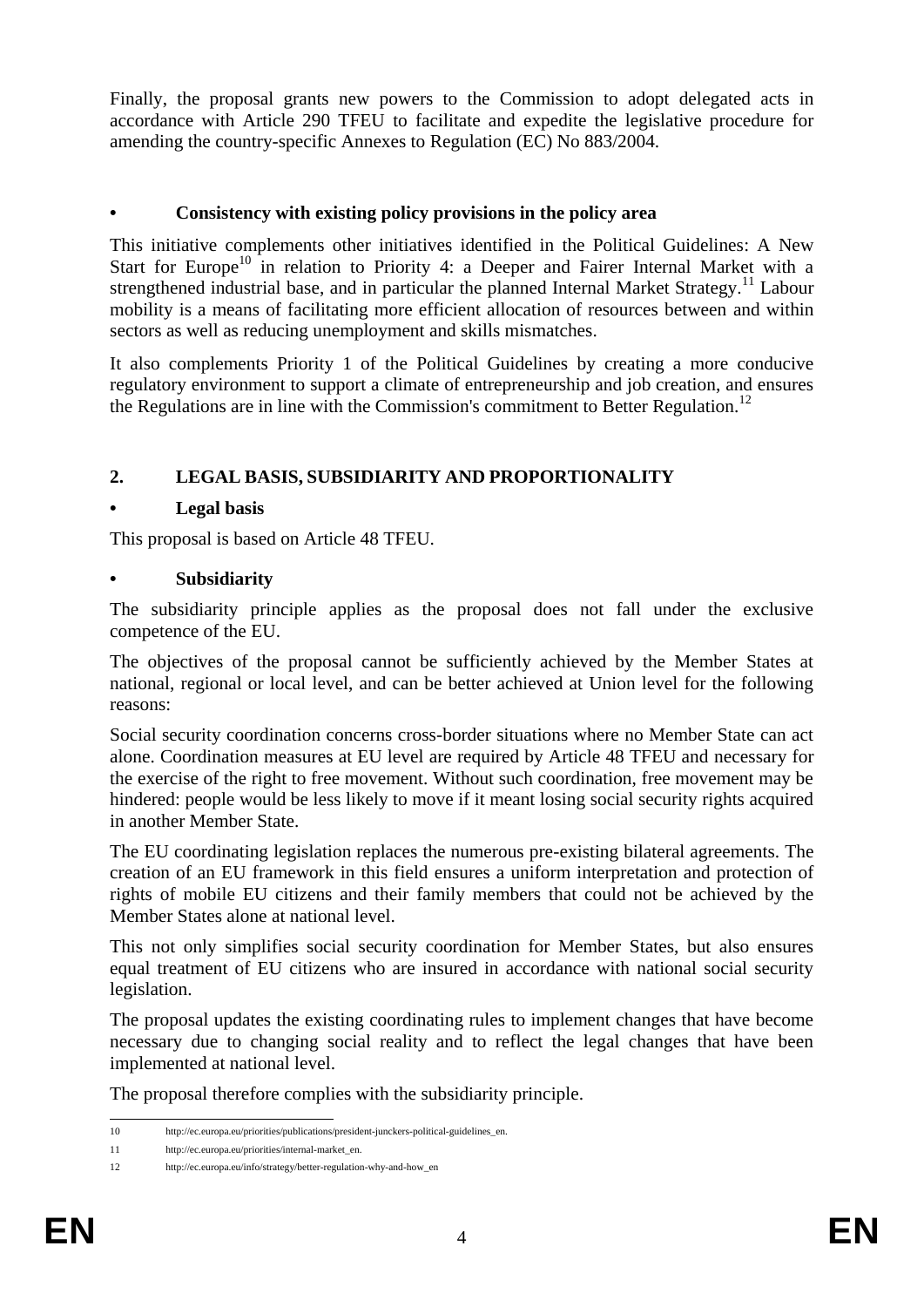## **• Proportionality**

The proposed amending Regulation does not go beyond what is necessary for effective social security coordination: it will not expand the material or personal scope of the existing Regulations and its effects are focused on the four areas outlined above. Member States remain responsible for organising and financing their own social security schemes.

The proposal makes it easier for the Member States to coordinate social security schemes and aims at protecting the individuals moving within the EU, while the provisions meet changing needs of the Member States.

The proposal therefore complies with the proportionality principle.

### **• Choice of the instrument**

The proposed instrument is a regulation. Other means would not achieve the required legal certainty and clarity i.e. a Communication or other non-legally-binding instruments.

### **3. RESULTS OF EX-POST EVALUATIONS, STAKEHOLDER CONSULTATIONS AND IMPACT ASSESSMENTS**

### **• Ex-post evaluations/fitness checks of existing legislation**

The Commission has assessed the extent to which the current legal framework still ensures effective coordination. This analysis has complemented the formal review obligations of the Regulations which require the Administrative Commission for Social Security Coordination  $("Administrative\ Commission")^{13}$  and the European Commission to review and assess the implementation and effectiveness of particular provisions of the Regulations.<sup>14</sup> It also complements the commitment made by the Commission to assess the need for a review of the principles of coordination of unemployment benefits<sup>15</sup>.

#### **• Stakeholder consultations**

Stakeholders were consulted on several occasions:

- 1. Member States were consulted within the Administrative Commission.
- 2. National administrations were consulted via a specialised online survey on the coordination of long-term care benefits, export of unemployment benefits and coordination of unemployment benefits for frontier workers.
- 3. Social partners were consulted on the coordination of long-term care benefits, of unemployment benefits for frontier workers and export of unemployment benefits in the framework of the Advisory Committee for the Coordination of Social Security Systems, and on the coordination of family benefits, long-term care benefits and unemployment benefits during a dedicated hearing.
- 4. NGOs were consulted on the coordination of family benefits, long-term care benefits and unemployment benefits through a dedicated consultation workshop.

<sup>13</sup> 13 The Administrative Commission is comprised of Member States' representatives. Norway, Island, Lichtenstein and Switzerland participate as observers. The Administrative Commission is responsible for dealing with administrative matters, questions of interpretation arising from the provisions of regulations on social security coordination, and for promoting and developing collaboration between EU Member States. The European Commission also participates in the meetings and provides its Secretariat.

<sup>14</sup> See in Regulation (EC) No 883/2004 Articles 87(10b) and 87a(2) and in Regulation (EC) No 987/2009 Article 86(1), (2) and (3).

<sup>15</sup> The Council took the decision in December 2011 to review the effect of adding a new provision on unemployment benefits for self-employed frontier workers within a period of two years after its application. At this meeting and at the request of a majority of Member States, the Commission issued a declaration that the review would be an occasion to open up a broader discussion on the current coordination provisions in the field of unemployment benefits and to assess the need for a review of its principles.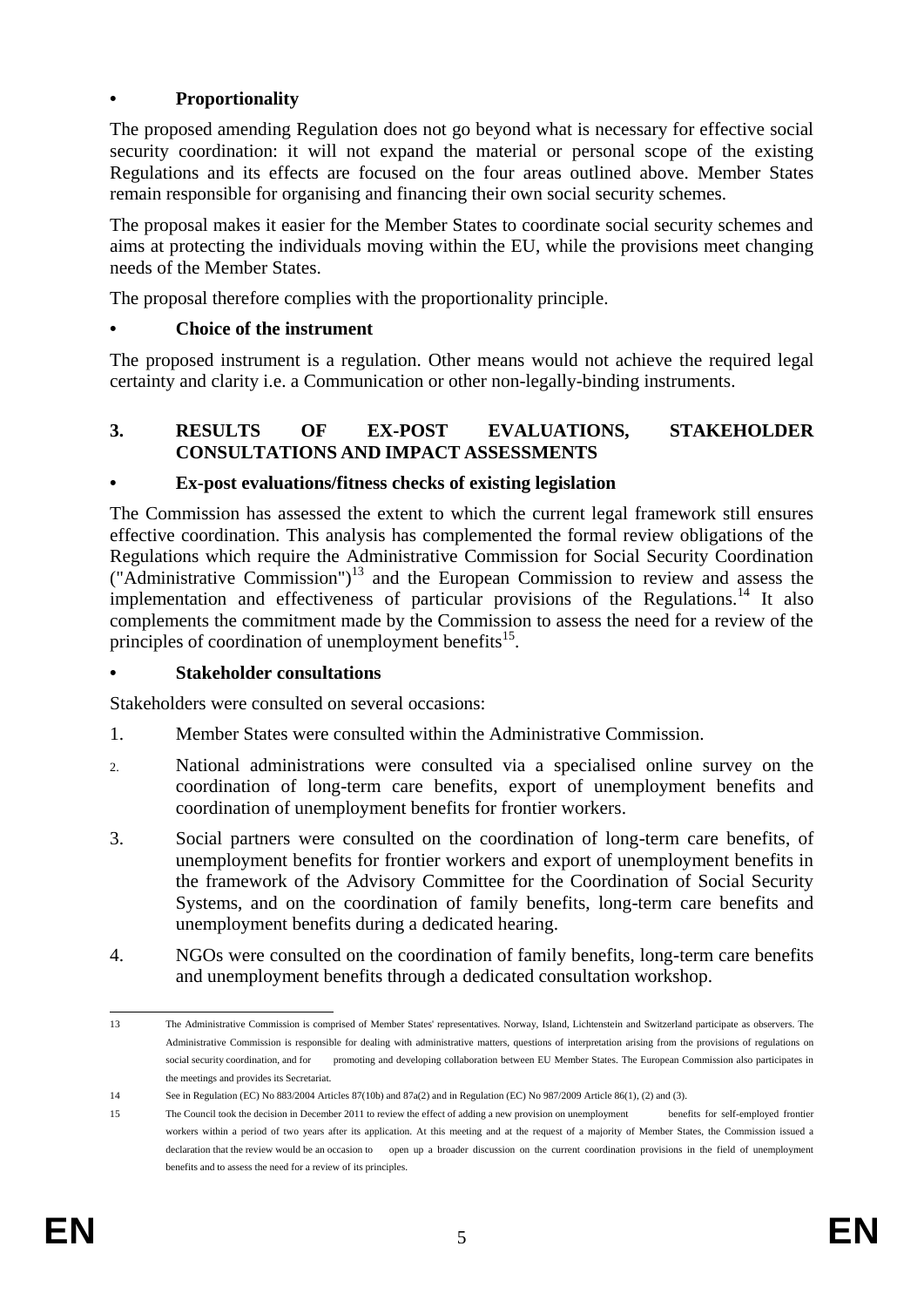5. Two online consultations were launched in December 2012 on the coordination of long-term care benefits, export of unemployment benefits and coordination of unemployment benefits for frontier workers; and in July 2015 on the coordination of unemployment benefits and of family benefits.

In relation to access by economically inactive mobile EU citizens to social benefits, Members States were divided. A number supported the status quo as a first or second choice; others favoured amending the equal treatment provisions of the Regulation as a first or second choice although there was no general consensus on the changes needed. A minority of Member States indicated interest in administrative guidance.

In relation to the coordination of long-term care benefits, a majority of Member States supported the creation of a specific definition and/or specific chapter and/or list of benefits, whilst others were in favour of the status quo. The results of the 2012 public consultation highlighted a diversity of opinions regarding the Member State competent for providing longterm care benefits.

In relation to unemployment benefits:

For the aggregation of unemployment benefits, Member States had divergent views with a slight majority favouring the maintenance of the status quo and the others favouring aggregation only after one month or three months of work. Social partners appeared to support the status quo. In the 2015 public consultation, a third of the respondents believed that the current rules should be changed.

In relation to the export of unemployment benefits, Member States had divergent views: some supported the current provisions, while others supported a right to export for at least 6 months. Employers' organisations supported the current provisions, while trade unions and NGOs supported the option for a right to export for at least 6 months. In the 2012 public consultation, the majority of respondents were in favour of extending the duration of the export of unemployment benefits.

Finally, in relation to the coordination of unemployment benefits for frontier and other crossborder workers, Member States appeared divided between those favouring the status quo, and those in favour of providing unemployment benefits for all workers from the state of last activity. The 2012 public consultation also revealed a range of opinions among individuals and different stakeholders on this topic.

In relation to the export of family benefits, a significant minority of Member States delegations favoured different coordination of benefits intended to replace income during child-raising periods. The majority of NGOs supported the status quo. In the 2015 public consultation a quarter of the respondents believed that current rules should be changed.

The breadth of different views in the responses received gave the Commission a comprehensive overview of the operation of the current coordination of social security, including perceived problems, the possible solutions and levels of support for these solutions. The outcome of the public consultations is available on the Your Voice in Europe portal.<sup>16</sup> Full details of stakeholders' views can be found in the Impact Assessment Report.

## **• Collection and use of expertise**

http://ec.europa.eu/yourvoice/consultations/index\_en.htm

In preparing this proposal, there has been extensive consultation with experts within the Commission as well as with external experts. Studies and reports from the trESS network of

 $16$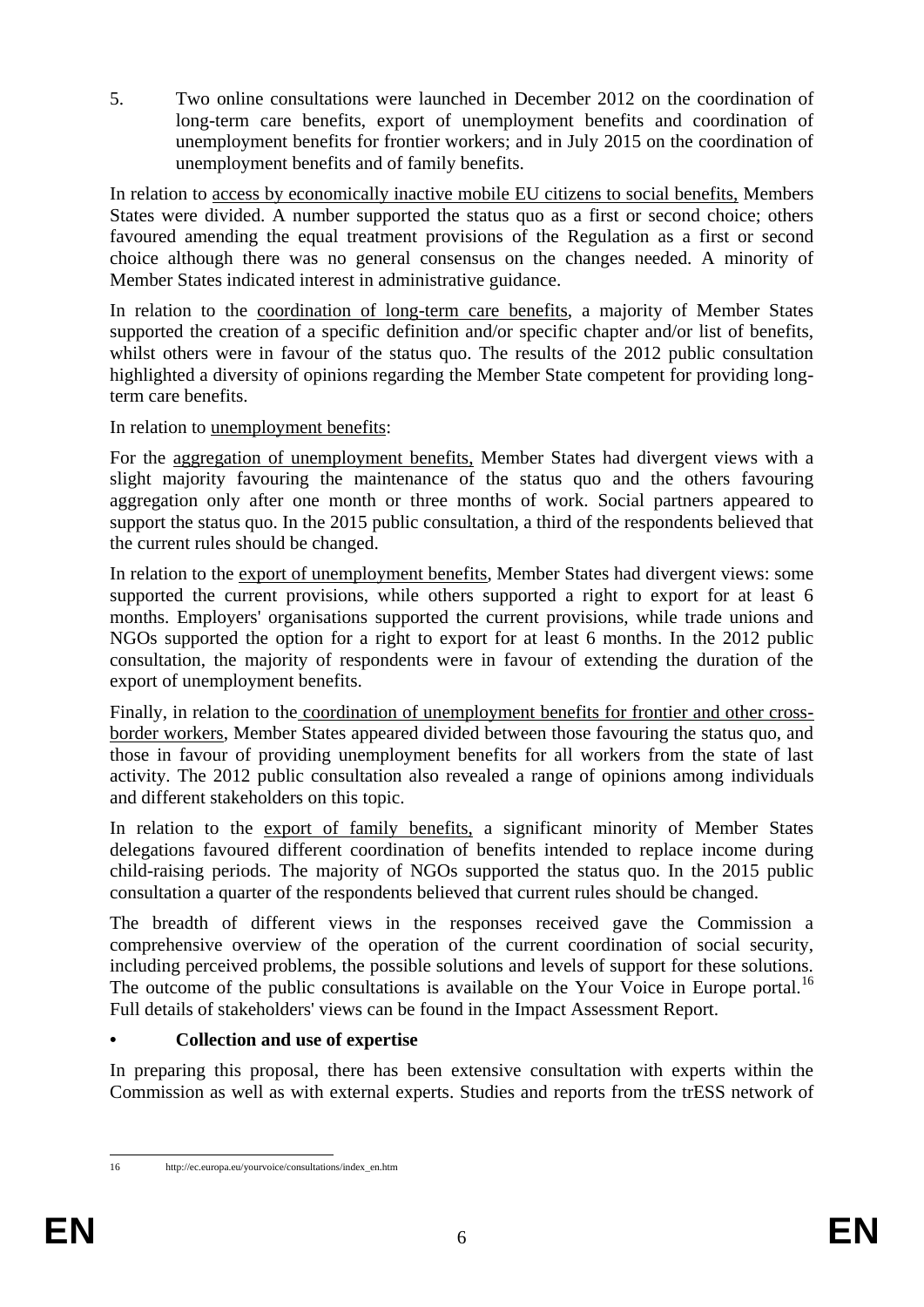legal experts<sup>17</sup>, the Network of legal experts on intra EU-mobility (FreSsco), the Network of statistical experts on intra EU-mobility, a supporting impact assessment study by Deloitte Consulting, additional analysis by the KU Leuven Research Institute for Work and Society (HIVA) and by a consortium of Fondazione Giacomo Brodolini, COWI and the Warwick Institute for Employment Research were taken into consideration. A detailed overview of the expert consultation can be found in the Impact Assessment Report. In addition the proposal has been informed by the work of an Ad-hoc group composed of national experts from Member State national authorities formed within the framework of the Administrative Commission who developed a number of recommendations concerning the rules for determination of applicable legislation in particular concerning posted workers and persons working in two or more Member States.

#### • **Impact assessment**

In line with its policy on Better Regulation, the Commission carried out an impact assessment of potential policy options which evaluated their economic, social, regulatory and overall efficiency and coherence with wider EU objectives.<sup>18</sup> This work was supported by structured consultation with the Commission services via an Inter-Service Steering Group.<sup>19</sup>

The coordination rules are directly addressed to Member States and their social security institutions. Small and medium-sized enterprises (SME's) are not directly affected by this proposal. No positive or negative environmental impact is foreseen.

In respect of digital impacts, the proposal is fully 'internet ready'. Electronic data exchange between national authorities in the field of social security coordination will be implemented through the Electronic Exchange of Social Security Information (EESSI) Project (full implementation foreseen by mid-2019).

In relation to access by economically inactive mobile EU citizens to social benefits, the preferred option is to amend the current equal treatment provisions of Regulation (EC) No 883/2004 to make reference to the limitations in Directive 2004/38/EC of the European Parliament and of the Council of 29 April 2004 on the right of citizens of the Union and their family members to move and reside freely within the territory of the Member States amending Regulation (EEC) No 1612/68 and repealing Directives 64/221/EEC, 68/360/EEC, 72/194/EEC, 73/148/EEC, 75/34/EEC, 75/35/EEC, 90/364/EEC, 90/365/EEC and 93/96/EEC (hereafter Directive  $2004/38/EC$ )<sup>20</sup> and reflecting the case law of the Court of Justice. This is preferred to the alternative legislative options (to allow such derogation concerning special non-contributory cash benefits in Article 70 of Regulation (EC) No 883/2004; or removing special non-contributory cash benefits providing subsistence income from this Regulation and non-legislative options (clarifying the rules through a communication). The proposal codifies the state of EU law as interpreted by the Court of Justice and therefore will have minimal economic impact or impact on social rights compared to the baseline, however, it may reduce regulatory costs by providing greater clarity on the current state of EU law.

 $17$ 17 trESS Think Tank Report 2010, Analysis of selected concepts of the regulatory framework and practical consequences on the social security coordination; the trESS Think Tank Report 2011, Coordination of long-term care benefits-current situation and future prospects;, the 2012 Analytical Study on the Legal impact assessment for the revision of Regulation 883/2004 with regard to the coordination of long-term care benefits and the trESS Think Tank Report 2012 on Coordination of unemployment benefits.(all reports available on www,tress-network.org).

<sup>18</sup> SWD (2016) 460

<sup>19</sup> The following services participated: DG CNECT; DG ECFIN; DG ENER; DG ESTAT; DG FISMA; DG Grow; DG HOME; DG JUST; the Legal Service; DG MOVE; DG NEAR; DG REGIO, DG RTD; DG SANTE, SEC GEN; DG TAXUD, DG Trade.

<sup>20</sup> **OJ L** 158, 30.4.2004, p. 77.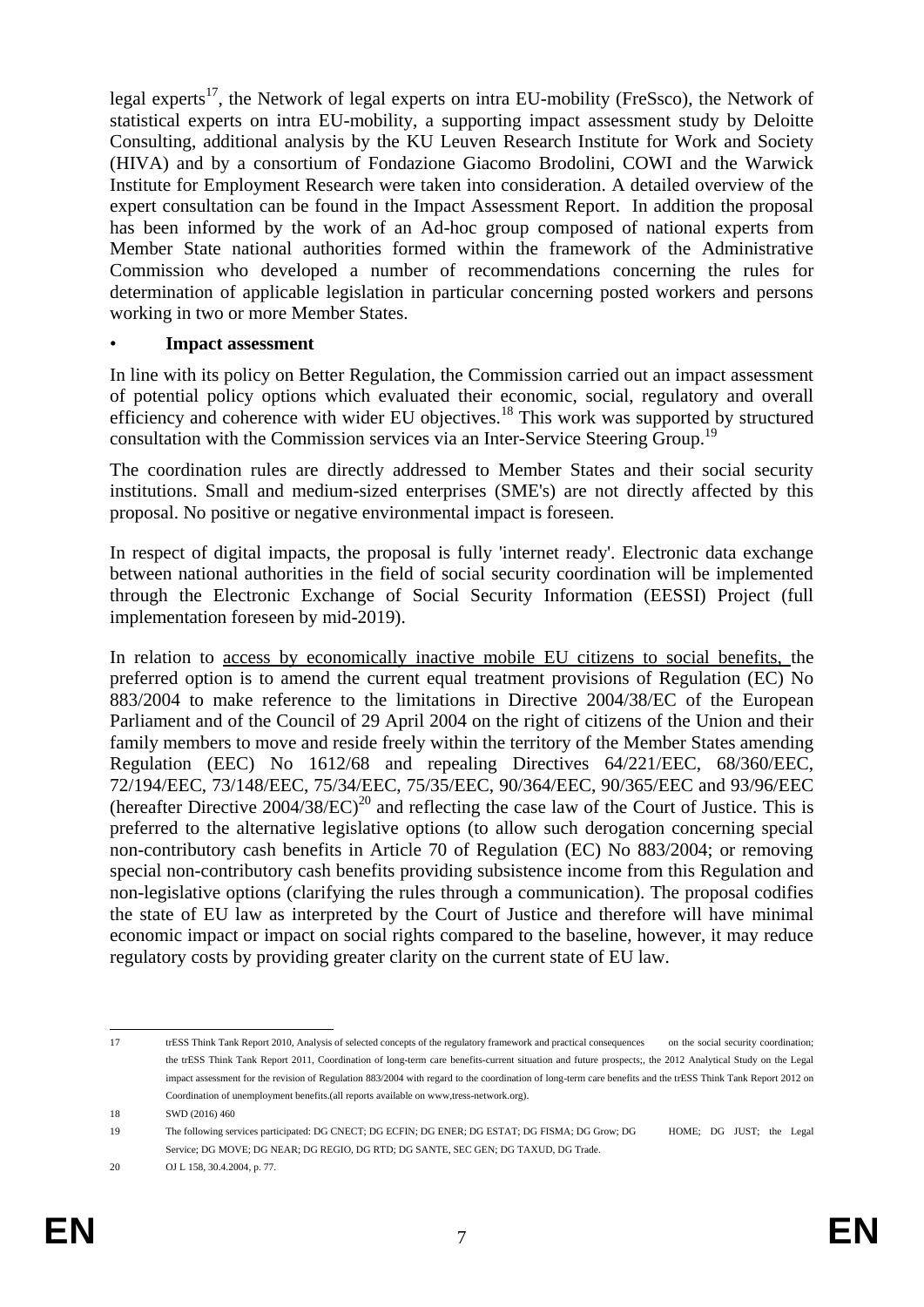The proposal establishes a coherent regime for long-term care benefits by introducing a separate Chapter on the coordination of these benefits aligned with existing provisions on sickness benefits and including a definition of long-term care benefits and provides for a list of national benefits. This was preferred to the alternative options where the Member State of residence would provide all long-term care benefits with reimbursement by the competent Member State (with or without further supplement by the competent State). The preferred option provides an express legal basis for the existing rules bringing transparency and stability to the regime. Citizens and institutions will benefit from the clarification and social protection will be increased. The preferred option will not involve significant economic impact or high implementation costs compared with the baseline.

In relation to the coordination of unemployment benefits:

The preferred option for the aggregation of unemployment benefits is to require a minimum qualifying period of three months insurance in the Member State of most recent activity before a right to aggregate past periods of insurance arises (while requiring the Member State of previous activity to provide benefits when this condition is not fulfilled). This is preferred to other options permitting aggregation after only one day or one month of insurance or permitting reference earnings received in Member State of previous activity for the calculation of unemployment benefits being taken into account after either one or three months of activity in the competent Member State. The preferred option is estimated to ensure a stronger link between the institutions which are competent for providing the unemployment benefits and to lead to possible savings of  $E$ 41 million, although with a different distribution of costs between Member States. There would be no significant impact on regulatory costs.

In relation to the export of unemployment benefits the preferred option is to extend the minimum period for an export of unemployment benefits from three to six months while providing for the possibility to export the benefit for the whole period of entitlement. This option will be combined with a reinforced cooperation mechanism to support jobseekers to search for work increasing the likelihood of labour market reintegration. This is preferred to the alternative option of granting a right to export of unemployment benefit for the whole period of entitlement. The preferred option will not involve significant economic impact or high implementation costs compared with the baseline as the competent Member State is only required to export benefits to which there is already an existing entitlement.

In relation to the coordination of unemployment benefits for frontier and other cross-border workers, the preferred option is to make the Member State of most recent employment responsible for the payment of unemployment benefits when the frontier worker has worked there for at least 12 months and otherwise attributing the responsibility to the Member State of residence. As a consequence the current reimbursement procedure will be abolished. This option is preferred to the alternatives considered of either providing a choice for frontier workers as to where to claim unemployment benefits or making the Member State of most recent employment responsible for the payment of unemployment benefits in all cases. It is estimated that this option will increase economic cost from  $\epsilon$  416 million to  $\epsilon$  442 million but will also reduce regulatory costs from  $\epsilon$  9.9 million to  $\epsilon$  3.7 million.

In relation to the coordination of child-raising allowances intended to compensate parents for loss of income during child-raising periods, the preferred option is to change the current coordination provisions so that child-raising allowances are considered individual and personal rights and to permit an optional right for the secondary competent Member State to pay the benefit in full. This will allow those Member States which are actively encouraging the sharing of parental-responsibilities to remove potential financial disincentives for parents who both take parental leave during the same period. This option was preferred to the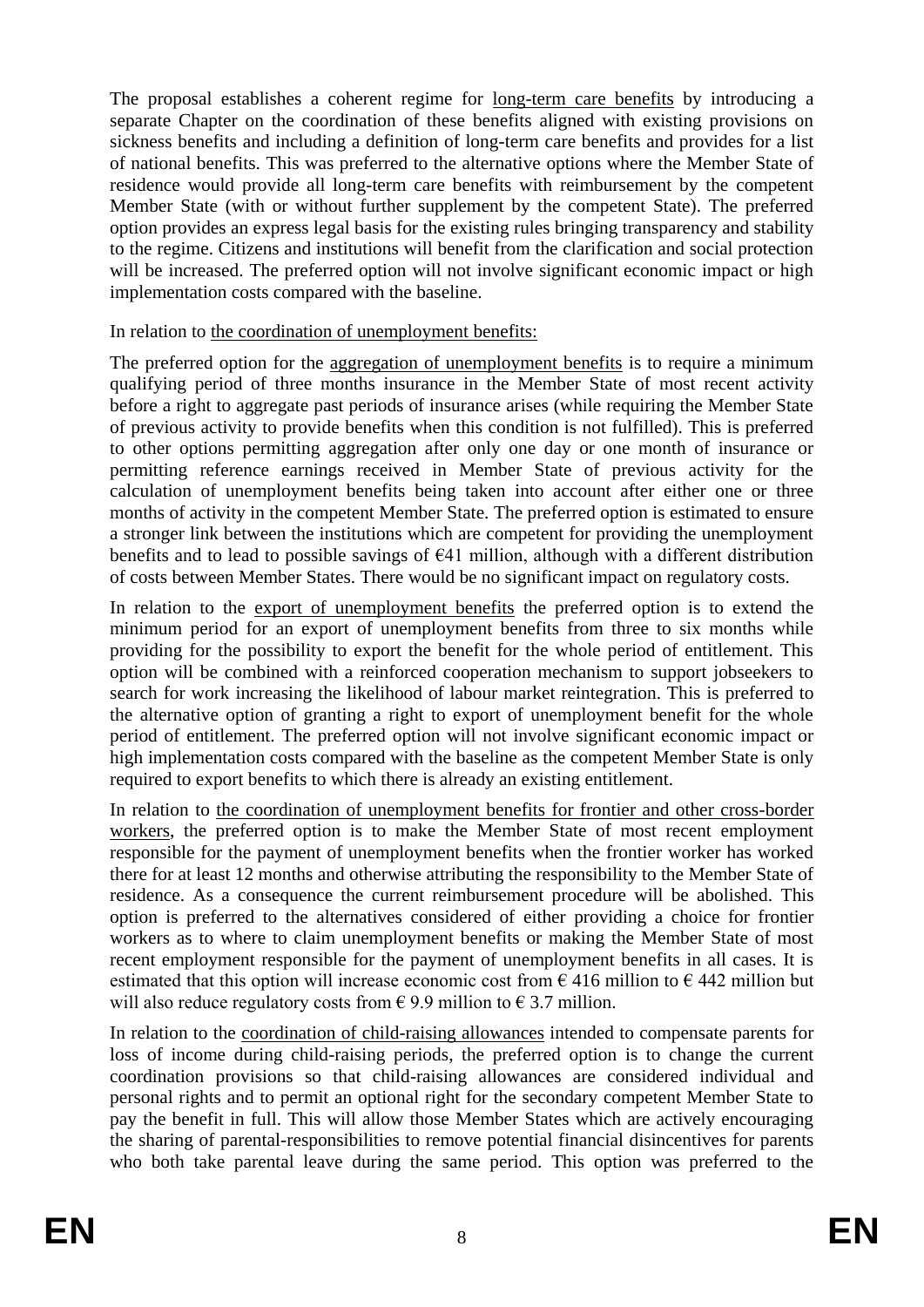alternatives considered of requiring a mandatory obligation for the secondary competent Member State to derogate from the overlapping rules either in relation to all child-raising allowances or salary-related child-raising allowances only. The maximum economic impact of the preferred option would be an increase in economic costs for a secondary competent Member State within a range of 58 to 84% although in practice is likely to be lower as not all Member States will choose to apply the derogation. The effect on social rights of the change to individual and personal rights is expected to be minimal due to low levels of compliance with the requirement to recognise derived rights to child-raising allowances.

This proposal is accompanied by an impact assessment report (SWD (2016) 460 which has been reviewed by the Regulatory Scrutiny Board, which issued a positive opinion on 21 January 2016. All the recommendations from the Regulatory Scrutiny Board have been taken into consideration in the final impact assessment report.

## **4. BUDGETARY IMPLICATIONS**

The proposal has no implications for the EU budget. Potential impacts for national budgets have been outlined above.

## **5. OTHER ELEMENTS**

## **• Implementation plans and monitoring, evaluation and reporting arrangements**

The Commission will submit to the European Parliament, the Council and the Economic and Social Committee, five years after the date of application of the amended Regulations, and every five years thereafter at the latest, an evaluation report on the application of the new instrument in line with Better Regulation Guidelines.

## **• Detailed explanation of the specific provisions of the proposal**

This section provides a more detailed explanation of the specific provisions of the proposal for Regulation (EC) No 883/2004 (hereafter: "the basic Regulation") and Regulation (EC) No 987/2009 (hereafter "the implementing Regulation").

## *Article 1*

Article 1 concerns the amendments to the basic Regulation.

- 1. Recital 2 is amended to refer to the right of free movement for all EU citizens under EU law.
- 2. Recital 5 is amended to refer to the limitations concerning access to social benefits for economically inactive EU mobile citizens included in Directive 2004/38/EC.
- 3. Recital 5a is inserted to clarify that the application of Directive 2004/38/EC to the Regulations has been elucidated by the jurisprudence of the Court of Justice in Cases C-140/12, *Brey*, EU:C:2013:565, C-333/13, *Dano*, EU:C:2014:2358 and C-308/14 *Commission v United Kingdom,* EU:C:2016:436.
- 4. Recital 5b is inserted to clarify that in assessing the fulfilment of the requirement to hold comprehensive sickness insurance cover as set out in Directive 2004/38/EC Member States should ensure that it is possible for inactive EU mobile citizens to fulfil this requirement.
- 5. Recital 5c is inserted to make clear that the limitations to the rights to equal treatment for economically inactive EU mobile citizens included in Directive 2004/38/EC do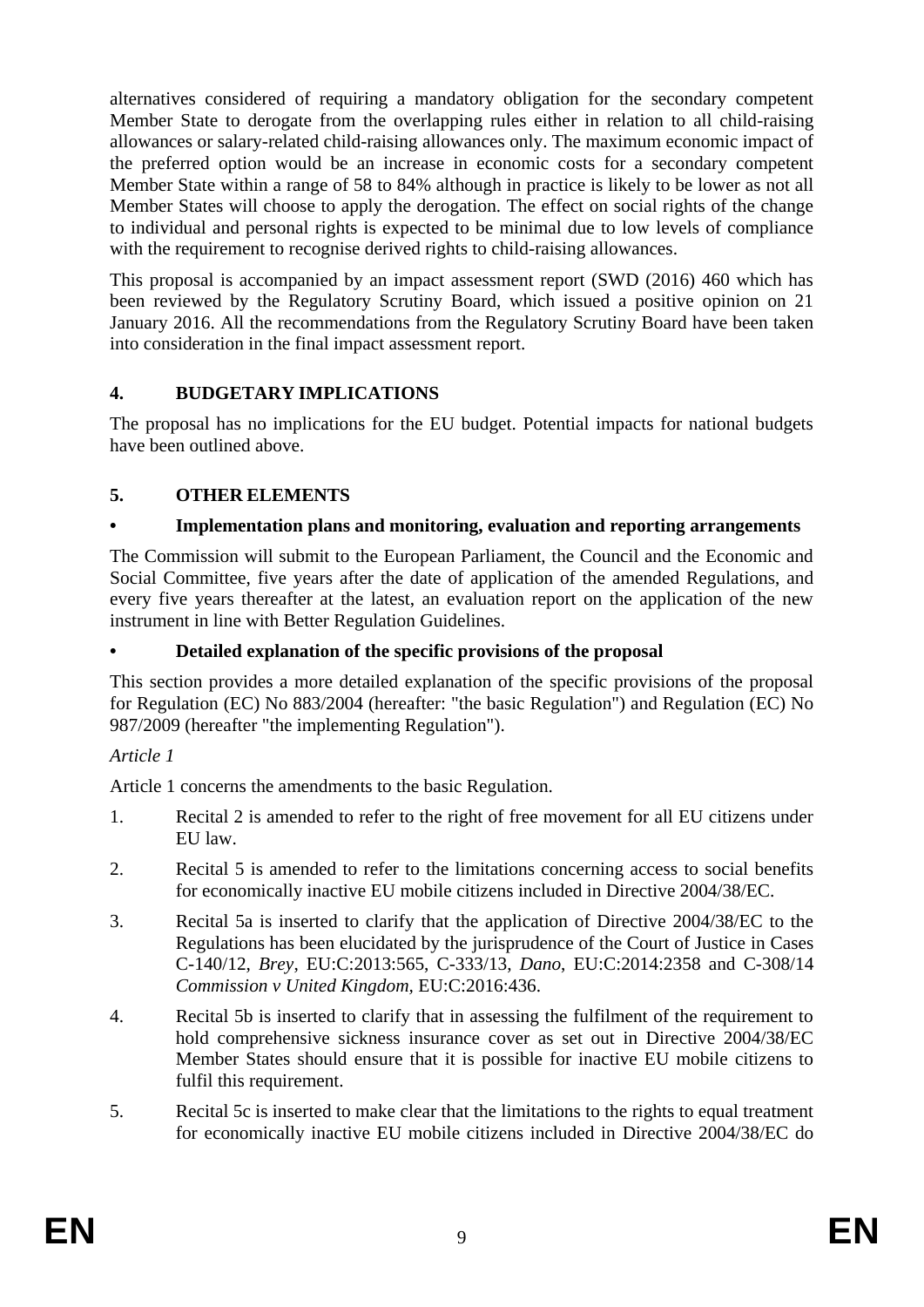not override such persons' fundamental rights as recognised in the Charter of Fundamental Rights of the European Union.

- 6. Recital 24 is amended to include a reference to the new Chapter for long-term care benefits.
- 7. Recital 35a is inserted to explain that family benefits intended to replace income during child-raising periods are a special category of family benefit and are to be treated as an individual and personal right provided the benefit in question is listed in Part 1 of Annex XIII of the basic Regulation. This means a competent Member State is not obliged to grant derived rights in respect of such a benefit to members of the insured person's family. Member States with secondary competence may choose to disapply the anti-overlapping rules at Article 68(2) of the basic Regulation and award such benefits in full to an entitled person. Where a Member State chooses to derogate it should be listed in Part 2 of Annex XIII and the derogation must be applied consistently to all entitled persons concerned.
- 8. Recital 39a refers to the relevant EU data protection instruments.
- 9. Recital 46 is inserted to refer to the delegated power granted to the Commission to adopt delegated acts in accordance with Article 290 TFEU amending all the Annexes to the basic and implementing Regulations. These Annexes contain country-specific entries reflecting differences in Member States' national systems.
- 10. Recital 47 is inserted to emphasise that the basic Regulation respects fundamental rights and observes the principles recognised in the Charter of Fundamental Rights of the European Union and must be implemented in accordance with those rights and principles.
- 11. Recital 48 is inserted to clarify that nothing within the basic Regulation shall limit the independent rights and obligations recognised in the European Convention of Human Rights.
- 12. Article 1 is amended to take into account the proposed new Chapter 1a on long-term care benefits. This includes a definition of long-term care benefits at point (d) which specifies the constituent elements of such benefits. This definition takes into account analysis from the trESS network<sup>21</sup> and reflects the case-law of the Court of Justice<sup>22</sup> and is in line with the United Nations Convention on the Rights of Persons with Disabilities.
- 13. Article 3(1) is amended to include long-term care benefits as a distinct branch of social security.
- 14. Article 4 provides that in relation to access to social security benefits by economically inactive mobile EU citizens in the host Member State the principle of equal treatment may be subject to the requirement to hold legal residence as set out in Directive 2004/38/EC. For the purposes of this provision, with the exception of access to social assistance within the meaning of Directive 2004/38/EC, an economically inactive mobile EU citizen does not include a mobile jobseeker who in

22 Case C-160/96 Molenaar EU:C:1998:84, case C-215/99, Jauch EU:C:2001:139; cases C-502/01 and C-31/02 Gaumain-Cerri and Barth EU:C:2004:413.

 $21$ 21 trESS Think Tank Report 2011, Coordination of long-term care benefits-current situation and future prospects (http://www.tressnetwork.org/tress2012/EUROPEAN%20RESOURCES/EUROPEANREPORT/trESSIII\_ThinkTankReport-LTC\_20111026FINAL\_amendmentsEC-FINAL.pdf).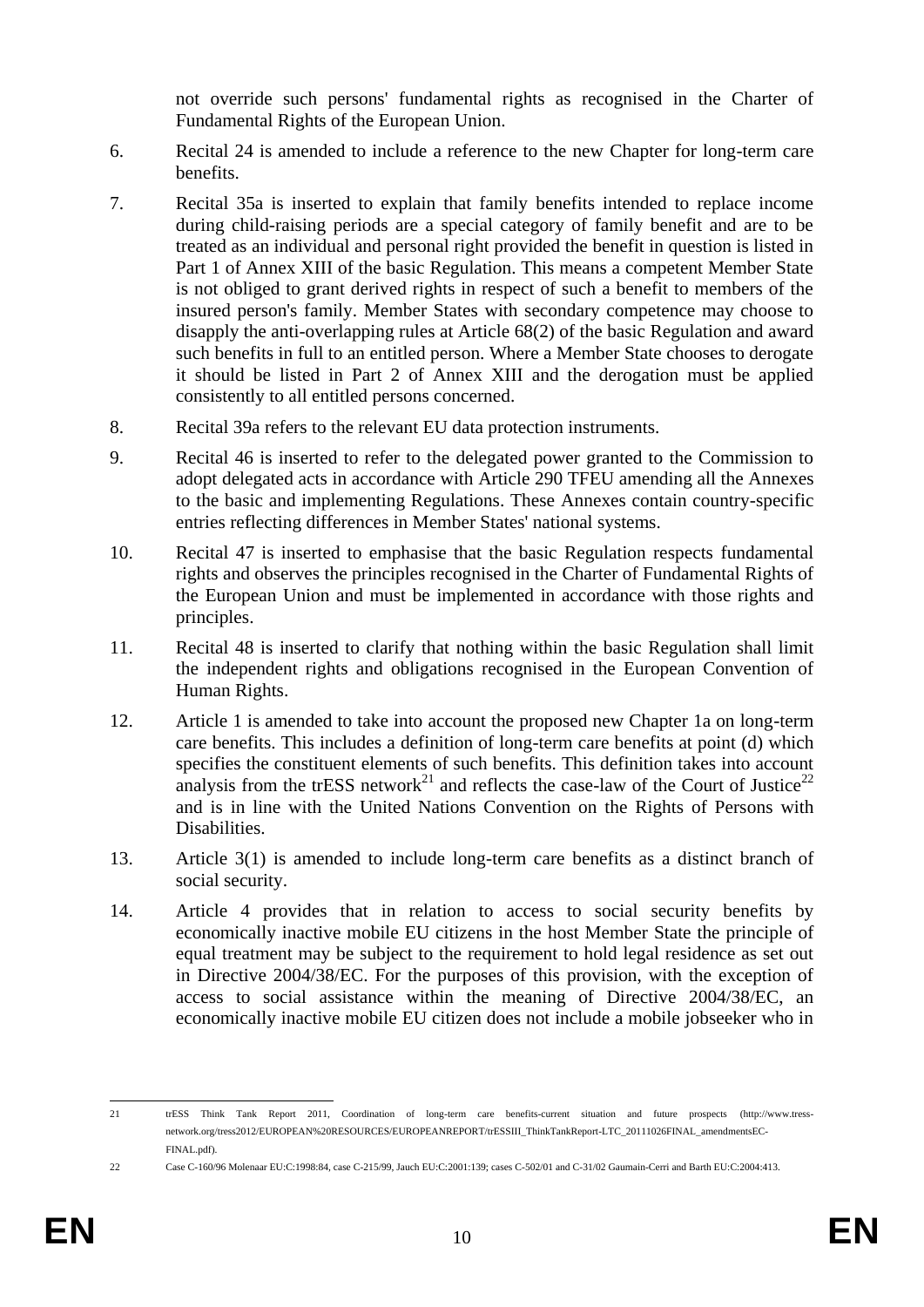accordance with Article 45 TFEU<sup>23</sup> enjoys a right of residence in the host Member State while looking for a job there.

- 15. Article 11 is amended at paragraph (2) to reflect the new definition of long-term care benefits. Paragraph (5) is also updated to align the definition of the "home base" to the new definition contained in Annex III, Subpart FTL, point 14 to Commission Regulation (EU) No 965/2012 of 5 October 2012 laying down technical requirements and administrative procedures related to air operations pursuant to Regulation (EC) No 216/2008 of the European Parliament and the Council as amended by Commission Regulation (EU) No 83/2014/EU of 29 January 2014.<sup>24</sup>
- 16. Article 12 is amended to clarify that the term "posted worker" shall be given the meaning given within the Directive 96/71/EC. However, this clarification does not change the personal scope of this Article, but only aligns the notions used in those legal texts. The amendments also provide that the existing prohibition on replacement contained in Article 12(1) should also cover self-employed persons.
- 17. Article 13(4a) is inserted to provide a clear conflict rule in a case where a person is simultaneously receiving unemployment benefits from one Member State while employed in another Member State. It provides a statutory basis for the principles of Recommendation U1 of the Administrative Commission.<sup>25</sup>
- 18. Article 32 is amended to provide clear priority rules for derivative rights of a family member in cases where there is an overlapping entitlement to sickness benefits in kind under the legislation of more than one Member State.
- 19. Article 34 is deleted reflecting the introduction of a new Chapter 1a on long-term care benefits.
- 20. Chapter 1a is inserted to introduce a separate Chapter for the coordination of longterm care benefits.

Article 35a sets out the general provisions for the coordination of long-term care benefits aligned with the rules for sickness benefits.

Paragraph 1 refers to the applicable provisions of Title III Chapter 1 of the basic Regulation.

Paragraph 2 creates an obligation for the Administrative Commission to list all longterm care benefits existing under national legislations.

Paragraph 3 provides for a derogation from the coordination of long-term care benefits in cash under the new Chapter by allowing Member States to coordinate benefits under other Chapters of Title III of the basic Regulation. Annex XII will list such benefits.

The existing anti-overlapping provisions for long-term care benefits in the current Article 34 are incorporated in the new Article 35b, with the exception of paragraph 2, which is included in the new Article 35a(2).

Article 35c sets out the reimbursement rules for long-term care benefits between institutions. Paragraph 1 applies Article 35 to long-term care benefits. Paragraph 2 provides for subsidiary competence for reimbursement by sickness insurance

 $23$ 23 Case C-282/89, Antonissen, EU:C:1991:80. See also Case C-67/14, Alimanovic, EU:C:2015:597 paragraph 57

<sup>24</sup> OJ L 28, 31.01.2014, p. 17.

<sup>25</sup> Recommendation No U1 of 12 June 2009 concerning the legislation applicable to unemployed persons engaging in part-time professional or trade activity in a Member State other than the State of residence, OJ C 106, 24.4.2010, p. 49.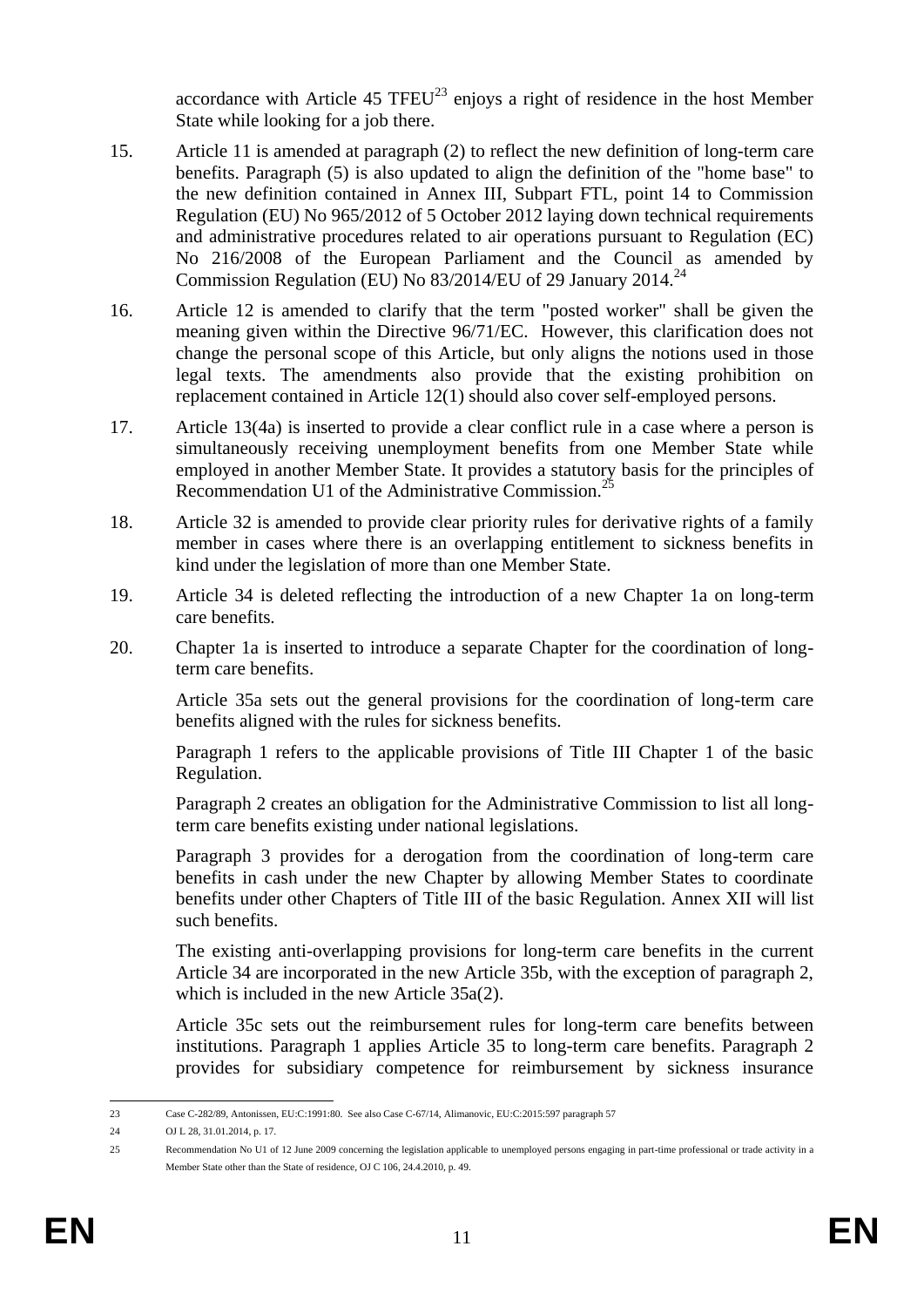institutions where there is no specific legislation on long-term care benefits in kind. This mirrors the logic of Article 40(2) concerning benefits for accidents at work and occupational diseases.

- 21. Article 50(2) is amended to remove the superfluous reference to Article  $52(1)(a)$ , as insurance periods completed in other Member States are not taken into account when calculating independent benefits under Article 52(1)(a).
- 22. Article 61 is amended to remove the special provisions for aggregation contained under the current paragraph 1. Instead the general provisions for aggregation at Article 6 will apply so that periods of insurance, employment or self-employment completed in a former Member State will be taken into account, where necessary, by the Member State of last activity provided that the most recent periods of insurance employment or self-employment were completed in that Member State and lasted at least three months.
- 23. Article 64 is amended to extend the minimum period that unemployed jobseekers seeking employment in another Member State may request the export of unemployment benefits from three to six months (or the remainder of the period of entitlement if shorter than six months). Member States may extend this six month period to the full duration of entitlement to unemployment benefits in the competent Member State.
- 24. The new Article 64a complements Article 61. It provides that unemployed persons who move their residence to another Member State and become unemployed in that Member State after a period of less than three months of insured work may request export of their cash unemployment benefits from the Member State of previous insurance. In this case, they have to register with the employment services of the Member State of last activity and comply with the obligations required of unemployment benefit claimants under the legislation of that Member State.
- 25. Article 65 is amended to introduce new provisions for the payment of unemployment benefits to frontier workers and other cross-border workers who, during their last period of work, resided outside the competent Member State.

Paragraph 1 provides that such persons will be treated as if they resided in the competent Member State.

Paragraph 2 provides that persons who worked for less than 12 months in the competent Member State will receive benefits from the State of residence. However, a worker who has a right to unemployment benefits under the national legislation of the competent Member State without relying on the principle of aggregation in Article 6 may choose to receive the unemployment benefits from that Member State.

Paragraph 3 creates an exception to the normal obligation under Article 64(1)(a) for an unemployed person wishing to export their unemployment benefits to have registered with the employment services of the competent Member State for a period of at least four weeks. This exception applies in the case of a wholly unemployed person who chooses to look for work in their Member State of residence and applies for the whole period of entitlement to unemployment benefit. Paragraph 4 allows such persons a choice of registering with the employment services either in the Member State of residence or the Member State of former activity.

Paragraph 5 clarifies that paragraphs 2 to 4 do not apply to a person who is partially or intermittently unemployed. Such persons are only entitled to claim unemployment benefits in the Member State of former activity.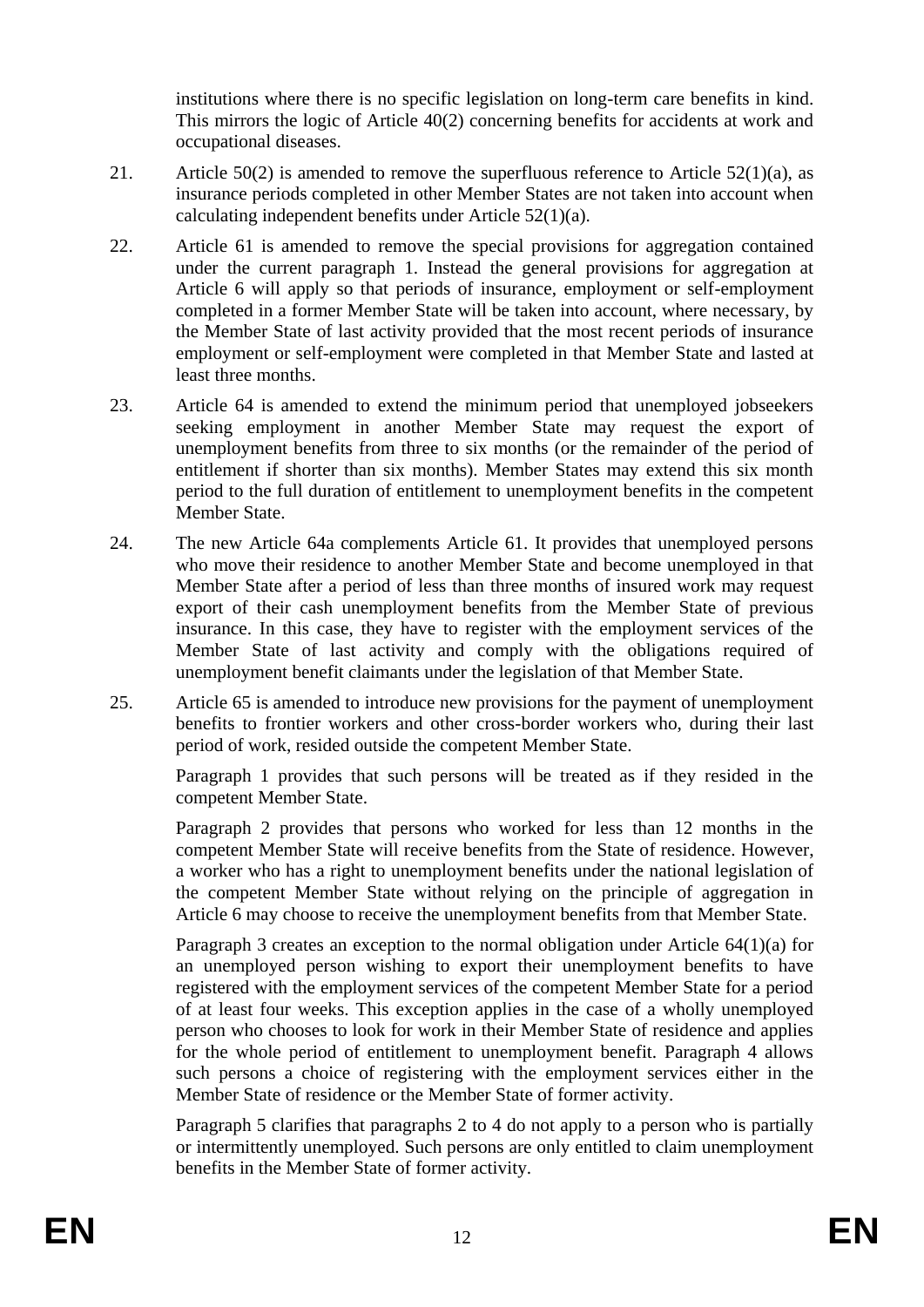- 26. Article 68b is introduced to provide special coordination provisions for family benefits intended to replace income during child-raising periods which are listed in Part I of the newly created Annex XIII. It provides such benefits are to be treated as an individual and personal right rather than a benefit for the family as a whole. Member States with secondary competence may choose to disapply the antioverlapping rules at Article 68(2) of the basic Regulation and award such benefits in full to an entitled person. Such Member States will be listed in Part II of Annex XIII.
- 27. The new Article 75a is inserted to give greater prominence to the existing obligation contained at Article 89(3) of the implementing Regulation for competent institutions to ensure that their institutions are aware of and comply with their coordination obligations including decisions of the Administrative Commission. It also introduces an obligation to promote cooperation between competent institutions and labour inspectorates at national level.
- 28. Article 76a is inserted to empower the European Commission to adopt implementing acts in accordance with Article 291 TFEU specifying the procedures to be followed in order to ensure uniform conditions for the application of the special rules contained in Article 12 and 13 of the basic Regulation for posted or sent workers and self-employed persons and for persons who pursue an activity in two or more Member States. These measures shall establish standard procedures for the issuance, contestation and withdrawal of the PDA1 certifying the legislation which applies to persons in the situations referred to above.
- 29. Article 87b is inserted to specify the transitional provisions for the amendments introduced by this Regulation. The transitional provisions are standard save that paragraph 4 introduces special transitional provisions for the coordination of unemployment benefits for former frontier workers. It provides that existing provisions will continue to apply for those benefits which have been granted to persons before the entry into force of the new provisions.
- 30. Article 88 is replaced with a new Article 88 and 88a in relation to the procedure for updating the Annexes to the Regulations. These Annexes contain country-specific entries reflecting differences in Member States' national systems. This amendment will expand the existing powers provided at Article 92 of the implementing Regulation to enable the European Commission to adopt delegated acts in accordance with Article 290 TFEU amending all the Annexes to the basic Regulation. A faster process for amending the Annexes to reflect changes at national level will guarantee greater transparency and legal certainty for the stakeholders and better protection for citizens. In line with the Interinstitutional Agreement on Better Law-Making of 13 April  $2016^{26}$  the European Commission would carry out appropriate consultations during its preparatory work at an expert level.

## *Article 2*

Article 2 concerns the amendments to the implementing Regulation.

1. A new recital 18a is inserted to refer to the special procedure that applies if a Member State is unable to notify the annual average costs per person in each age group for a particular reference year for the purposes of reimbursement of expenditure on benefits in kind on the basis of fixed amounts.

 $26$ 26 COM(2015) 216 final.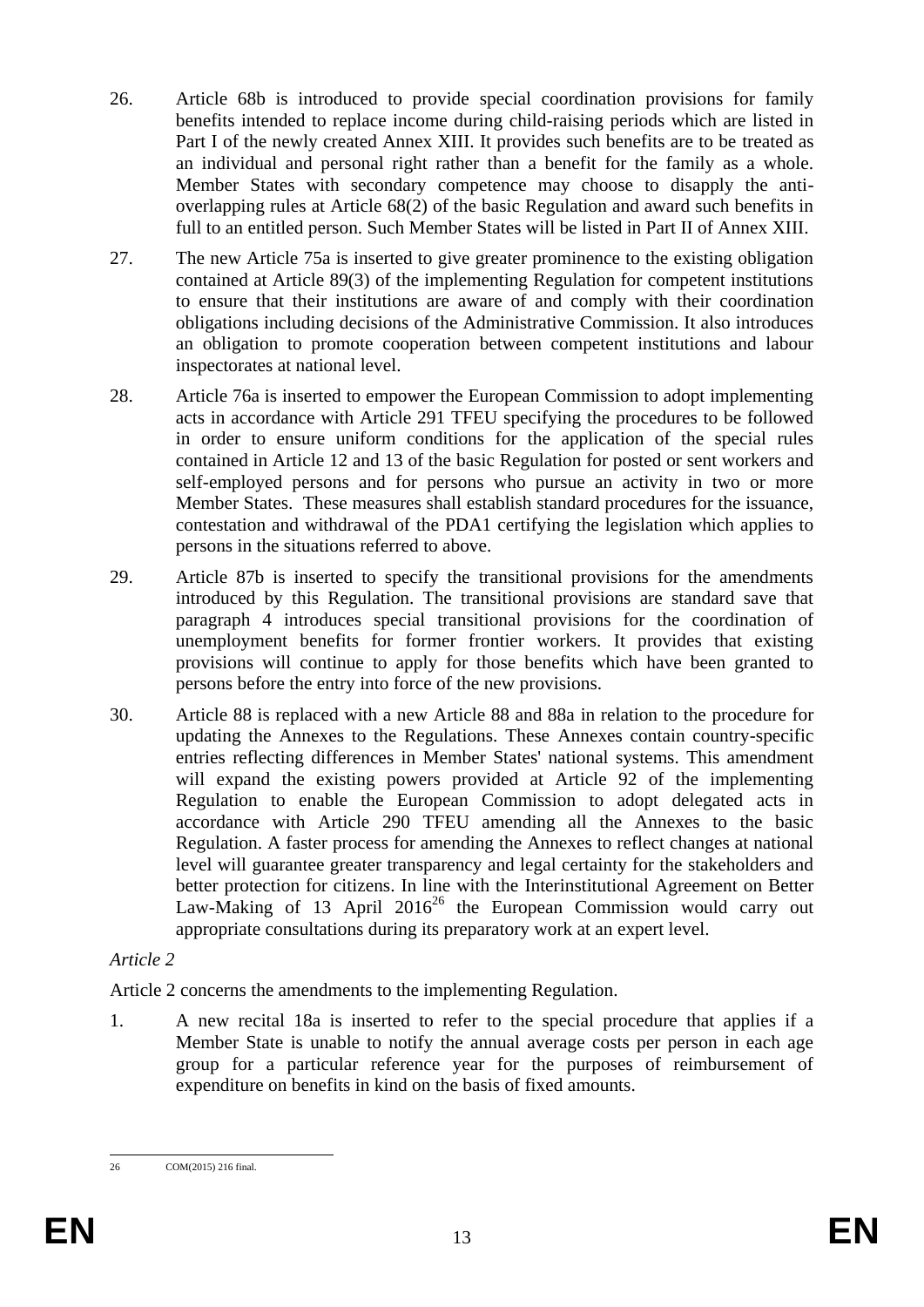- 2. Recital 19 is amended to update the reference to Directive 2008/55/EC of 26 May 2008 on mutual assistance for the recovery of claims relating to certain levies, duties, taxes and other measures which has since been superseded by Directive 2010/24/EU concerning mutual assistance for the recovery of claims relating to taxes, duties and other measures.<sup>27</sup>
- 3. New Recitals 25 and 26 are inserted to refer to new provisions to combat fraud and error in accordance with EU Data protection principles.
- 4. Article 1 is amended to include a new definition for "fraud" in light of the new provision in Article 5(2). It is based on that used in the Communication: "Free movement of EU citizens and their families: Five actions to make a difference".<sup>28</sup>
- 5. Article 2 is amended to provide a permissive ground for Member States to periodically exchange personal data of persons to whom the Regulations apply to facilitate identification of any fraud or error in the proper application of the Regulations. Data transfers under this provision are subject to the obligations in Article 77 of the basic Regulation that data is transmitted in accordance with Union provisions on the protection of natural persons with regard to the processing and free movement of personal data.
- 6. Article 3(3) is amended to specify the data subject's rights pursuant to EU data protection law and also provides that a data subject may request that the competent authority of the Member State of residence coordinates requests made by the data subject concerning personal data processed pursuant to these Regulations.
- 7. Article 5 is amended to provide that a declaratory document issued by an institution shall only be valid where all mandatory information has been completed.

Upon request, the issuing institution shall be required to review the grounds for issuing a document and where necessary rectify or withdraw the document within 25 working days. In the case of fraud committed by the applicant, the withdrawal of a document shall have retroactive effect.

Moreover, the issuing institution shall forward to the requesting institution all the available supporting evidence on which it has based its decision within 25 working days or two working days in cases of demonstrable urgency.

- 8. Article 14(1) is amended to align with the changes introduced to Article 12(1) of the basic Regulation. In addition, it provides that the requirement that a posted or sent worker was previously affiliated to the social security system of the sending Member State does not require affiliation to the same Member State where his or her employer is established.
- 9. Article14(5a) clarifies that Article 13(1)(b)(i) of the basic Regulation which provides that an employee shall be subject to the legislation of the Member State, where the employer or undertaking's registered office or place of business is situated shall only apply if the employer or undertaking in question ordinarily carries out substantial activity in that Member State. Where this is not the case the employee shall be covered by the legislation of the Member State where the employer or undertaking's main activities or centre of interest is located. This determination shall be made in accordance with the criteria laid down in Article 14(9) and (10) of the implementing

<sup>27</sup> OJ L84 of 31.3.2010.

<sup>28</sup> COM(2013) 837 final.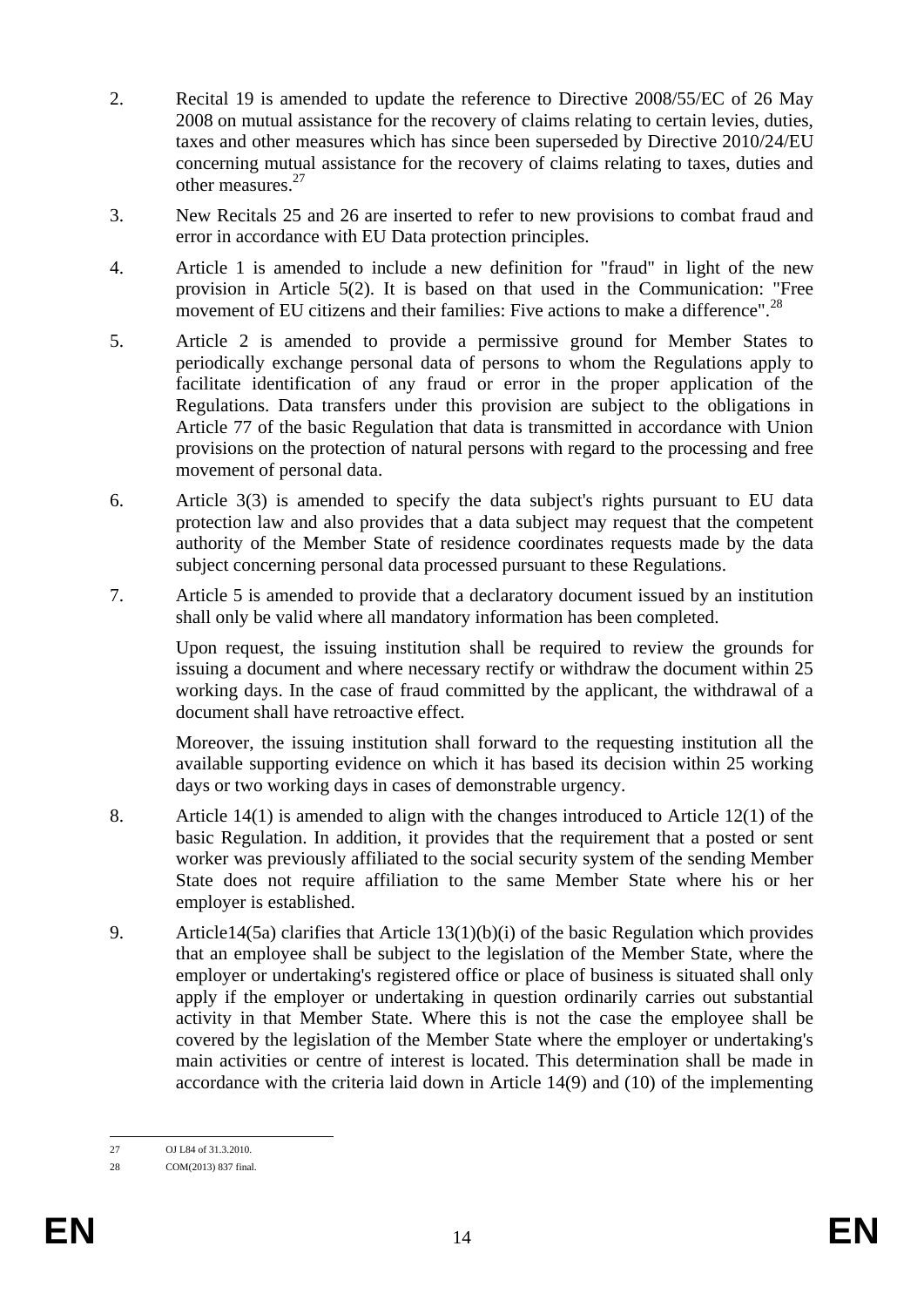Regulation. The second sub-paragraph of paragraph 5a is deleted as it is superfluous in light of the amendments to Article 11(5) of the basic Regulation.

- 10. Article 14(12) is inserted to provide a conflict of law provision to address situations where a person who resides in a third country outside of the scope of application of the Regulations pursues an activity as an employed or self-employed person in two or more Member States while being covered by the social security legislation of one of those States. The amendment provides that such a person will be subject only to the social security legislation of the Member State where the registered office or place of business of the undertaking or his or her employer or the centre of interest of his or her activity is located.
- 11. Article 15(2) is amended to provide for the issuance of a Portable Document A1 ("PDA1") to flight crew and cabin crew members referred to in Article 11(5) of the basic Regulation.
- 12. Article 16 is amended to streamline the procedure for determining applicable legislation in the case of employment in two or more Member States. Paragraphs 1 and 5 provide that an employer can initiate the procedure on behalf of its employees and that the employer shall be notified of the decision taken as to which social security legislation shall apply. Amendments to paragraph 2 provide that the institution in which the employer is situated shall also be informed of the decision. The amendment to paragraph 3 provides that the existing procedure comprising first a provisional determination which becomes definitive only if no other institution concerned contests that decision within two months, shall be confined to those situations where the institution of the place of residence determines that the legislation of another Member State applies.
- 13. Article 19 is amended to provide that competent institutions have an obligation to verify the relevant information before issuing a PDA1 determining the applicable legislation for its holder. This is in accordance with the jurisprudence of the Court of Justice.<sup>29</sup> It also provides that social security institutions and labour inspectorates, tax and immigration authorities shall be entitled to directly exchange information regarding the social security status of the persons concerned for the purposes of ensuring compliance with legal obligations associated with employment, health and safety, immigration and taxation (details of such exchanges to be specified by decision of the Administrative Commission). The competent authority shall be required to provide specific and adequate information to data subjects about the purposes for which personal data is processed.
- 14. Title III, Chapter 1 is amended to extend its application to long-term care benefits.
- 15. Articles 23, 24 (3), 28 (1), 31 and 32 are amended to ensure that these Articles apply to long-term care benefits. In the case of special schemes for civil servants, they will have to be listed in Annex 2.
- 16. The second subparagraph of Article 43(3) which provides for situations in which the national legislation allocates different values to insurance periods of voluntary or optional insurance and the competent institution cannot determine the amount due for period concerned is deleted. This follows a review by the Administrative Commission that concluded this rule is no longer needed.

<sup>29</sup> 

<sup>29</sup> For example, Case C-202/97, FTS, paragraph 51 EU:C:2000:75, Case C-2/05 Herbosch Kiere paragraph 22 EU:C:2006:69.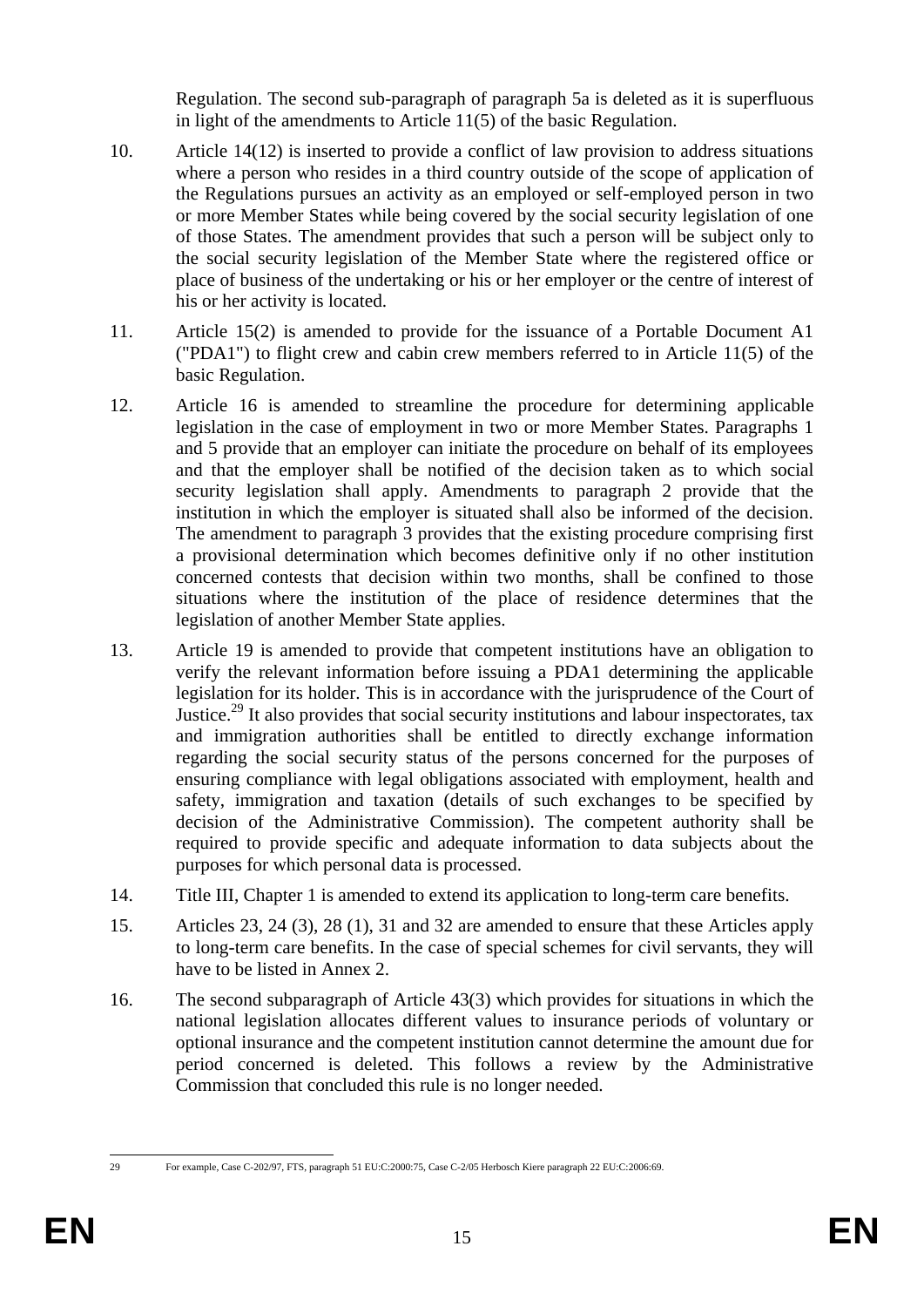- 17. Article 55(4) is amended to strengthen the control procedure referred to in the third subparagraph by rendering the monthly follow-up reports mandatory.
- 18. Article 55(7) is amended to provide that the current provisions dealing with the export of unemployment benefit shall apply *mutatis mutandis* in the case of export based on the new Article 64a of the basic Regulation.
- 19. The new Article 55a is inserted pursuant to Article 64a of the basic Regulation to ensure that the competent institution of the Member State of previous insurance receives all the necessary information for assessing entitlement to unemployment benefits for the person concerned.
- 20. Article 56 is amended to reflect changes to Article 65 of the basic Regulation.
- 21. Chapter I of Title IV is renamed to reflect that this Chapter also applies to reimbursement of long-term care benefits on the basic of actual expenditure or fixed amounts.
- 22. The first indent of Article 64(1) is amended to improve the accuracy of the methodology for calculating the reimbursement based on fixed amounts between Member States provided for in Article 24(1) and Articles 25 and 26 of the basic Regulation, by applying three different age groups in relation to persons aged 65 and above.
- 23. Article 65(1) concerning reimbursement of benefits in kind on the basis of fixed amounts is amended to clarify that if it is not possible for a Member State to notify the average annual costs for a specific year within the required deadline, then the Administrative Commission may, upon request, agree that the average annual costs published in the Official Journal for the immediately preceding year can be used. This derogation cannot be granted for consecutive years.
- 24. Article 70 is deleted as a result of the amendments to Article 65 of the basic Regulation which abolish the reimbursement rules for unemployment benefits for former frontier workers.
- 25. Article 73(1) and (2) are amended and paragraph 3 is inserted to extend the application of the offsetting procedure to settlement of claims to cases resulting from a retroactive change of the applicable legislation. In addition, paragraph 4 is inserted in order to ensure that the offsetting procedure between the institutions is not impeded by time-limits laid down in national legislation. Taking into account that a five-year time has already been introduced in Article 82(1)(b) of the implementing Regulation for the recovery procedure, paragraph 5 is inserted to provide that a limitation period of five years shall also apply to the offsetting procedure under this Article 73 counting backwards from the date, when the procedure for resolving disputes between Member States referred to in Articles 5(2) or 6(3) of the implementing Regulation commenced.
- 26. Articles 75 to 82 and 84 are amended and Article 85a is inserted to update the recovery procedures contained in Chapter III of Title V of the implementing Regulation. The existing procedures are based upon those set out in Directive 2008/55/EC which has since been superseded by Directive 2010/24/EU. In particular the amendments provide for a uniform instrument to be used for enforcement measures as well as standard procedures for requesting mutual assistance and notification of instruments and decisions relating to a claim.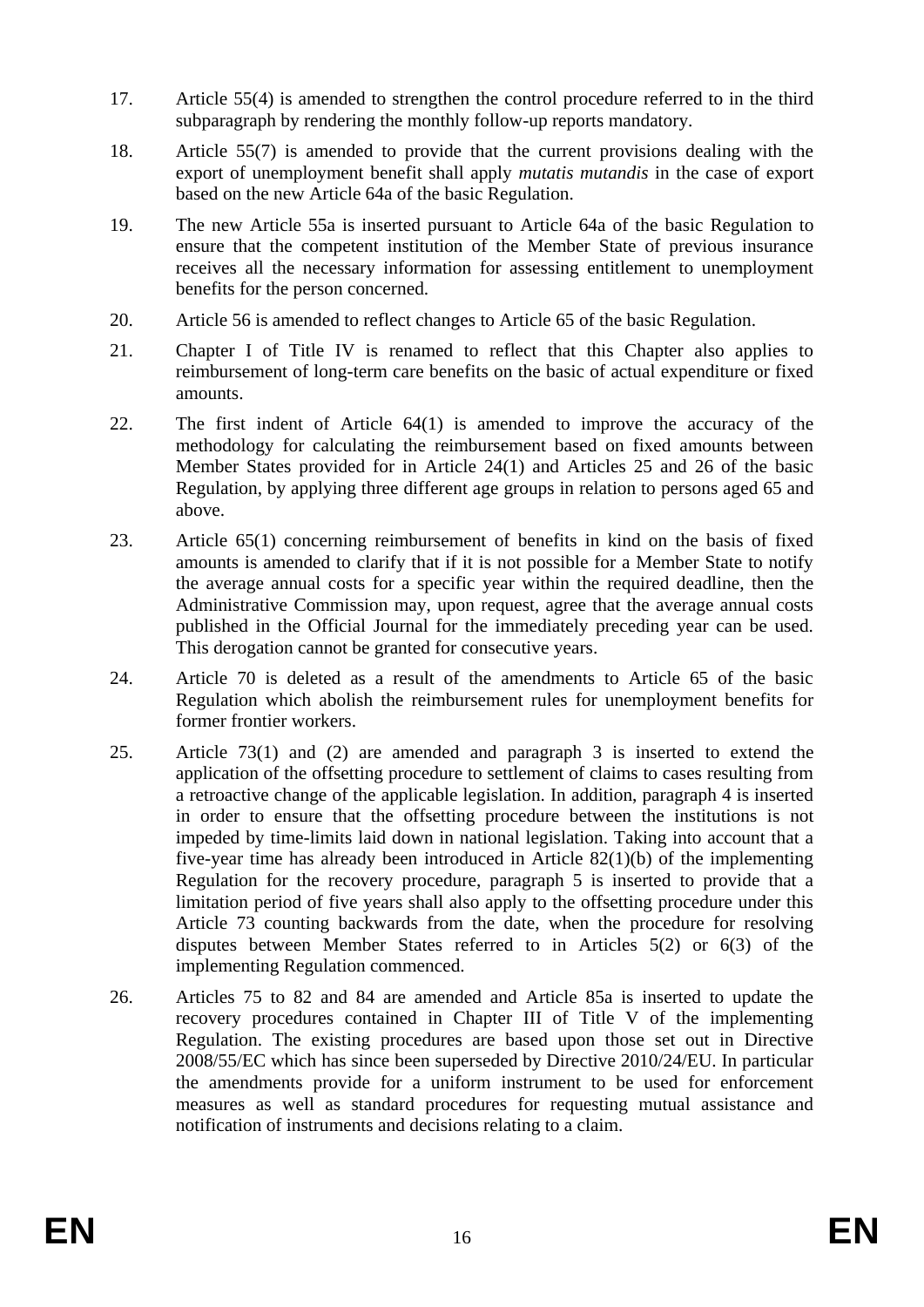- 27. Article 75 is amended to provide a legal basis for the Member States to use the information exchanged, in the field covered by this Regulation, also for the purpose of assessment and enforcement of taxes and duties covered by Directive 2010/24/EU. It furthermore introduces a legal basis for authorities to exchange information, without prior request, in cases of refund of social security contributions.
- 28. Article 76 is amended to limit the possibility of Member States to decline to supply information when this would be useful in the recovery of a claim.
- 29. Article 77 is amended to introduce a uniform notification form. The amendment also clarifies that a request for notification should be made where the Member State of the applicant party is unable to notify itself, in accordance to its rules, or if a notification by that State would give rise to disproportionate difficulties.
- 30. Article 78 is amended to introduce exceptions to the obligation of the Member State to provide assistance in a recovery procedure for cases where it is clear that there are no prospects of full recovery or the procedure would cause disproportionate difficulties.
- 31. Article 79 is amended to introduce a uniform instrument for enforcement of recovery, capable of direct recognition in another Member State. The introduction of a uniform instrument for enforcement was strongly supported by Member States representatives within the Administrative Commission.<sup>30</sup>
- 32. Article 80 is amended to clarify the circumstances where the requested party may deduct incurred costs from the recovered claim.
- 33. Article 81 adapts the provisions on contestation to take account of the amendments concerning notification and the uniform instrument for enforcement.
- 34. Article 82 is amended to clarify the limitation periods that apply in respect of requests for assistance concerning claims older than five years.
- 35. Article 84 is amended to clarify when a Member State may request assistance in application of precautionary measures. It further provides that a document drawn up to permit precautionary measures in the Member State of the applicant party cannot be subject to acts of recognition, supplement or replacement.
- 36. Article 85 is amended to introduce a provision which clarifies the obligation of the applicant party to reimburse the costs linked to recovery incurred by the requested party, in situations where these costs cannot be recovered from the debtor or deducted from the claim.
- 37. Article 85a is introduced to allow officials of the applicant party to participate in the recovery procedure within another Member State, where this is agreed between the parties and is in accordance with the arrangements of the requested party.
- 38. Article 87(6) is amended to limit the exception to the principle of free-of-charge mutual administrative cooperation laid down in that Article by removing the obligation to refund the expenses of medical examinations and administrative checks carried out by the institution of the place of stay or residence in cases where that institution uses the findings to fulfil obligations under its own legislation.
- 39. Article 89(3) is deleted as this provision is now incorporated in Article 75a of the basic Regulation.

 $30$ Pacolet J and De Wispelaere F Recovery Procedures Report (Network Statistics FMSSFE: 2015) produced in accordance with the review obligations contained at Article 86(3) of Regulation (EC) No 987/2009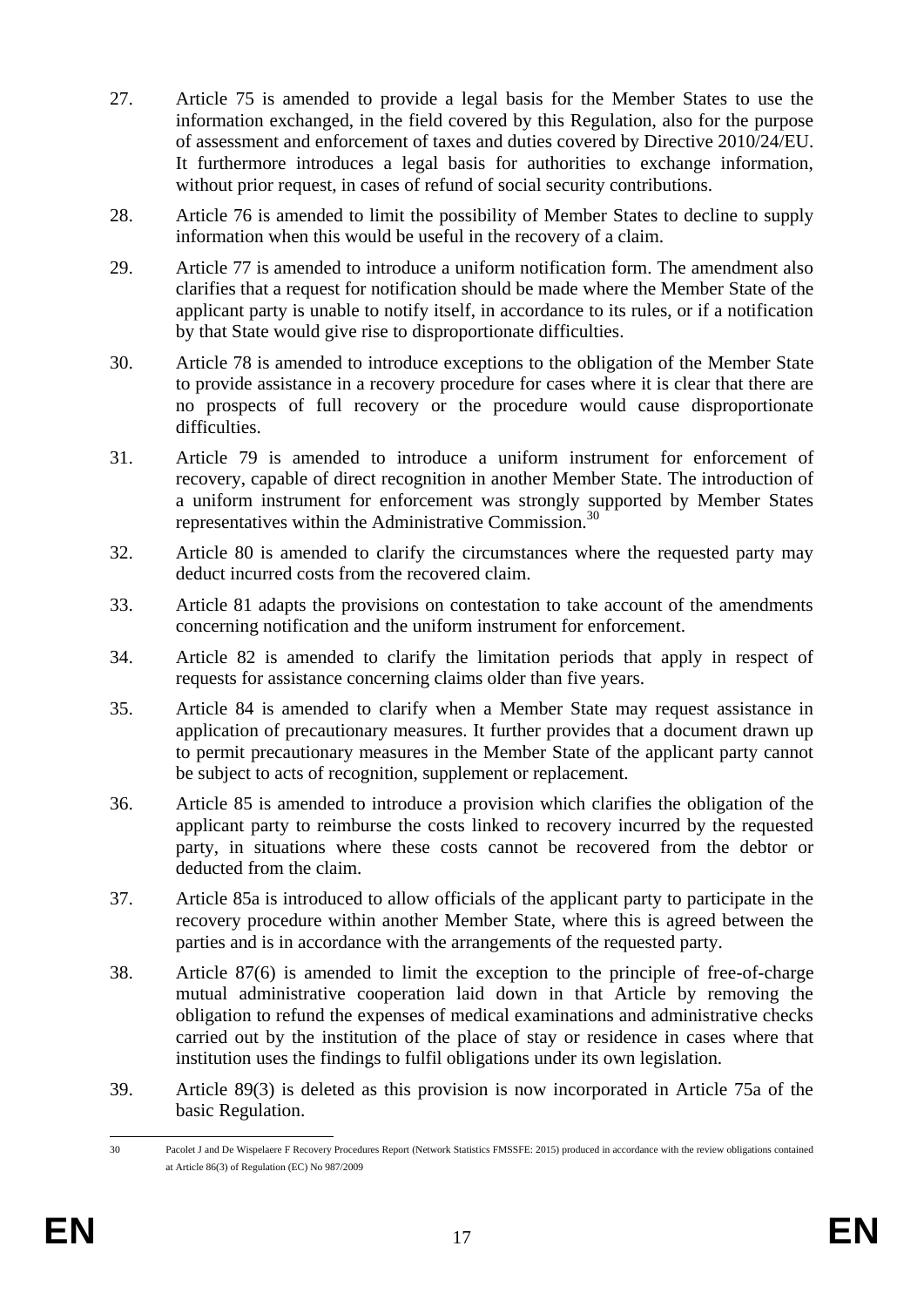- 40. Article 92 is deleted as a consequence of the amendments to Article 88 of the basic Regulation.
- 41. Article 93 is amended and Article 94a is inserted to refer to the transitional arrangements at Article 87b of the basic Regulation and the special transitional provisions for the coordination of unemployment benefits for former frontier workers.
- 42. Article 96 is amended to provide that for the purposes of carrying out currency conversion under Article 107 of Regulation (EEC) No 574/72 of the Council of 21 March 1972 fixing the procedure for implementing Regulation (EEC) No 1408/71 on the application of social security schemes to employed persons and their families moving within the Community<sup>31</sup>, competent institutions may refer to the currency conversion rates published pursuant to Article 90 of the implementing Regulation.

## *Article 3*

This Article specifies the entry into force of the new provisions.

*Annex*

- 1. The Annex includes amendments to the current Annexes to the basic Regulation. These Annexes need to be periodically updated especially due to changes in national legislation.
- 2. Annex I to the basic Regulation on the exemptions from the coordination of family benefits is amended to reflect changes in national legislation concerning advances of maintenance payments for Slovakia and Sweden and special childbirth and adoption allowances for Hungary, Romania and Sweden.
- 3. Annex II to the basic Regulation on bilateral conventions is amended to delete the reference to "SPAIN-PORTUGAL" which has expired.
- 4. Annex III to the basic Regulation is amended in accordance with Article 87(10a): the entries for Estonia, Spain, Italy, Lithuania, Hungary, and the Netherlands are deleted following their expiry on 1 May 2014. In addition, Croatia, Finland and Sweden are removed from Annex III at their own request.
- 5. Annex IV to the basic Regulation lists Member States granting more rights to pensioners returning to the competent State. It is amended to include Estonia, Lithuania, Malta, Portugal, Romania, Slovakia, Finland, and the United Kingdom who wish to grant full access to sickness benefits in kind for pensioners returning to their territories.
- 6. Annex X to the basic Regulation, which lists the special non-contributory cash benefits, is amended to reflect changes in national legislations.

Some entries are deleted as the benefits listed no longer exist (the Czech social allowance, the Estonian disabled adult allowance, the Hungarian transport allowance and the Slovenian state pension and maintenance allowance) or the benefit has been redefined and is part of the national social assistance legislation (the Slovenian income support for pensioners).

Newly introduced benefits which comply with the conditions provided in Article 70(2) of the basic Regulation must be added (the Estonian funeral benefit, the

 $\overline{31}$ 

<sup>31</sup> OJ L 74, 27.3.1972, p. 1–83 (English special edition: Series I Volume 1972(I) P. 160 – 233)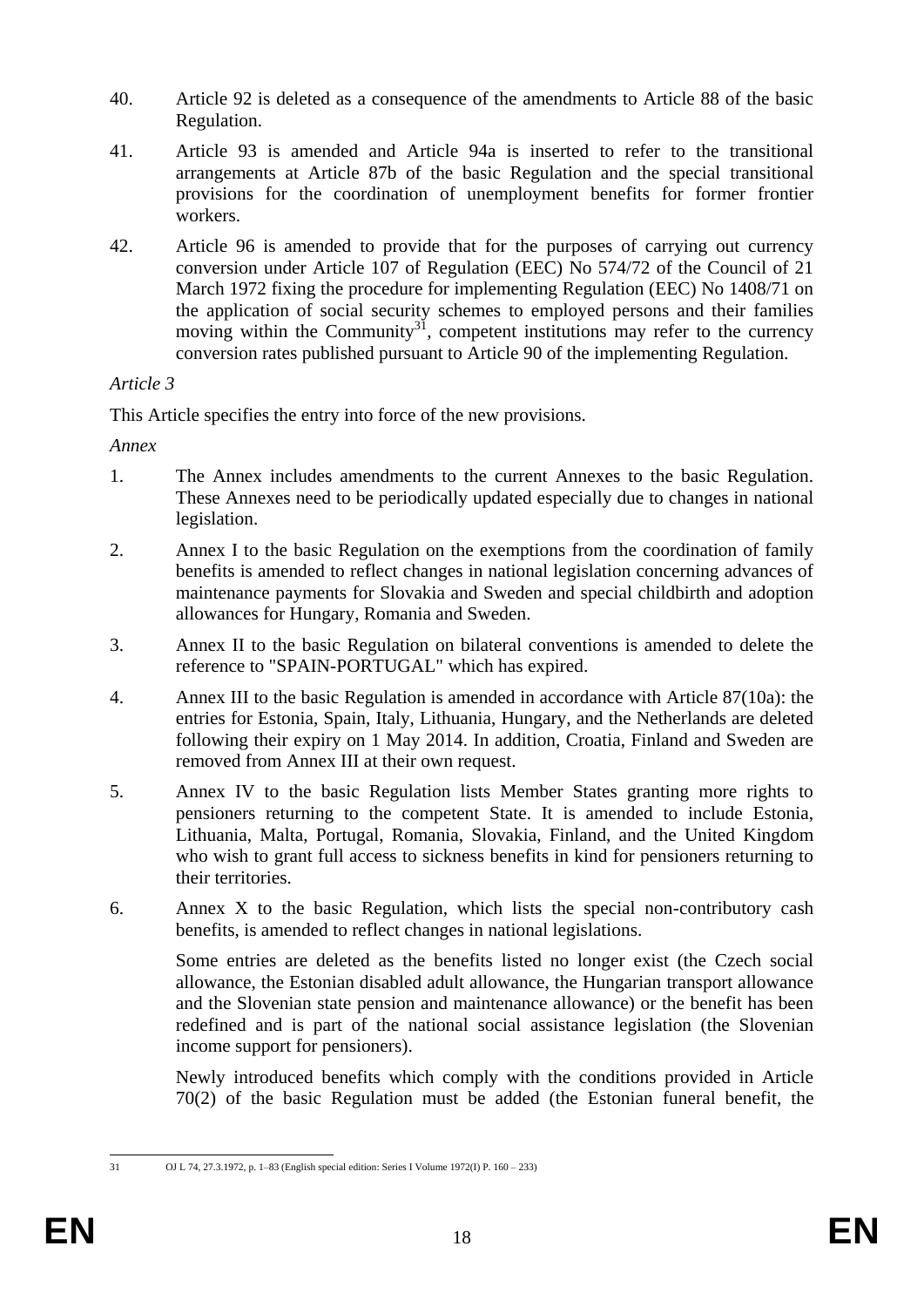Romanian social allowance for pensioners and the mobility component of the British personal independence payment).

Two of the current entries for Germany and Sweden must be updated as the national legislation has been amended.

7. Annex XI to the basic Regulation, which contains special provisions for the application of the legislation of Member States, needs to be updated.

The amendment to the German entry is intended to ensure the most favourable tax regime applies to persons receiving a parental leave benefit.

The amendment to the Estonian entry provides a method for calculating *pro rata* invalidity benefit in accordance with Article 52(1)(b) of the basic Regulation, specifying that periods of residence completed in Estonia will be taken into account starting from the age of 16 until the invalidity occurred

The amendment to the Netherlands entry provides that persons receiving an 'equivalent pension' in accordance with Annex XI (1)(f), and members of their family, are entitled, on the basis of an equivalent pension and subsequently of the statutory old-age pension, to receive sickness benefits in kind in the Member State of residence at the expense of the Netherlands.

Two new entries are inserted for Czech Republic and Slovakia in connection with the application of the Convention on Social Security of 29 October 1992 concluded after the dissolution of the Czech and Slovak Federal Republic (already listed into Annex II). The objective is to take account of the particularities of their new pension supplements which relate to these special historical circumstances.

The first two paragraphs of the Swedish entry should be deleted as a consequence of the ruling of the Court of Justice in Case C-257/10, *Bergström*, EU:C:2011:839*.*

Paragraphs 1, 2 and 4 of the United Kingdom entry are amended to reflect changes in national legislation.

- 8. A new Annex is added to the basic Regulation, Annex XII, which will list long-term care benefits coordinated under Chapter 1a, as referenced in Article 35a(3).
- 9. A new Annex is added to the basic Regulation, Annex XIII, which will list family benefits in cash intended to replace income during child-raising periods, as referenced in Article 68b.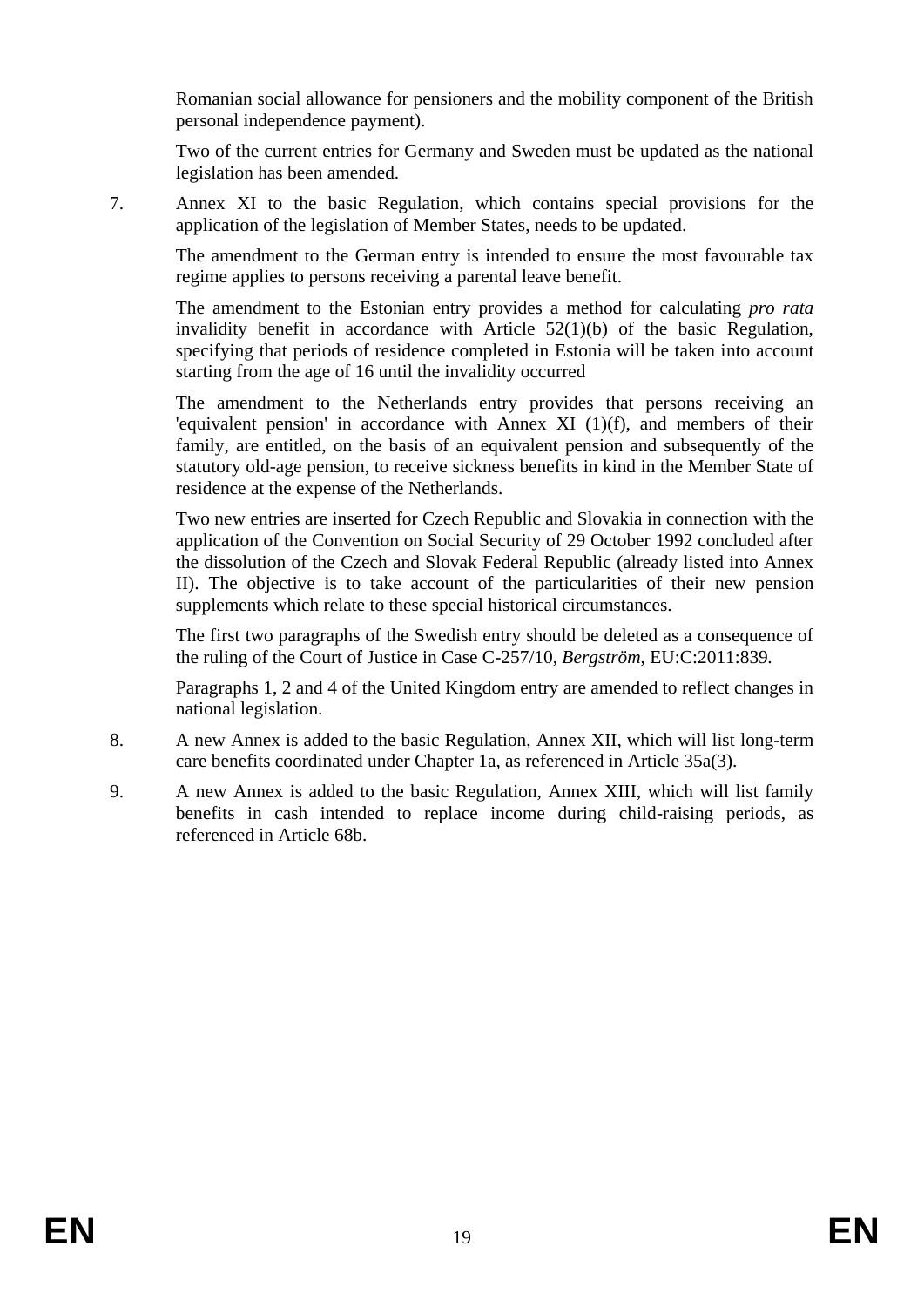### 2016/0397 (COD)

### Proposal for a

## **REGULATION OF THE EUROPEAN PARLIAMENT AND OF THE COUNCIL**

#### **amending Regulation (EC) No 883/2004 on the coordination of social security systems and regulation (EC) No 987/2009 laying down the procedure for implementing Regulation (EC) No 883/2004**

## **(Text with relevance for the EEA and Switzerland)**

## THE EUROPEAN PARLIAMENT AND THE COUNCIL OF THE EUROPEAN UNION,

Having regard to the Treaty on the Functioning of the European Union, and in particular Article 48 thereof,

Having regard to the proposal from the European Commission,

After transmission of the draft legislative act to the national Parliaments,

Having regard to the opinion of the European Economic and Social Committee<sup>32</sup>,

Acting in accordance with the ordinary legislative procedure,

Whereas:

- (1) A modernised system of social security coordination started to apply from 1 May 2010 with Regulations (EC) No 883/2004 and (EC) No 987/2009.
- (2) These Regulations were updated by Regulation (EU) No 465/2012 of the European Parliament and of the Council of 22 May 2012 to supplement, clarify and update certain provisions of Regulations, especially in the field of the determination of the applicable legislation and unemployment benefits, and to make technical adaptations to the references to national legislation in the Annexes.
- (3) It has emerged from evaluations and discussions within the Administrative Commission for the Coordination of Social Security Systems that in the areas of longterm care benefits, unemployment benefits and family benefits the modernisation process should continue.
- (4) It remains essential that the coordination rules keep pace with the evolving legal and societal context in which they operate by further facilitating the exercise of citizens' rights while at the same time ensuring legal clarity, a fair and equitable distribution of the financial burden among the institutions of the Member States involved and administrative simplicity and enforceability of the rules.
- (5) It is necessary to guarantee legal certainty by clarifying that access to social security benefits for economically inactive mobile citizens in the host Member State, may be made conditional upon that citizen holding a legal right of residence in that Member State in accordance with Directive 2004/38/EC of the European Parliament and of the Council of 29 April 2004 on the right of citizens of the Union and their family

 $32$  $OJ C$  , , p. .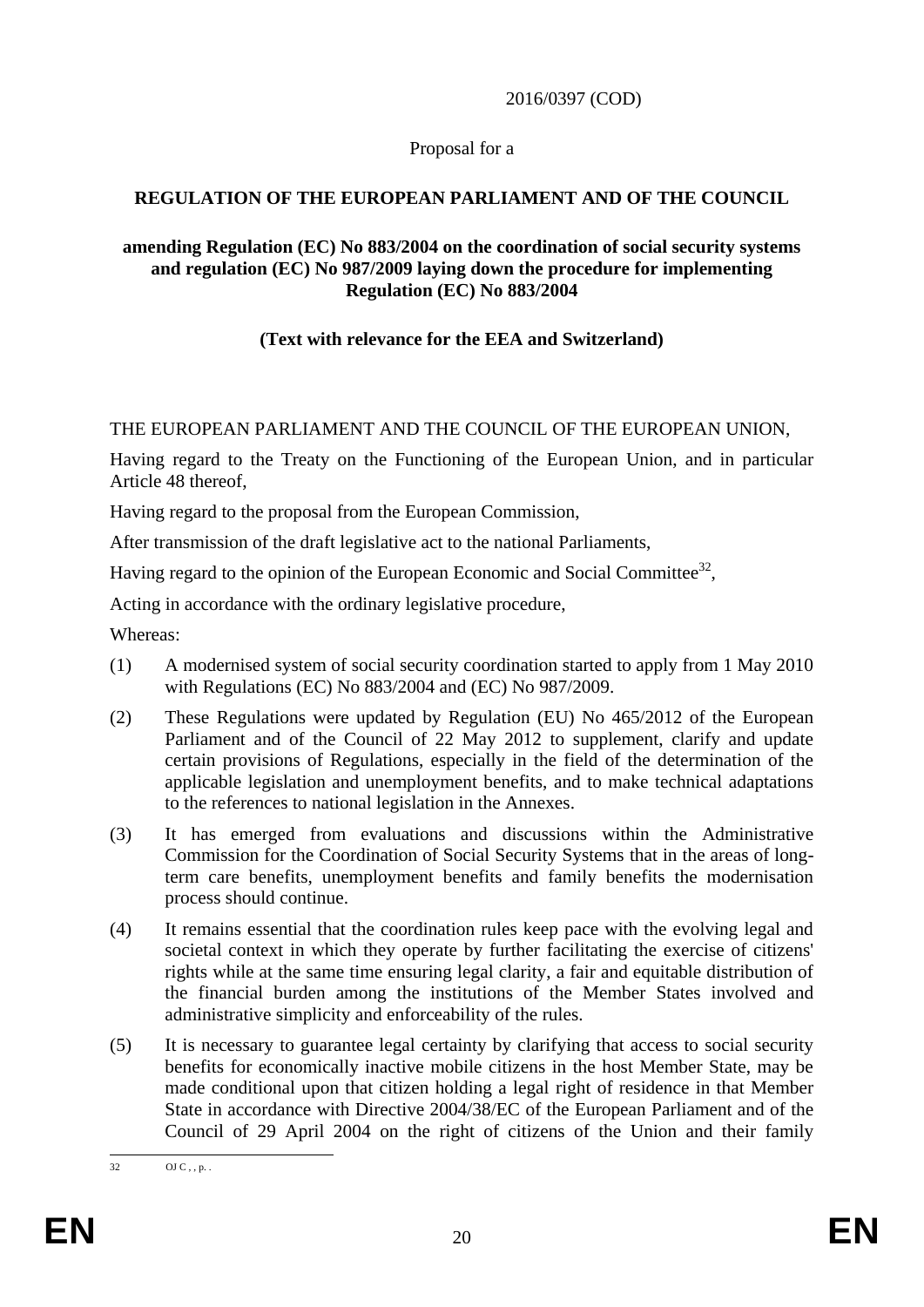members to move and reside freely within the territory of the Member States.<sup>33</sup> For these purposes, an economically inactive citizen should be clearly distinguished from a jobseeker whose right of residence is conferred directly by Article 45 of the Treaty on the Functioning of the European Union.

- (6) Long-term care benefits have so far not been included explicitly within the material scope of Regulation (EC) No 883/2004 but coordinated as sickness benefits, leading to legal uncertainty both for institutions and persons claiming long-term care benefits. There is a need to develop a stable legal framework appropriate to long-term care benefits within the Regulation to include a clear definition of such benefits.
- (7) In order to ensure clarity regarding the terminology in EU law, the term "posting" should only be used for the posting of workers within the meaning of Directive 96/71/EC of the European Parliament and of the Council of 16 December 1996 concerning the posting of workers in the framework of the provision of services.<sup>34</sup> In addition, to achieve consistency in treatment between employed and self-employed persons it is necessary that the special rules for the determination of applicable legislation in the cases of workers who are temporarily posted or sent to another Member State should apply consistently to both employed and self-employed persons.
- (8) In the area of unemployment benefits, the rules on the aggregation of periods of insurance should be applied uniformly by all Member States. With the exception of cross-border workers referred to in Article 65(2), the rules on the aggregation of periods for the purpose of conferring entitlement to unemployment benefits should be subject to the condition that an insured person has most recently completed at least three months of insurance in that Member State. The previously competent Member State should become competent for all insured persons who do not satisfy this condition. In this case, registration with the employment services of the Member State of most recent insurance should have the same effect as registration with the employment services of the Member State, where the unemployed person had been previously insured.
- (9) Following the recommendations in the EU Citizenship Report  $2013<sup>35</sup>$ , there is a need to extend the minimum duration of export of unemployment benefits from three to six months in order to improve the opportunities for unemployed persons moving to another Member State to look for work and their chances for reintegration into the labour market and to address skills mismatches across borders.
- (10) There is a need to ensure greater parity of treatment for frontier and cross-border workers by ensuring frontier workers receive unemployment benefits from the Member State of last activity provided that they have worked in that Member State for at least the past twelve months.
- (11) Family benefits intended to replace income during child-raising periods are designed to meet the individual and personal needs of the parent subject to the legislation of the competent Member State and therefore are distinguishable from other family benefits as they are intended to compensate a parent for loss of income or salary during time spent raising a child rather than solely meeting general family expenses.
- (12) In order to enable a timely update of this Regulation to the developments at the national level, the power to adopt acts in accordance with Article 290 of the Treaty on

 $33$ 33 OJ L 158, 30.4.2004, p. 77.

<sup>34</sup> OJ L 018 , 21.01.1997 p. 1.

<sup>35</sup> COM(2013) 269 final.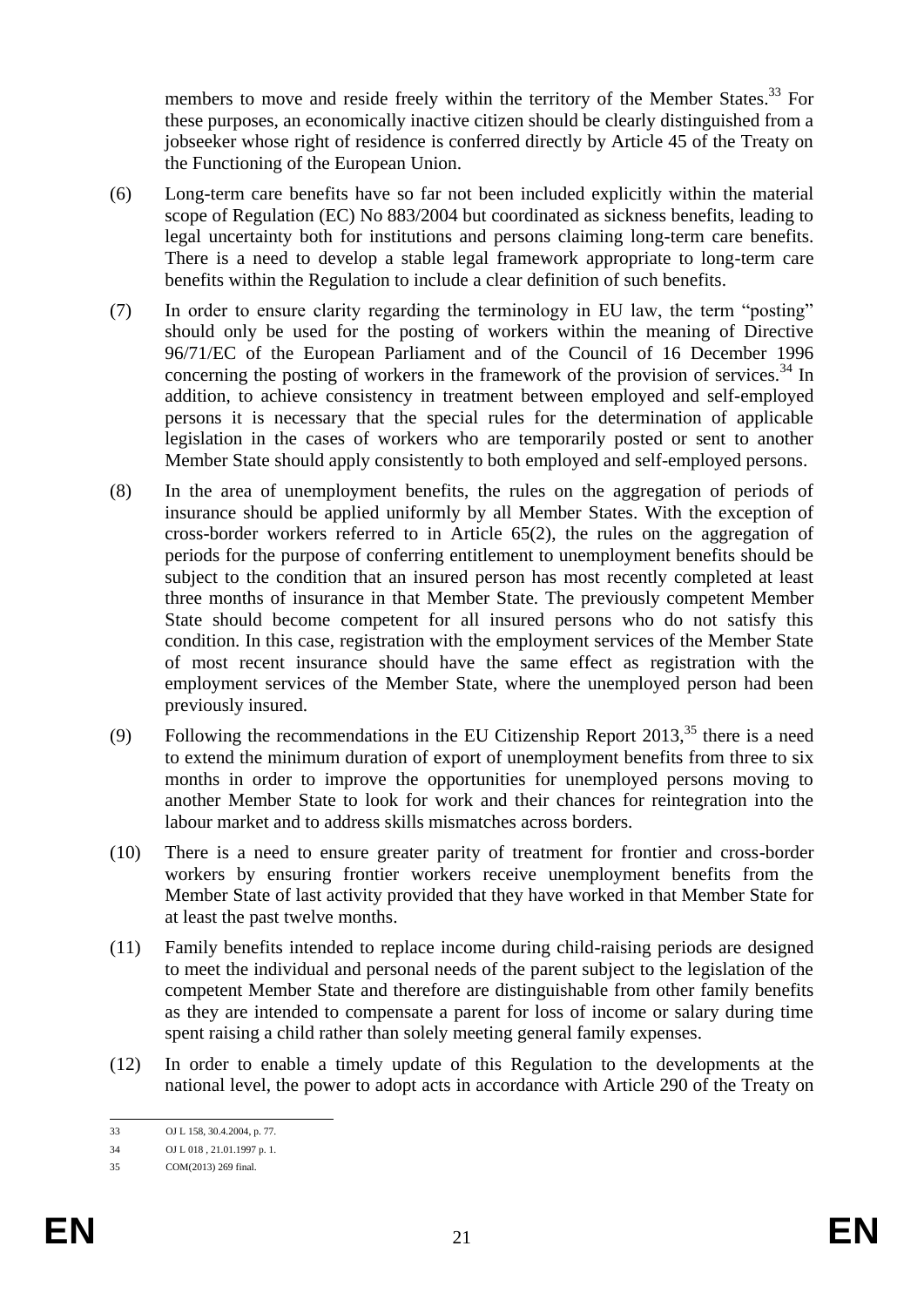the Functioning of the European Union should be delegated to the European Commission in respect of amending the Annexes to this Regulation and Regulation (EC) No 987/2009. It is of particular importance that the Commission carry out appropriate consultations during its preparatory work, including at expert level and that those consultations be conducted in accordance with the principles laid down in the Interinstitutional Agreement on Better Law-Making of 13 April 2016.<sup>36</sup>In particular, to ensure equal participation in the preparation of delegated acts, the European Parliament and Council receive all documents at the same time as Member States' experts, and their experts systematically have access to meetings of Commission expert groups dealing with the preparation of delegated acts.

- (13) With a view to supporting Member States in their efforts to combat fraud and error in the application of the coordination rules, it is necessary to establish a further permissive legal basis to facilitate the processing of personal data about persons to whom Regulations (EC) No 883/2004 and (EC) No 987/2009 apply. This would enable a Member State to periodically compare data held by its competent institutions against that held by another Member State in order to identify errors or inconsistencies that require further investigation.
- (14) In order to protect the rights of data subjects while at the same time facilitating the legitimate interest of Member States to collaborate in enforcement of legal obligations, it is necessary to clearly specify the circumstances in which personal data exchanged pursuant to these Regulations may be used for purposes other than social security and to clarify the obligations of Member States to provide specific and adequate information to data subjects.
- (15) With a view to expediting the procedure for the verification and withdrawal of documents (in particular concerning the social security legislation which applies to the holder) in case of fraud and error, it is necessary to strengthen the collaboration and the exchange of information between the issuing institution and the institution requesting a withdrawal. Where there is doubt about the validity of a document or about the correctness of supporting evidence or where there is a difference of views between Member States concerning the determination of the applicable legislation, it is in the interest of the Member States and the persons concerned that the institutions concerned reach an agreement within a reasonable period of time.
- (16) To ensure the effective and efficient operation of the coordination rules it is necessary to clarify the rules for determining applicable legislation for employees who pursue their economic activity in two or more Member States in order to provide a greater parity with the conditions that apply to persons who are posted or sent to pursue economic activity in a single Member State. Moreover, the posting rules providing for the continuation of the applicable legislation should only apply to persons who had a prior link to the social security system of the Member State of origin.
- (17) Implementing powers should be conferred on the European Commission in order to ensure uniform conditions for the implementation of Articles 12 and 13 of Regulation (EC) No 883/2004. Those powers should be exercised in accordance with Article 5 of Regulation (EU) No 182/2011 of the European Parliament and of the Council of 16 February 2011 laying down the rules and general principles concerning mechanisms

 $36$ OJ L 123, 12.5.2016, p. 1–14.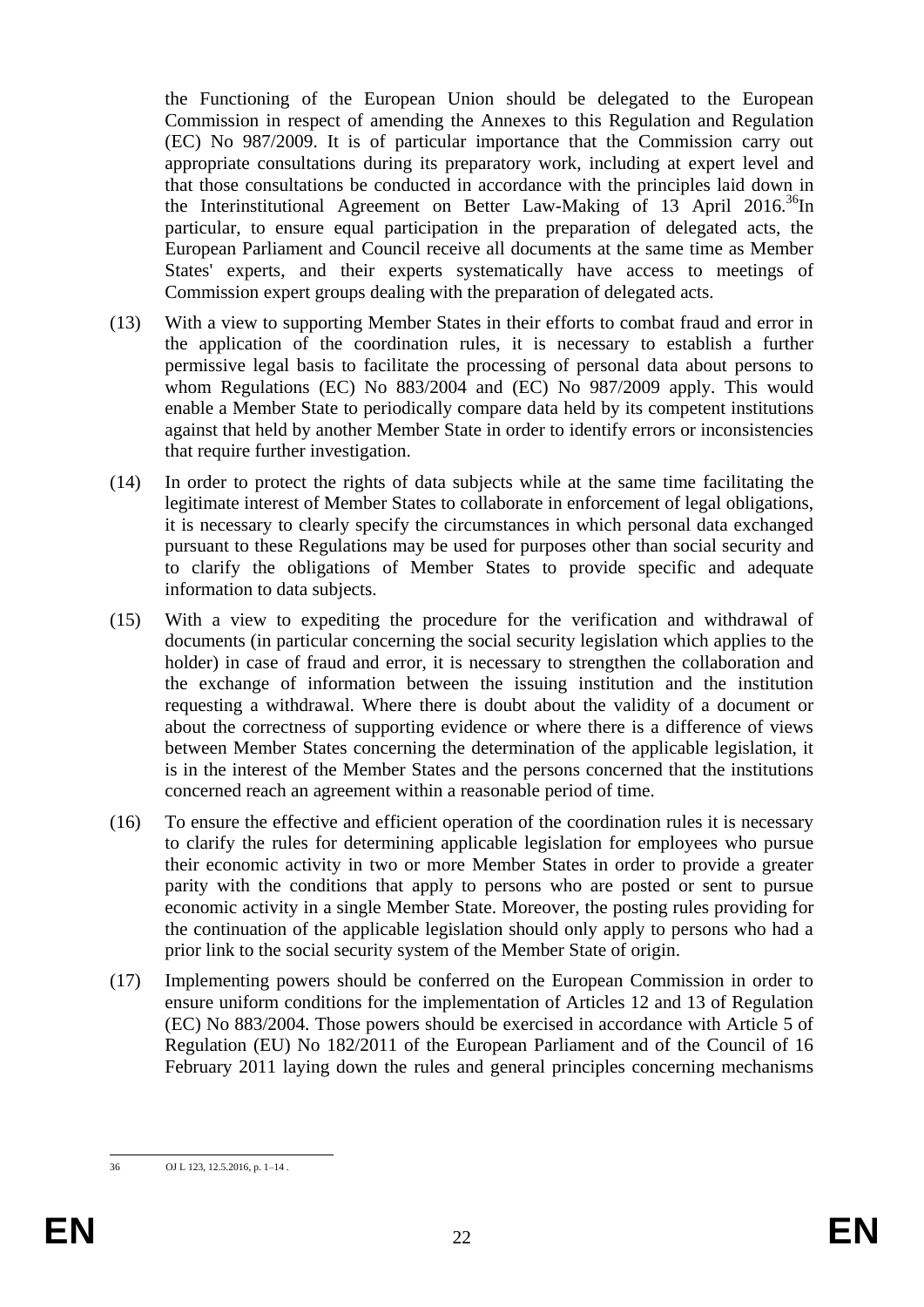for control by the Member States of the Commission's exercise of implementing powers.<sup>37</sup>

- (18) If a Member State is unable to notify within the deadline the annual average cost per person in each age group for a reference year, it is necessary to provide an alternative that the Member State may submit claims for that year based on the annual average costs for the immediately preceding year published in the Official Journal. The reimbursement of the expenditure on benefits in kind on the basis of fixed amounts should be as close as possible to the actual expenditure; therefore a derogation from the notification obligation should be subject to the approval by the Administrative Commission and should not be granted in a consecutive year.
- (19) Taking into account the jurisprudence of the Court of Justice in Cases C-345/09 *van Delft and Others*, EU:C:2010:610 and C-543/13 EU:C:2015:359 *Fischer-Lintjens*  there is a need to facilitate retrospective changes in applicable legislation. Therefore the offsetting procedure that applies in situations where the legislation of a Member State was applied provisionally in accordance with Article 6 of Regulation (EC) No 987/2009 should also be extended to other cases resulting from a retroactive change of the applicable legislation. In addition, in this context, it is necessary to disapply divergent limitation provisions in national law to ensure that a retroactive settlement between the institutions is not impeded by any incompatible time-limits laid down in national legislation while at the same time establishing a uniform limitation period of five years counting backwards from the commencement of the dialogue procedure referred to under Article 5(2) and 6(3) of this Regulation to ensure this procedure for resolving such disputes is not frustrated.
- (20) Effective recovery is a means of preventing and tackling fraud and abuse and ensuring the smooth functioning of social security schemes. The recovery procedures contained in Chapter III of Title IV of Regulation 987/2009 are based upon the procedures and rules set up in Directive 2008/55/EC of 26 May 2008 on mutual assistance for the recovery of claims relating to certain levies, duties, taxes and other measure<sup>38</sup>. This Directive has been superseded by Directive 2010/24/EU concerning mutual assistance for the recovery of claims relating to taxes, duties and other measures<sup>39</sup>, which introduced a uniform instrument to be used for enforcement measures as well as a standard form for notification of instruments and measures relating to claims. In the review by the Administrative Commission in accordance with Article 86 (3) of Regulation 987/2009 most Member States found it advantageous to use a uniform instrument for enforcement similar to that foreseen by Directive 2010/24/EU. It is therefore necessary that the rules for mutual assistance in recovery of social security claims reflect the new measures in Directive 2010/24/EU in order to ensure more effective recovery and smooth functioning of the coordination rules.
- (21) To take account of legal changes in certain Member States and to guarantee legal certainty for stakeholders, the Annexes to Regulation (EC) No 883/2004 need to be adapted.

 $37$ OJ L 55, 28.2.2011, p. 13.

<sup>38</sup> OJ L 150, 10.6.2008, p. 28.

<sup>39</sup> OJ L 84, 31.3.2010, p. 1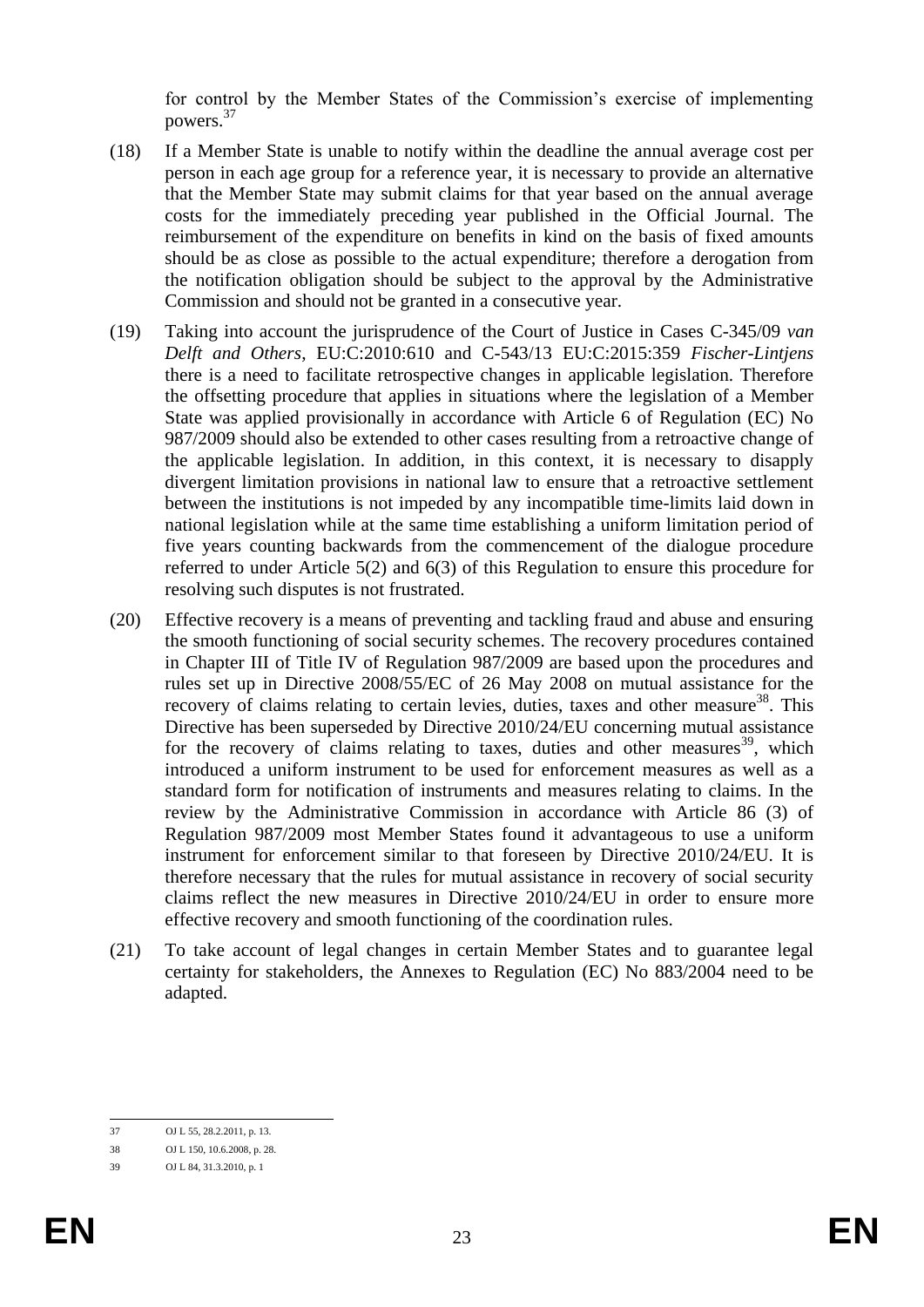### HAVE ADOPTED THIS REGULATION:

### *Article 1*

### Regulation (EC) No 883/2004 is amended as follows:

1. A second sentence is added in Recital 2 as follows:

"Article 21 Treaty of the Functioning of the European Union guarantees every Union citizen the right to free movement subject to the limitations and conditions laid down in the Treaties and by the measures adopted to give them effect."

2. In Recital 5, after "the different national legislation for the persons concerned" the following wording is inserted:

", subject to the conditions as regards the access to certain social security benefits by economically inactive mobile EU citizens in the host Member State set out in Directive 2004/38/EC of the European Parliament and of the Council of 29 April 2004 on the right of citizens of the Union and their family members to move and reside freely within the territory of the Member States.<sup>40</sup>"

3. After Recital 5, the following is inserted:

"(5a) The Court of Justice has held that Member States are entitled to make the access of economically inactive citizens in the host Member State to social security benefits, which do not constitute social assistance within the meaning of Directive 2004/38/EC subject to a legal right of residence within the meaning of that Directive. The verification of the legal right of residence should be carried out in accordance with the requirement of Directive 2004/38/EC. For these purposes, an economically inactive citizen should be clearly distinguished from a jobseeker whose right of residence is conferred directly by Article 45 of the Treaty on the Functioning of the European Union. In order to improve legal clarity for citizens and institutions, a codification of this case law is necessary.

(5b) Member States should ensure that economically inactive EU mobile citizens are not prevented from satisfying the condition of having comprehensive sickness insurance cover in the host Member State, as laid down in Directive 2004/38/EC. This may entail allowing such citizens to contribute in a proportionate manner to a scheme for sickness coverage in the Member State in which they habitually reside.

(5c) Notwithstanding the limitations on the right to equal treatment for economically inactive persons, that arise from the Directive 2004/38/EC or otherwise by virtue of Union law, nothing within this Regulation should restrict the fundamental rights recognised in the Charter of Fundamental Rights of the European Union, notably the right to human dignity (Article 1), the right to life (Article 2) and the right to healthcare (Article 35)."

4. The first sentence of Recital 18b is replaced with the following:

"In Annex III, Subpart FTL to Commission Regulation (EU) No 965/2012 of 5 October 2012 laying down technical requirements and administrative procedures related to air operations pursuant to Regulation (EC) No 216/2008 of the European Parliament and the Council, as amended by Commission Regulation (EU) No 83/2014/EU of 29 January 2014 amending Regulation (EU) No 965/2012 laying down technical requirements and administrative procedures related to air operations

 $40$ 40 OJ L 158, 30.4.2004, p. 77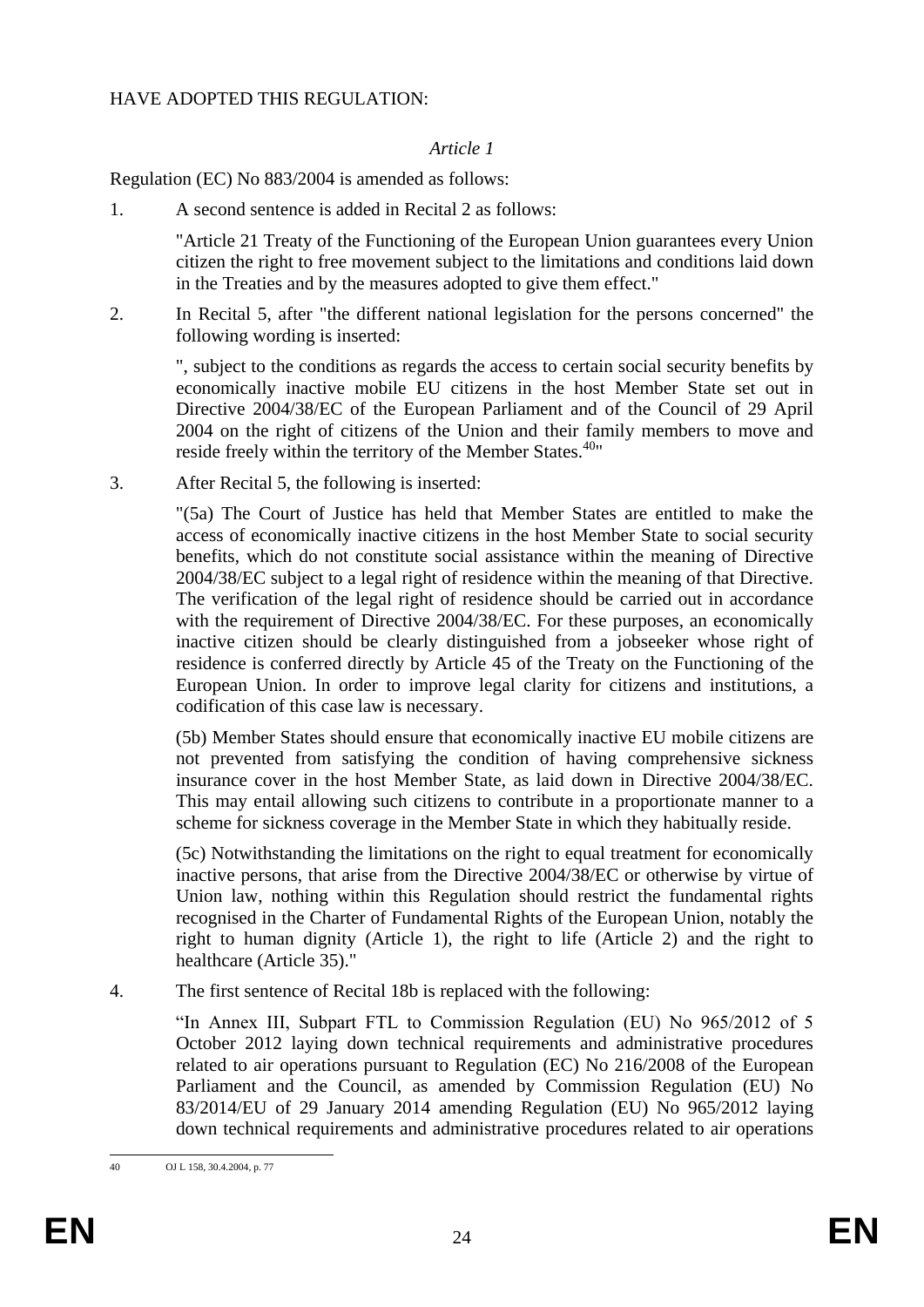pursuant to Regulation (EC) No 216/2008 of the European Parliament and the Council<sup>41</sup>, the concept of 'home base' for flight crew and cabin crew members is defined as the location, assigned by the operator to the crew member, from where the crew member normally starts and ends a duty period or a series of duty periods and where, under normal circumstances, the operator is not responsible for the accommodation of the crew member concerned."

5. Recital 24 is replaced by the following:

"(24) Long-term care benefits for insured persons and members of their families need to be coordinated according to specific rules which, in principle, follow the rules applicable to sickness benefits, in line with the case law of the Court of Justice. It is also necessary to provide for specific provisions in case of overlapping of long-term care benefits in kind and in cash."

6. After Recital 35 the following is inserted:

"(35a) Family benefits in cash intended to replace income during a periods of childraising are individual rights which are personal to the parent subject to the legislation of the competent Member State. Given the specific nature of these family benefits, such benefits should be listed in Part I of Annex XIII to this Regulation and should be exclusively reserved to the parent concerned. The Member State with secondary competence may elect that the rules of priority in the case of overlapping of rights to family benefits under the legislation of the competent Member State and under the legislation of the Member State of residence of members of the family should not apply to such benefits. Where a Member State chooses to disapply the priority rules it must do so consistently in respect of all entitled persons in an analogous situation and be listed in Part II of Annex XIII."

7. After Recital 39, the following is inserted:

"(39a) The relevant EU data protection acquis, in particular Regulation (EU) 679/2016 on the protection of natural persons with regard to the processing of personal data and on the free movement of such data, and repealing Directive 95/46/EC (General Data Protection Regulation)<sup>42</sup> shall apply to the processing of personal data pursuant to this Regulation."

8. After Recital 45, the following recitals are inserted:

"(46) In order to enable a timely update of this Regulation to the developments at the national level, the power to adopt acts in accordance with Article 290 of the Treaty on the Functioning of the European Union should be delegated to the European Commission in respect of amending the Annexes to this Regulation and Regulation (EC) No 987/2009. It is of particular importance that the Commission carry out appropriate consultations during its preparatory work, including at expert level and that those consultations be conducted in accordance with the principles laid down in the Interinstitutional Agreement on Better Law-Making of 13 April 2016.<sup>43</sup>In particular, to ensure equal participation in the preparation of delegated acts, the European Parliament and Council receive all documents at the same time as Member States' experts, and their experts systematically have access to meetings of Commission expert groups dealing with the preparation of delegated acts.

 $\overline{A1}$ OJ L 28, 31.01.2014, p. 17

<sup>42</sup> OJ L 119, 4.5.2016, p. 1–88

<sup>43</sup> COM(2015) 216 final.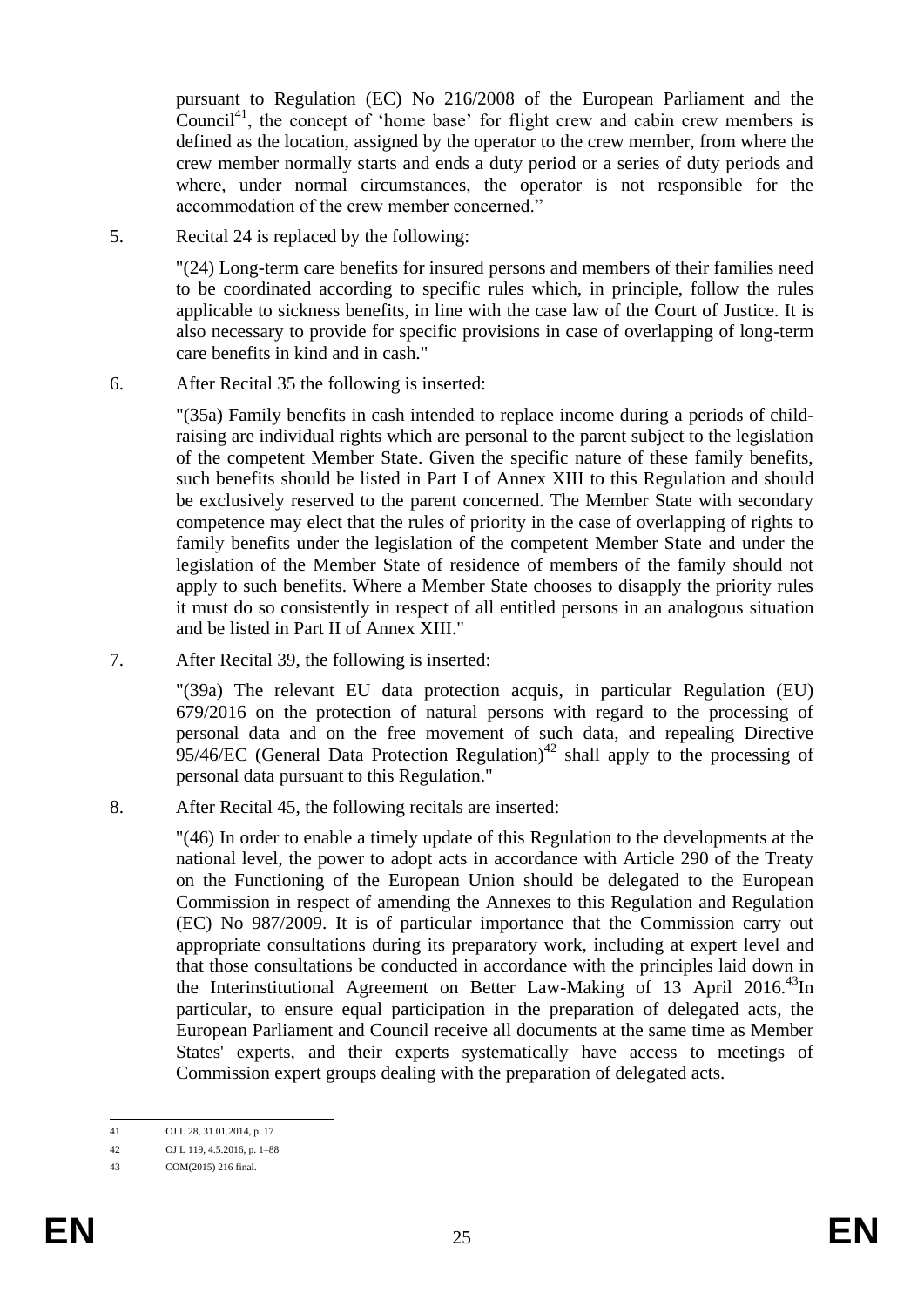(47) This Regulation respects fundamental rights and observes the principles recognised in the Charter of Fundamental Rights of the European Union, notably the protection of personal data (Article 8), the freedom to choose an occupation and right to engage in work (Article 15), the right to property (Article 17), the right to nondiscrimination (Article 21), the rights of the child (Article 24), the rights of the elderly (Article 25), integration of persons with disabilities (Article 26), the right to family and professional life (Article 33); the right to social security and social assistance (Article 34), the right to health care (Article 35) and the right to freedom of movement and residence (Article 45); and has to be implemented in accordance with those rights and principles.

(48) Nothing within this Regulation shall limit the independent rights and obligations recognised in the European Convention of Human Rights notably the Right to Life (Article 2), the Right to protection from inhuman or degrading treatment (Article 3), the Right to Property (Article 1 of the first additional Protocol) and the right to nondiscrimination (Article 14) and this Regulation has to be implemented in accordance with those rights and obligations."

- 9. Article 1 is amended as follows:
	- (a) In Point (c) the term "Title III, Chapters 1 and 3" is replaced by the term "Title III, Chapters 1, 1a and 3".
	- (b) In Point (i)(1)(ii) after the term "Title III, Chapter 1 on sickness, maternity and equivalent paternity benefits" the term " and Chapter 1a on long-term care benefits" is inserted.
	- (c) In Point (va)(i) after the term "Title III, Chapter 1 (sickness, maternity and equivalent paternity benefits)," the term "and Chapter 1a (long-term care benefits)" is inserted and the last sentence is deleted.
	- (d) The following point is inserted after point (va):

"(vb) "long-term care benefit" means any benefit in kind, cash or a combination of both for persons who, over an extended period of time, on account of old-age, disability, illness or impairment, require considerable assistance from another person or persons to carry out essential daily activities, including to support their personal autonomy; this includes benefits granted to or for the person providing such assistance;"

10. In Article 3(1), the following point is inserted after point (b):

"(ba) long-term care benefits;"

11. Article 4 of Regulation (EC) No 883/2004 is replaced with the following:

#### "*Article 4*

#### **Equality of Treatment**

1. Unless otherwise provided for by this Regulation, persons to whom this Regulation applies shall enjoy the same benefits and be subject to the same obligations under the legislation of any Member State as the nationals thereof.

2. A Member State may require that the access of an economically inactive person residing in that Member State to its social security benefits be subject to the conditions of having a right to legal residence as set out in Directive 2004/38/EC of the European Parliament and of the Council of 29 April 2004 on the right of citizens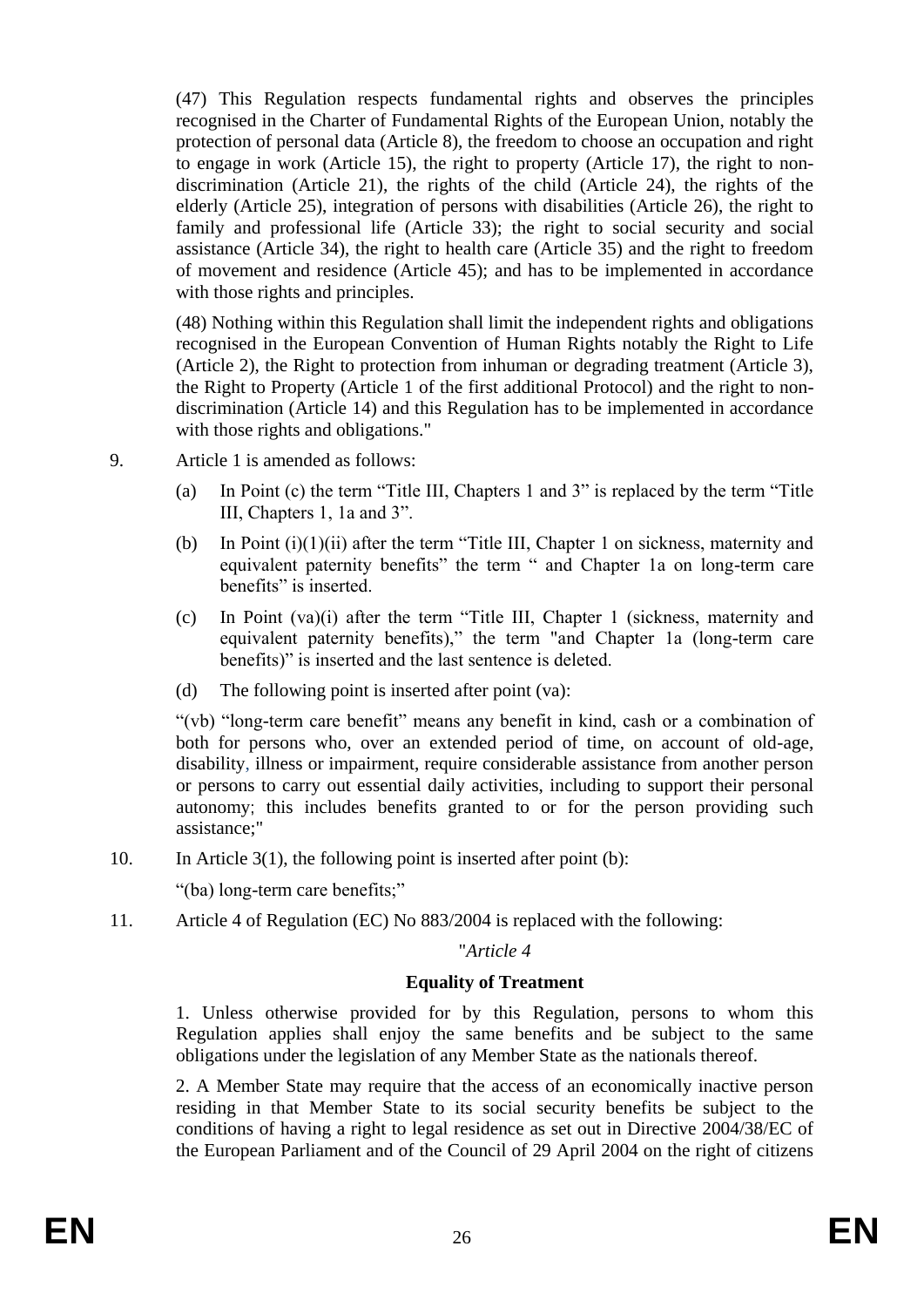of the Union and their family members to move and reside freely within the territory of the Member States.<sup>44</sup>".

- 12. Article 11 is amended as follows:
	- (a) In paragraph 2 the term "sickness benefits in cash covering treatment for an unlimited period" is replaced by the term "long-term care benefits in cash".
	- (b) Paragraph 5 is replaced by the following:

"5. An activity as a flight crew or cabin crew member performing air passenger or freight services shall be deemed to be an activity pursued exclusively in the Member State where the home base, as defined in Annex III, Subpart FTL to Commission Regulation (EU) No 965/2012 of 5 October 2012 laying down technical requirements and administrative procedures related to air operations pursuant to Regulation (EC) No 216/2008 of the European Parliament and the Council as amended by Commission Regulation (EU) No  $83/2014$ /EU of 29 January 2014<sup>45</sup>, is located."

13. Article 12 is replaced by the following:

## '*Article 12*

#### **Special rules**

1. A person who pursues an activity as an employed person in a Member State on behalf of an employer which normally carries out its activities there and who is posted within the meaning of Directive 96/71/EC of the European Parliament and of the Council of 16 December 1996 concerning the posting of workers in the framework of the provision of services<sup>46</sup>or sent by that employer to another Member State to perform work on that employer's behalf shall continue to be subject to the legislation of the first Member State, provided that the anticipated duration of such work does not exceed 24 months and that the person is not posted or sent to replace another employed or self-employed person previously posted or sent within the meaning of this Article.

2. A person who normally pursues an activity as a self-employed person in a Member State who goes to pursue a similar activity in another Member State shall continue to be subject to the legislation of the first Member State, provided that the anticipated duration of such activity does not exceed 24 months and that the person is not replacing another posted employed or self-employed person.".

14. In Article 13, the following paragraph 4a is inserted after paragraph 4:

"4a. A person who is receiving unemployment benefits in cash from one Member State and who is simultaneously pursuing an activity as an employed or selfemployed person in another Member State shall be subject to the legislation of the Member State paying the unemployment benefits.".

- 15. In Article 32, the following paragraph 3 is added:
	- "3. Where a member of the family has a derivative right to benefits according to the legislation of more than one Member State, the following priority rules shall apply:

 $\overline{A}A$ OJ L 158, 30.4.2004, p. 77.

<sup>45</sup> OJ L 28, 31.01.2014, p. 17.

<sup>46</sup> OJ L 018 , 21.01.1997 p. 1.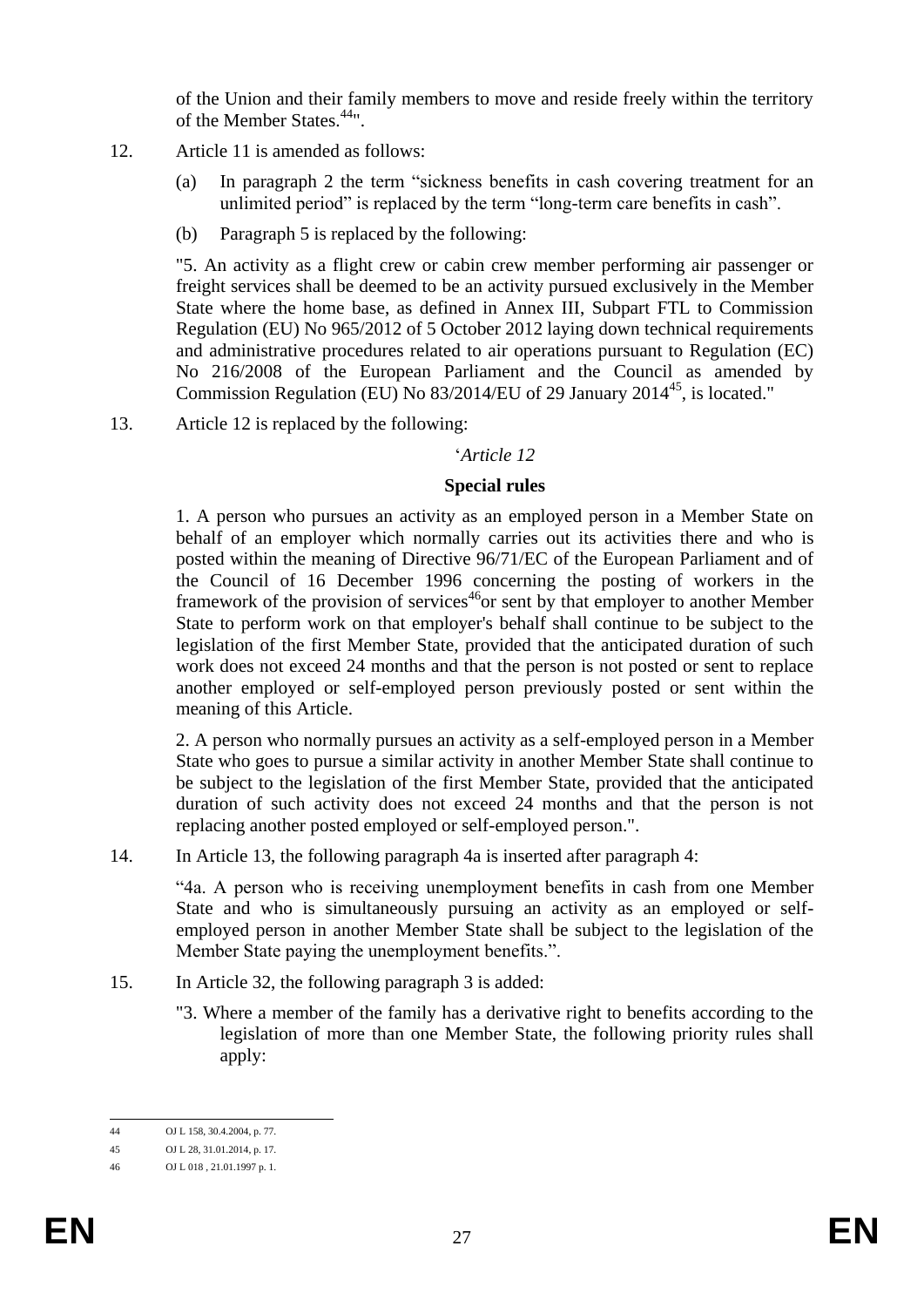- (a) in the case of rights available on a different basis, the order of priority shall be as follows:
	- (i) rights available on the basis of an activity as an employed or self-employed person of the insured person;
	- (ii) rights available on the basis of the receipt of a pension by the insured person;

(iii) rights available on the basis of residence of the insured person;

- (b) in the case of derivative rights available on the same basis, the order of priority shall be established by referring to the place of residence of the member of the family as a subsidiary criterion;
- (c) in cases where it is impossible to establish the order of priority on the basis of the preceding criteria, as a last criterion, the longest period of insurance of the insured person under a national pension scheme shall be applicable.".
- 16. Article 34 is deleted.
- 17. After Article 35, the following Chapter is inserted:

### "CHAPTER 1a

### **Long-term care benefits**

### *Article 35a*

### **General provisions**

1. Without prejudice to the specific provisions of this Chapter, Articles 17 to 32 shall apply mutatis mutandis to long-term care benefits.

2. The Administrative Commission shall draw up a detailed list of long-term care benefits which meet the criteria contained in Article 1 (vb) of this Regulation, specifying which are benefits in kind and which are benefits in cash.

3. By way of derogation from paragraph 1, Member States may grant long-term care benefits in cash in accordance with the other Chapters of Title III, if the benefit and the specific conditions to which the benefit is subject are listed in Annex XII and provided that the outcome of such coordination is at least as favourable for the beneficiaries as if the benefit was coordinated under this Chapter.

## *Article 35b*

## **Overlapping of long-term care benefits**

1. If a recipient of long-term care benefits in cash granted under the legislation of the competent Member State receives, at the same time and under this Chapter, longterm care benefits in kind from the institution of the place of residence or stay in another Member State, and an institution in the first Member State is also required to reimburse the cost of these benefits in kind under Article 35c, the general provision on prevention of overlapping of benefits laid down in Article 10 shall be applicable, with the following restriction only: the amount of the benefit in cash shall be reduced by the reimbursable amount for the benefit in kind which is claimable under Article 35c from the institution of the first Member State.

2. Two or more Member States, or their competent authorities, may agree on other or supplementary measures which shall not be less favourable for the persons concerned than the principles laid down in paragraph 1.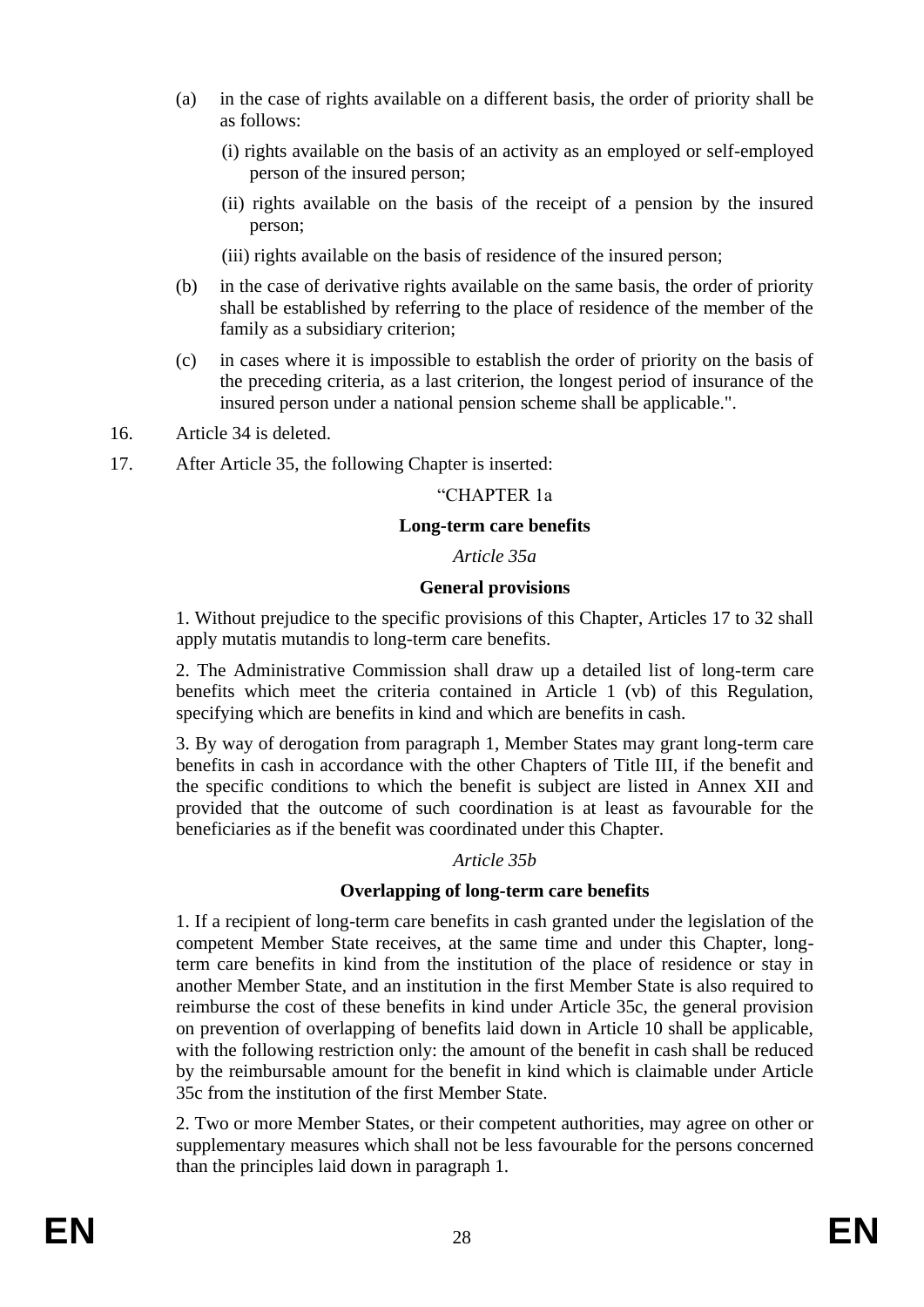### *Article 35c*

### **Reimbursement between institutions**

1. Article 35 shall apply *mutatis mutandis* to long-term care benefits.

2. If the legislation of a Member State where the competent institution under this Chapter is situated does not provide for long-term care benefits in kind, the institution which is or would be competent in that Member State under Chapter 1 for the reimbursement of sickness benefits in kind granted in another Member State shall be deemed to be the competent one also under Chapter 1a.".

- 18. In Article 50(2), the term "Article 52(1) (a) or (b)" is replaced by the term "Article  $52(1)$  (b)".
- 19. Article 61 is replaced by the following:

### "*Article 61*

### **Special rules on aggregation of periods of insurance, employment or selfemployment**

1. Except in the cases referred to in Article 65(2), the application of Article 6 shall be conditional on the person concerned having most recently completed a period of at least three months of insurance, employment, or self-employment in accordance with the legislation under which the benefits are claimed.

2. Where an unemployed person does not satisfy the conditions for the aggregation of periods in accordance with paragraph 1 because the total duration of his or her most recently completed periods of insurance, employment or self-employment in that Member State is less than three months that person shall be entitled to unemployment benefits in accordance with the legislation of the Member State where he or she had previously completed such periods under the conditions and subject to the limitations laid down in Article 64a.".

- 20. Article 64 is amended as follows:
	- (a) In paragraph 1(c) the word "three" shall be replaced by "six" and the words "of three months up to a maximum of six months" shall be replaced by the words "of six months up to the end of the period of that person's entitlement to benefits";
	- (b) In paragraph 3, the word "three" shall be replaced by "six" and the words "a maximum of six months" shall be replaced by the words "the end of the period of entitlement to benefits".
- 21. After Article 64, the following Article 64a shall be inserted:

#### "*Article 64a*

#### **Special rules for unemployed persons who moved to another Member State without fulfilling the conditions of Article 61(1) and Article 64**

In the situations referred to in Article  $61(2)$ , the Member State to whose legislation the unemployed person was previously subject shall become competent to provide unemployment benefits. They shall be provided at the expense of the competent institution for the period laid down in Article  $64(1)(c)$ , if the unemployed person makes himself/herself available to the employment services in the Member State of most recent insurance and adheres to the conditions laid down under the legislation of that Member State. Article 64 (2) to (4) shall apply *mutatis mutandis*."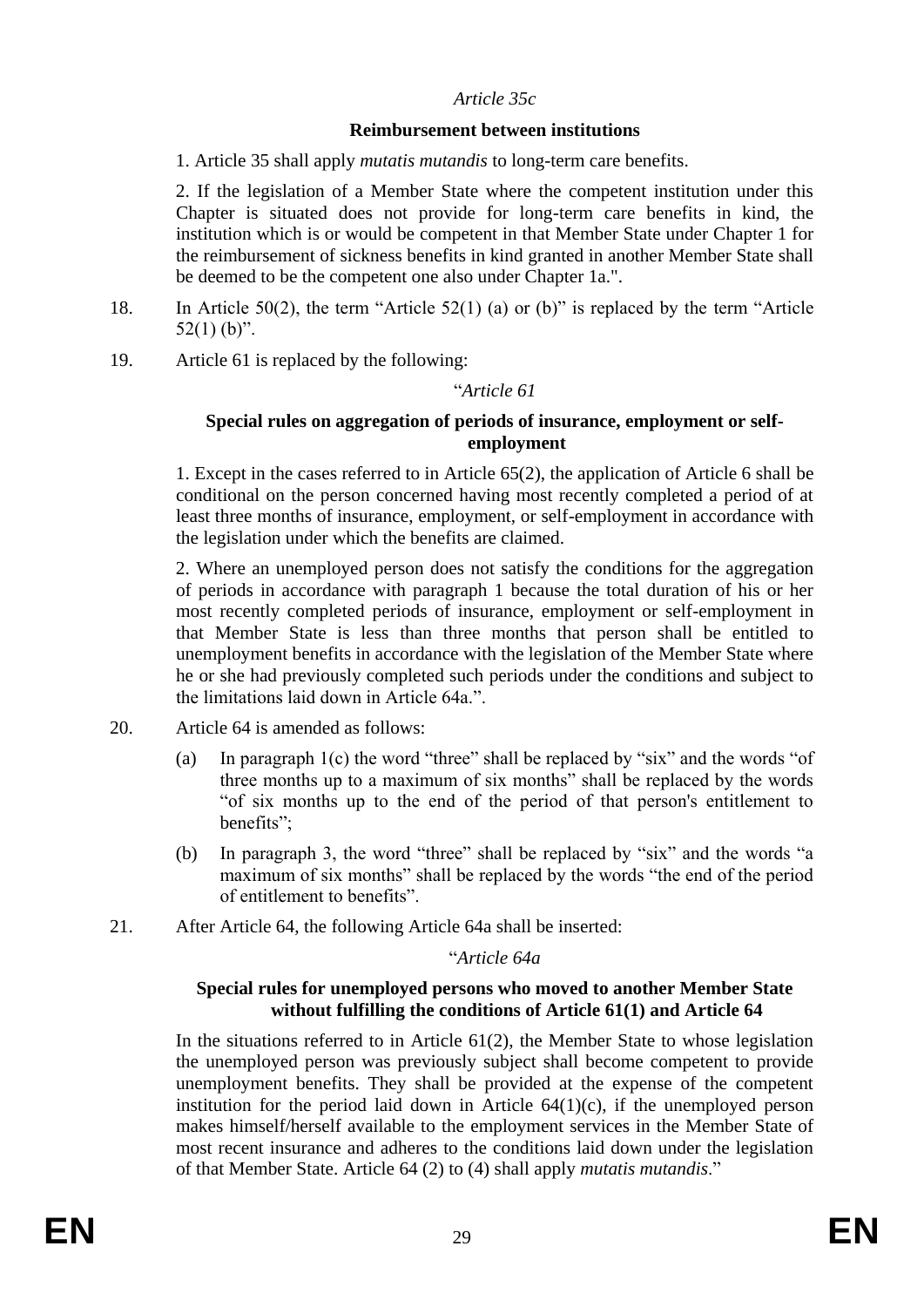22. Article 65 is replaced by the following:

### "*Article 65*

### **Unemployed persons who resided in a Member State other than the competent State**

1. An unemployed person who, during his or her last activity as an employed or selfemployed person resided in a Member State other than the competent Member State shall make himself or herself available to the former employer or to the employment services in the competent Member State. Such a person shall receive benefits in accordance with the legislation of the competent Member State as if he or she were residing in that Member State. These benefits shall be provided by the institution of the competent Member State.

2. By way of derogation from paragraph 1, a wholly unemployed person who, during the last activity as an employed or self-employed person, resided in a Member State other than the competent Member State, and who had not completed at least 12 months of unemployment insurance exclusively under the legislation of the competent Member State shall make himself or herself available to the employment service of the Member State of residence. Such a person shall receive benefits in accordance with the legislation of the Member State of residence as if he or she had completed all periods of insurance under the legislation of that Member State. Those benefits shall be provided by the institution of the Member State of residence. Alternatively, a wholly unemployed person referred to in this paragraph, who would be entitled to an unemployment benefit solely under the national legislation of the competent Member State if he or she resided there, may instead opt to make themselves available to the employment services in that Member State and to receive benefits in accordance with the legislation of that Member State as if he or she were residing there.

3. If a wholly unemployed person referred to in paragraphs 1 or 2 does not wish to become or remain available to the employment services of the competent Member State after having been registered there, and wishes to seek work in the Member State of residence or the Member State of last activity Article 64 shall apply mutatis mutandis, except Article 64(1)(a). The competent institution may extend the period referred to in the first sentence of Article  $64(1)(c)$  up to the end of the period of entitlement to benefits.

4. A wholly unemployed person referred to in this Article may in addition to making themselves available to the employment services of the competent Member State also make themselves available to the employment services of the other Member State.

5. Paragraphs 2 to 4 of this Article shall not apply to a person who is partially or intermittently unemployed."

23. After Article 68a, the following is inserted:

"*Article 68b*

## **Special provisions for family benefits in cash intended to replace income during periods of child-raising**

1. Family benefits in cash which are intended to replace income during periods of child-raising and which are listed in Part 1 of Annex XIII shall be awarded solely to the person subject to the legislation of the competent Member State and there shall be no derived right for his or her family members to such benefits. Article 68a of this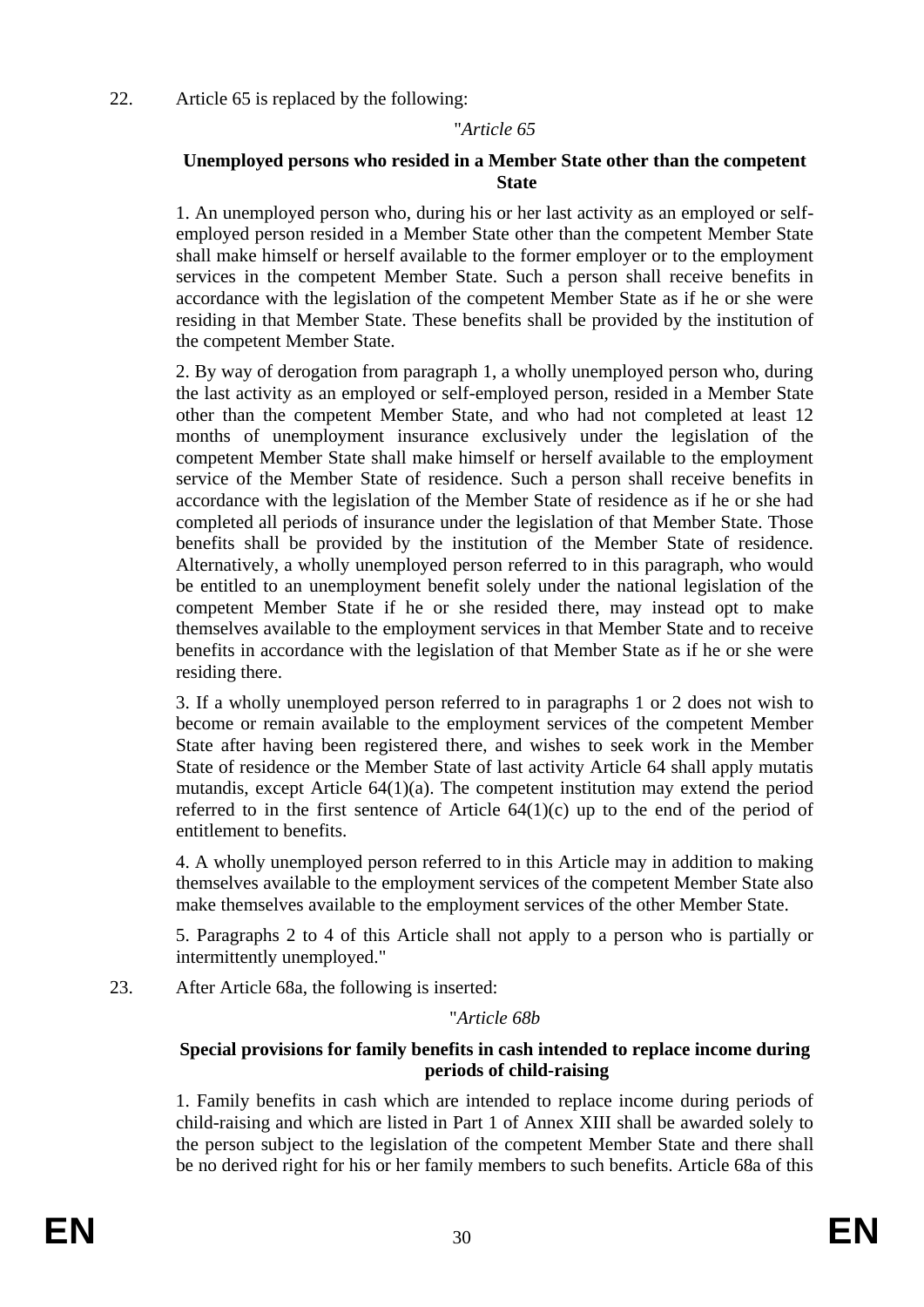Regulation shall not apply to such benefits nor shall the competent institution be required to take into account a claim submitted by the other parent, a person treated as a parent or institution acting as guardian of the child or children pursuant to Article 60(1) of the Implementing Regulation.

2. By way of derogation from Article 68(2), in cases of overlapping entitlements under conflicting legislation or legislations, a Member State may award a family benefit referred to in paragraph 1 in full to a beneficiary regardless of the amount provided for by the first legislation. Member States that elect to apply such a derogation shall be listed in Part 2 of Annex XIII by reference to the family benefit to which the derogation applies.".

24. After Article 75, the following Article 75a is inserted in "Title V MISCELLANEOUS PROVISIONS":

#### "*Article 75a*

#### **Obligation of competent authorities**

1. The competent authorities shall ensure that their institutions are aware of and apply all provisions, legislative or otherwise, including the decisions of the Administrative Commission, in the areas covered by and within the terms of this Regulation and the implementing Regulation.

2. In order to ensure the correct determination of the applicable legislation, the competent authorities shall promote the cooperation between institutions and labour inspectorates in their Member States.".

25. After Article 76, the following Article 76a is inserted:

#### "Article 76a

#### **Power to adopt implementing acts**

1. The Commission shall be empowered to adopt implementing acts specifying the procedure to be followed in order to ensure uniform conditions for the application of Articles 12 and 13 of this Regulation. Those acts shall establish a standard procedure including time limits for

- the issuance, the format and the contents of a portable document certifying the social security legislation which applies to the holder,
- the determination of situations in which the document shall be issued,
- the elements to verified before the document can be issued,
- the withdrawal of the document when its accuracy and validity is contested by the competent institution of the Member State of employment.

2. Those implementing acts shall be adopted in accordance with the examination procedure referred to in Article 5 of Regulation (EU) No 182/2011<sup>47</sup>.

3. The Commission shall be assisted by the Administrative Commission, which shall be a committee within the meaning of Regulation (EU) No 182/2011."

 $47$ OJ L 55, 28.2.2011, p. 13–18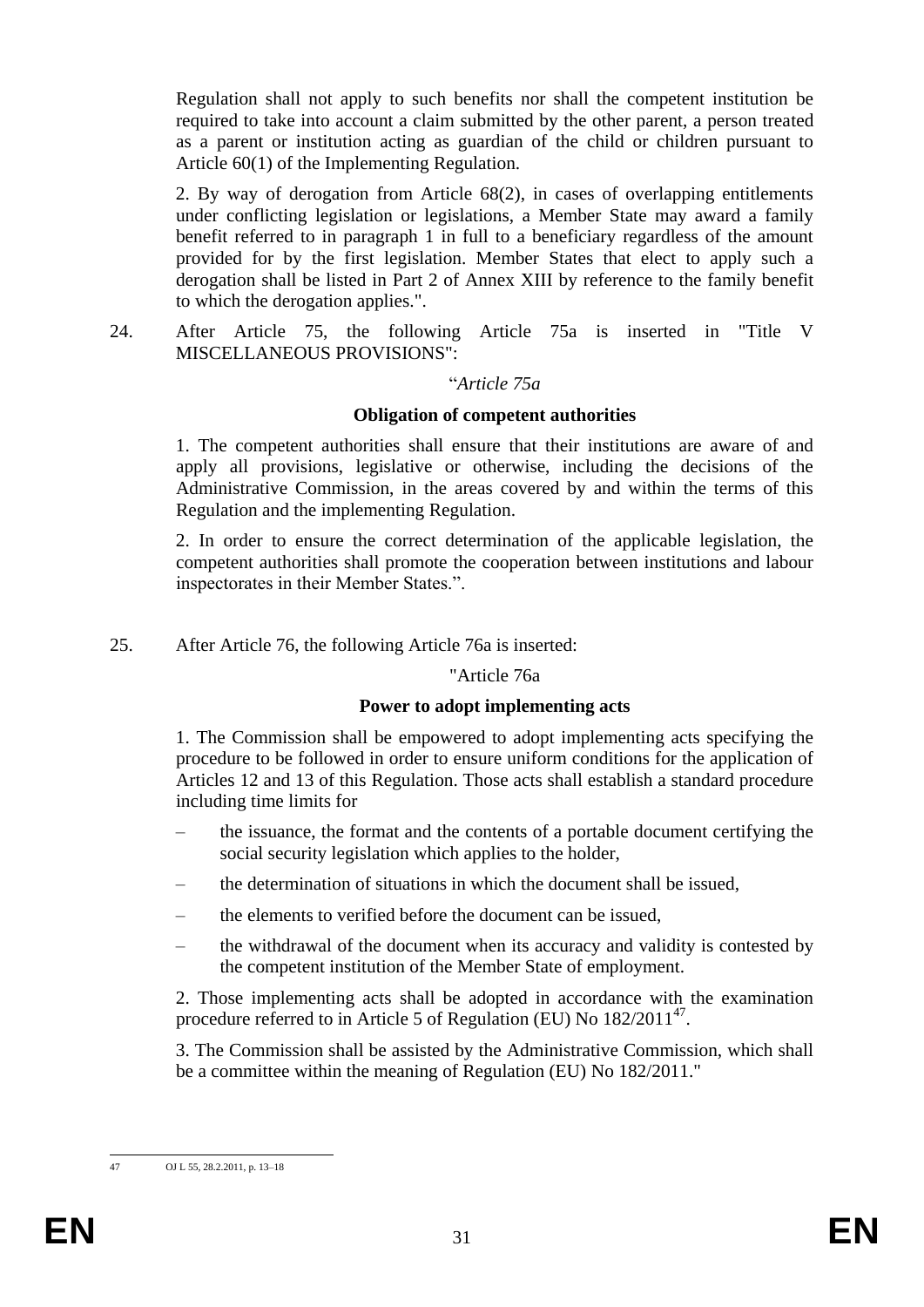### 26. Article 87b is inserted as follows:

### "*Article 87b*

## **Transitional provision for application of Regulation (EU) xxxx**<sup>48</sup>

1. No rights shall be acquired pursuant to Regulation (EU) xxxx for the period before its date of application.

2. Any period of insurance and, where appropriate, any period of employment and self-employment or residence completed under the legislation of a Member State prior to [the date of application of Regulation (EU) xxxx] in the Member State concerned shall be taken into consideration for the determination of rights acquired under this Regulation.

3. Subject to paragraph 1, a right shall be acquired under Regulation (EU) xxxx even if it relates to a contingency arising before its date of application in the Member State concerned.

4. Articles 61, 64 and 65 of this Regulation in force before [the entry into application of the Regulation (EU) xxxx] shall continue to apply to unemployment benefits granted to persons whose unemployment started before that date.".

27. Article 88 shall be replaced by the following:

#### "*Article 88*

### **Delegating the power to update the Annexes**

The European Commission is empowered to adopt delegated acts in accordance with Article 88a to periodically amend the Annexes to this Regulation and the implementing Regulation following a request from the Administrative Commission.

#### Article 88a

#### **Exercise of the delegation**

1. The power to adopt delegated acts is conferred on the Commission subject to the conditions laid down in this Article

2. The delegation of power referred to in Article 88 shall be conferred on the European Commission for an indeterminate period of time from the [the date of entry into force of the Regulation (EU) xxxx].

3. The delegation of the power referred to in Article 88 may be revoked at any time by the European Parliament or by the Council. A decision of revocation shall put an end to the delegation of the power specified in that decision. It shall take effect the day following the publication of the decision in the Official Journal of the European Union or at a later date specified therein. It shall not affect the validity of any delegated acts already in force

4. Before adopting a delegated act, the Commission shall consult experts designated by each Member State in accordance with the principles laid down in the Interinstitutional Agreement on Better Law-Making of 13 April 2016

5. As soon as it adopts a delegated act, the European Commission shall notify it to the European Parliament and to the Council simultaneously.

<sup>48</sup> [To be inserted].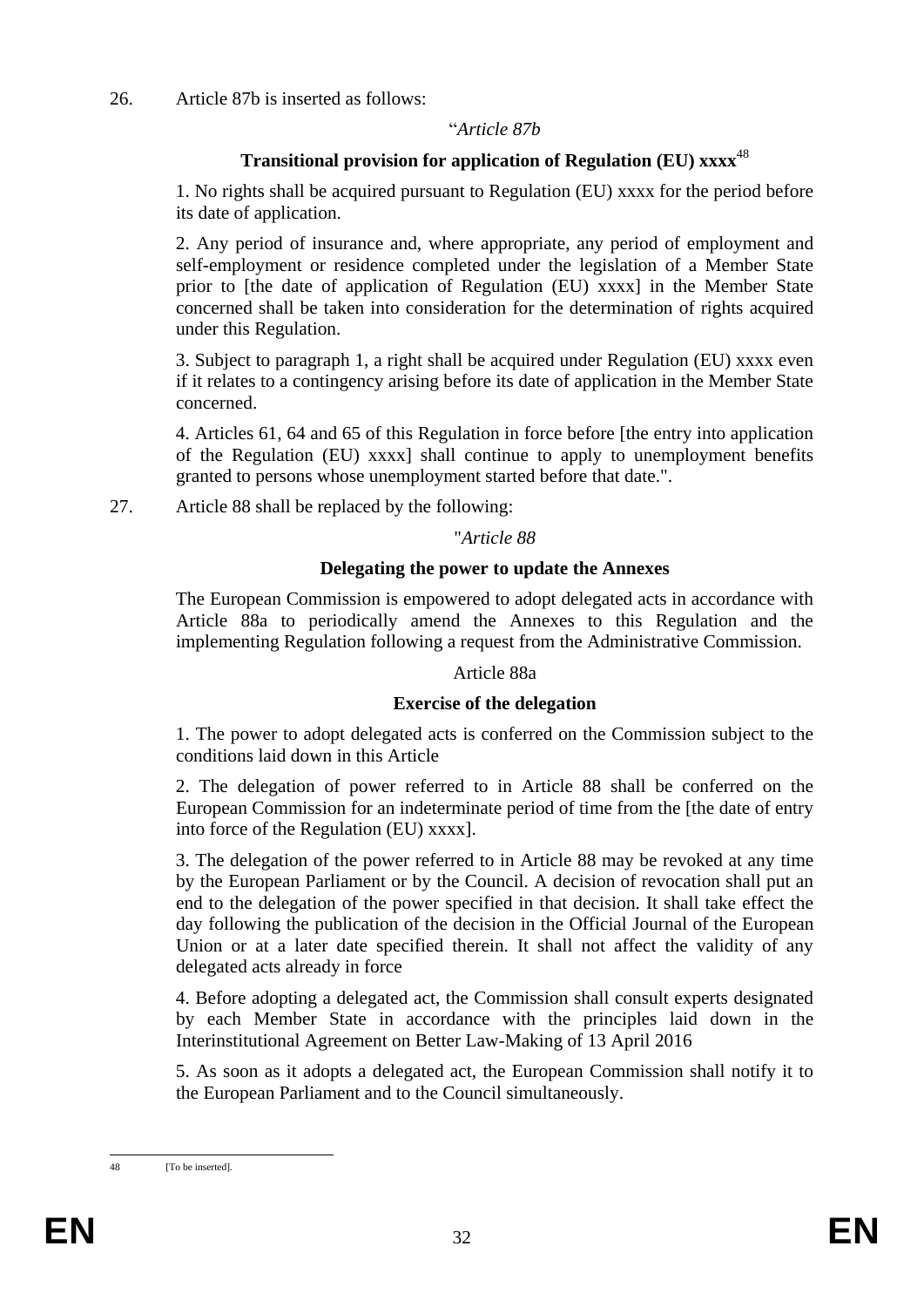6. A delegated act adopted pursuant to Article 88 shall enter into force only if no objection has been expressed either by the European Parliament or by the Council within a period of two months of notification of that act to the European Parliament and the Council or if, before the expiring of that period, the European Parliament and the Council have both informed the European Commission that they will not object. That period shall be extended by two months at the initiative of the European Parliament or the Council.".

- 28. Annexes I, II, III, IV, X and XI are amended in accordance with the Annex to this Regulation.
- 29. Annexes XII and XIII are inserted in accordance with the Annex to this Regulation.

#### *Article 2*

Regulation (EC) No 987/2009 is amended as follows:

1. The following recital is inserted after recital (18):

"(18a) Certain specific rules and procedures are required for the reimbursement of the cost of benefits incurred by a Member state of residence, where the persons concerned are insured in a different Member State. Member States that need to be reimbursed on the basis of fixed expenditure should notify the annual average costs per persons within a given deadline to allow the reimbursement as promptly as possible. If a Member State is unable to notify within the deadline the annual average cost per person in each age group for a reference year, it is necessary to provide an alternative that the Member State may submit claims for that year based on the annual average costs previously published in the Official Journal. The reimbursement of the expenditure on benefits in kind on the basis of fixed amounts should be as close as possible to the actual expenditure; therefore a derogation from the notification obligation should be subject to the approval by the Administrative Commission and should not be granted in a consecutive year.".

2. Recital 19 is replaced with the following:

"(19) Procedures between institutions for mutual assistance in recovery of social security claims should be strengthened in order to ensure more effective recovery and smooth functioning of social security schemes. Effective recovery is also a means of preventing and tackling abuses and fraud and a way of ensuring the sustainability of social security schemes. This involves the adoption of new procedures, taking as a basis a number of existing provisions in Council Directive 2010/24/EU concerning mutual assistance for the recovery of claims relating to taxes, duties and other measures<sup>49</sup>, in particular through the adoption of a uniform instrument for enforcement and standard procedures for requesting mutual assistance and notification of instruments and measures relating to the recovery of a social security claim."

3. The following recitals are inserted after recital (24):

"(25) The Administrative Commission adopted Decision No. H5 of 18 March 2010 concerning cooperation on combating fraud and error within the framework of Council Regulation (EC) No 883/2004 and Regulation (EC) No 987/2009 of the

<sup>49</sup> OJ L 84, 31.3.2010, p. 1.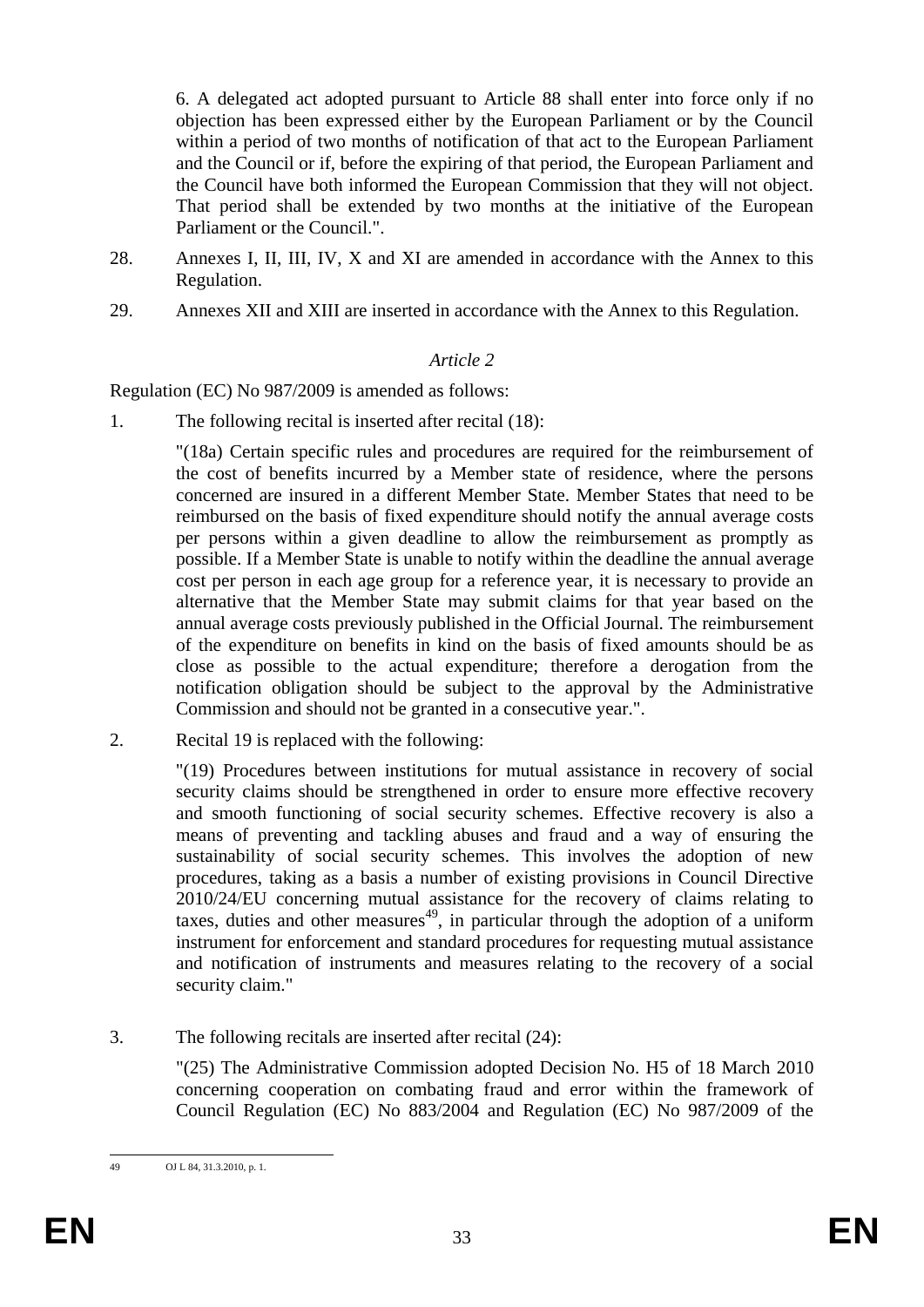European Parliament and of the Council on the coordination of social security systems<sup>50</sup>, which underlines that action to combat fraud and error is part of the proper implementation of Regulation (EC) No 883/2004 and this Regulation. It is, therefore, in the interest of legal certainty that this Regulation contains a clear legal ground permitting competent institutions to exchange personal data with relevant authorities in the Member State of stay or residence relating to persons whose rights and obligations under Regulation (EC) No 883/2004 and this Regulation have already been established, in order to identify fraud and error as part of the ongoing proper implementation of these Regulations. It is also necessary to specify the circumstances in which personal data may be processed for a purpose other than social security including to monitor compliance with legal obligations at Union or national level in the fields of labour, health and safety, immigration and taxation law.

(26) In order to protect the rights of the persons concerned Member States should ensure that any data requests and responses are necessary and proportionate for the proper implementation of Regulation (EC) No 883/2004 and this Regulation, in accordance with European Data Protection legislation. There should be no automatic removal of benefit entitlement resulting from the data exchange, and any decision taken on the basis of the data exchange should respect the fundamental rights and freedoms of the individual concerned in that it is based on sufficient evidence and is subject to a fair appeal procedure.".

4. In Article 1(2), the following point is inserted after paragraph (e):

"(ea) 'fraud' means any intentional act or omission to act, in order to obtain or receive social security benefits or to avoid to pay social security contributions, contrary to the law of a Member State;".

5. In Article 2, the following paragraphs 5 to 7 are added after paragraph 4:

"5. When a person's rights or obligations to which the basic and implementing Regulations apply have been established or determined, the competent institution may request the institution in the Member State of residence or stay to provide personal data about that person. The request and any response shall concern information which enables the competent Member State to identify any inaccuracy in the facts on which a document or a decision determining the rights and obligations of a person under the basic or implementing Regulation is based. The request can also be made where there is no existing doubt about the validity or accuracy of the information contained in the document or on which the decision is based in a particular case. The request for information and any response must be necessary and proportionate.

6. The Administrative Commission shall draw up a detailed list of the types of data requests and responses which can be made under paragraph 5 and the European Commission shall give such list the necessary publicity. Only data requests and responses which are listed shall be permitted.

7. The request and any response shall comply with the requirements of the Regulation of the European Parliament and of the Council on the protection of individuals with regard the processing of personal data and on the free movement of

 $50^{\circ}$ 50 OJ 2010/C 149/05.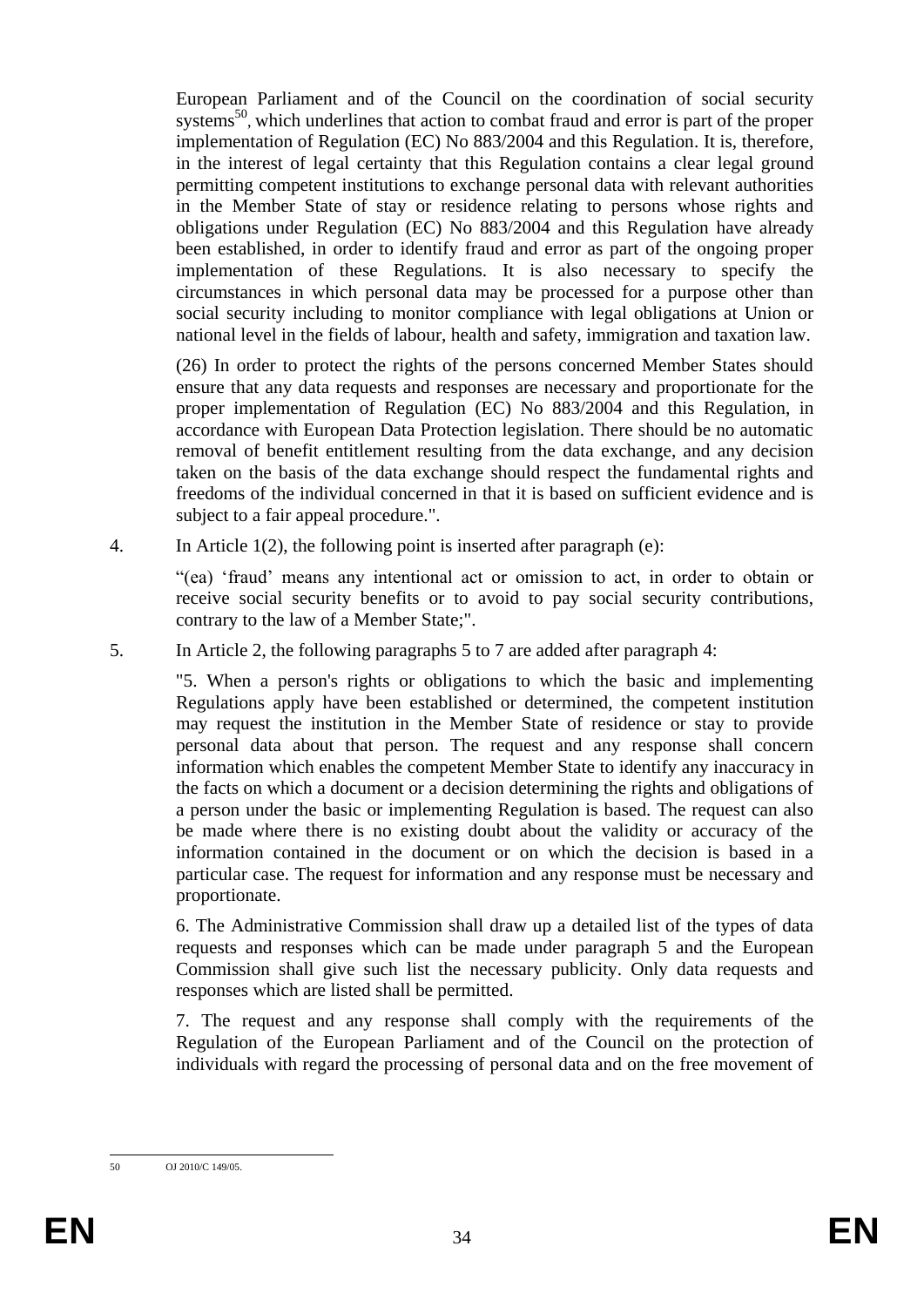such data (General Data Protection Regulation).<sup>51</sup> as also provided for by Article 77 of the basic Regulation.".

6. In Article 3, paragraph 3 is replaced with the following:

"3.When collecting, transmitting or processing personal data pursuant to their legislation for the purposes of implementing the basic Regulation, Member States shall ensure that the persons concerned are able to exercise fully their rights regarding personal data protection in accordance with Union provisions on the protection of individuals with regard to the processing of personal data and the free movement of such data in particular concerning the rights to have access, to rectify, to object to the processing of such personal data and are fully informed of the safeguards concerning automated individual decisions. A data subject shall be able to exercise the right to access his or her personal data processed under this Regulation not only by addressing the authority that controls the data but also through the competent institution where he or she is resident.".

7. In Article 5, paragraphs 1 and 2 are replaced with the following:

"1. Documents issued by the institution of a Member State and showing the position of a person for the purposes of the application of the basic Regulation and of the implementing Regulation, and supporting evidence on the basis of which the documents have been issued, shall be accepted by the institutions of the other Member States for as long as they have not been withdrawn or declared to be invalid by the Member State in which they were issued. Such documents shall only be valid if all sections indicated as compulsory are filled in.

2. Where there is doubt about the validity of a document or the accuracy of the facts on which they are based, the institution of the Member State that receives the document shall ask the issuing institution for the necessary clarification and, where appropriate, the withdrawal of that document.

a) When receiving such a request, the issuing institution shall reconsider the grounds for issuing the document and, if necessary, withdraw it or rectify it, within 25 working days from the receipt of the request. Upon detection of an irrefutable case of fraud committed by the applicant of the document, the issuing institution shall withdraw or rectify the document immediately and with retroactive effect.

b) If the issuing institution, having reconsidered the grounds for issuing the document is unable to detect any error it shall forward to the requesting institution all supporting evidence within 25 working days from the receipt of the request. In urgent cases, where the reasons for urgency have been clearly indicated in the request, this shall be done within two working days from the receipt of the request, notwithstanding that the issuing institution may not have completed its deliberations pursuant to subparagraph (a) above.

c) Where the requesting institution having received the supporting evidence continues to have doubts about the validity of a document or the accuracy of the facts on which the particulars contained therein are based that the information upon which the document was issued is not correct, it may submit evidence to that effect and make a further request for clarification and where appropriate the withdrawal of that document by the issuing institution in accordance within the procedure and timeframes set out above.".

 $51$ [To be inserted].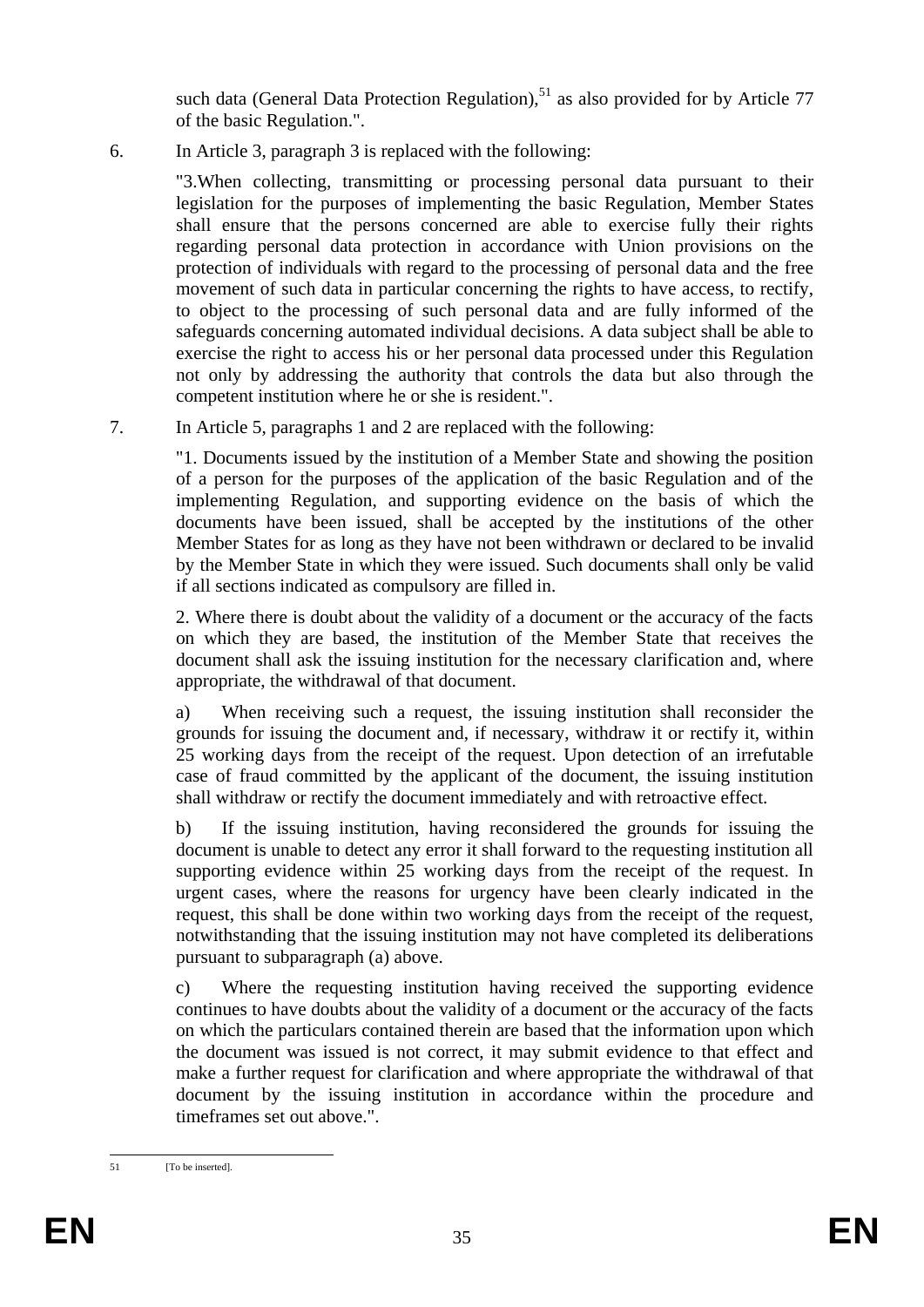8. Article 14 is amended as follows:

(a) Paragraph 1 is replaced by the following:

"1. For the purposes of the application of Article  $12(1)$  of the basic Regulation, a 'person who pursues an activity as an employed person in a Member State on behalf of an employer which normally carries out its activities there and who is posted within the meaning of the Directive 96/71/EC of the European Parliament and of the Council of 16 December 1996 concerning the posting of workers in the framework of the provision of services<sup>52</sup> or sent by that employer to another Member State' shall include a person who is recruited with a view to being posted or sent to another Member State, provided that immediately before the start of his employment, the person concerned is already subject to the legislation of the sending Member State in accordance with Title II of the basic Regulation.".

(b) Paragraph 5a is replaced by the following:

"5a. For the purpose of the application of Title II of the basic Regulation, 'registered office or place of business' shall refer to the registered office or place of business where the essential decisions of the undertaking are adopted and where the functions of its central administration are carried out, provided the undertaking performs a substantial activity in that Member State. Otherwise, it shall be deemed to be situated in the Member State where the centre of interest of activities of the undertaking determined in accordance with the criteria laid down in paragraphs 9 and 10 is located.".

(c) A new paragraph 12 is inserted after paragraph 11

"12. If a person who resides outside the territory of the Union pursues his activities as an employed or self-employed person in two or more Member States and if this person, by virtue of the national legislation of one of those Member States, is subject to the legislation of that State, the provisions of the basic Regulation and the implementing Regulation on the determination of the applicable legislation shall apply *mutatis mutandis* subject to the proviso that his or her residence shall be deemed to be in the Member State where the registered office or place of business of the undertaking or his or her employer or the centre of interest of his or her activities is located."

9. Article 15(2) is replaced with the following:

"2. Paragraph 1 shall apply *mutatis mutandis* to persons covered by Article 11(3)(d) and Article 11(5) of the basic Regulation."

10. Paragraphs 1, 2, 3 and 5 of Article 16 are replaced with the following:

"1. A person who pursues activities in two or more Member States or his/her employer shall inform the institution designated by the competent authority of the Member State of residence thereof.

2. The designated institution of the place of residence shall without delay determine the legislation applicable to the person concerned, having regard to Article 13 of the basic Regulation and Article 14 of the implementing Regulation. The institution shall inform the designated institutions of each Member State in which an activity is pursued or in which the employer is situated.

 $52$ 52 OJ L 018 , 21.01.1997 p. 1.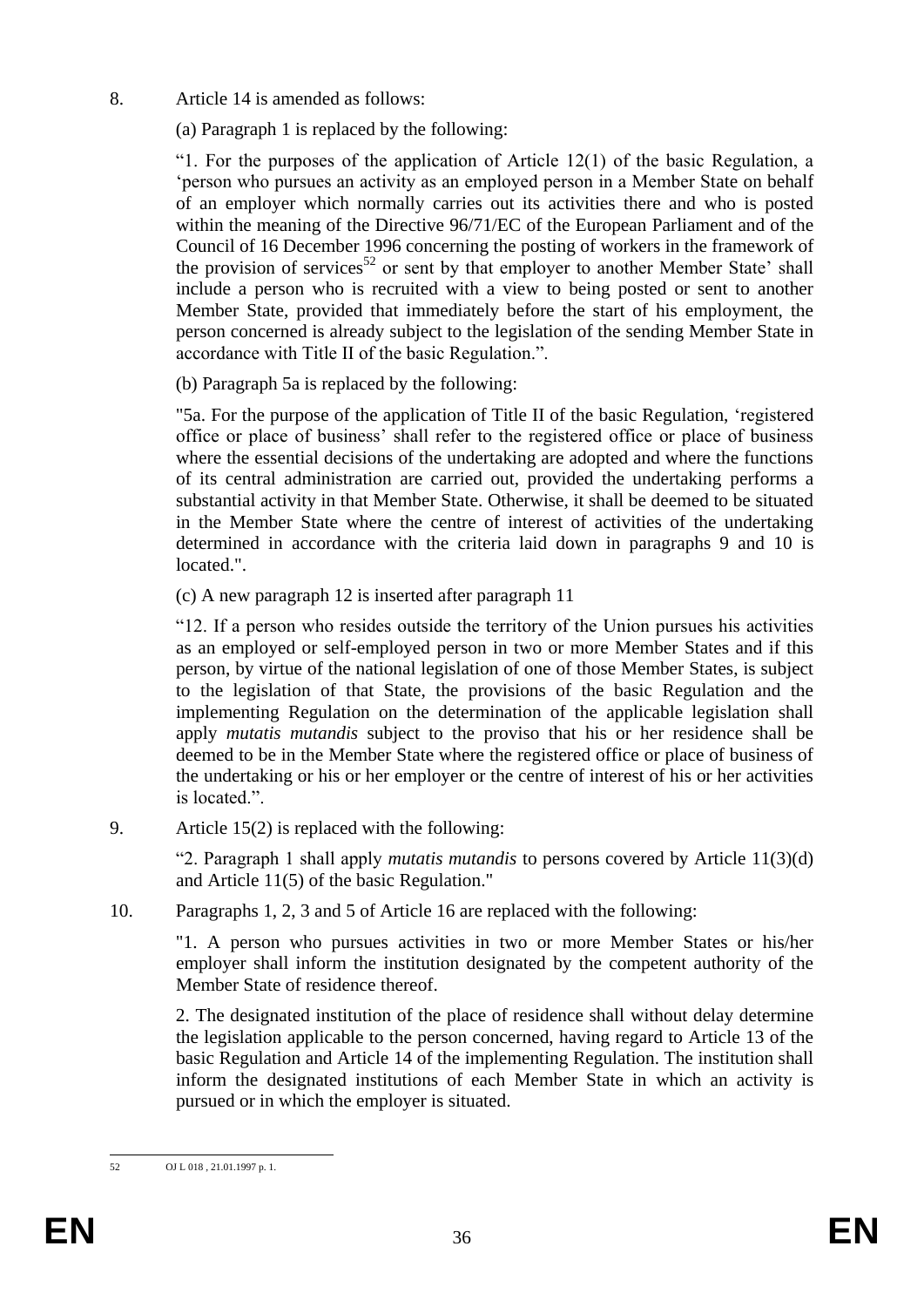3. If that institution determines that the legislation of another Member State applies, it shall do so provisionally and shall without delay inform the institution of the Member State which it considers to be competent of this provisional decision. The decision shall become definitive within two months after the institution designated by the competent authorities of the Member State concerned has been informed of it, unless the latter institution informs the first institution and the persons concerned that it cannot yet accept the provisional determination or that it takes a different view on this.

5. The competent institution of the Member State whose legislation is determined to be applicable either provisionally or definitively shall without delay inform the person concerned and/or his or her employer. "

11. The following paragraphs are inserted after Article 19(2):

"3. Whenever an institution is asked to issue the attestation referred to above, it shall carry out a proper assessment of the relevant facts and guarantee that the information on the basis of which the attestation is provided is correct.

4. Where necessary for the exercise of legislative powers at national or Union level, relevant information regarding the social security rights and obligations of the persons concerned shall be exchanged directly between the competent institutions and the labour inspectorates, immigration or tax authorities of the States concerned this may include the processing of personal data for purposes other than the exercise or enforcement of rights and obligations under the basic Regulation and this Regulation in particular to ensure compliance with relevant legal obligations in the fields of labour, health and safety, immigration and taxation law. Further details shall be laid down by decision of the Administrative Commission.

5. Competent authorities shall be obliged to provide specific and adequate information to concerned persons concerning the processing of their personal data pursuant to the Regulation of the European Parliament and of the Council on the protection of individuals with regard the processing of personal data and on the free movement of such data (General Data Protection Regulation),<sup>53</sup> as also provided for by Article 77 of the basic Regulation and shall adhere to the requirements of Article3(3) of this Regulation.".

12. The following Article 20a is inserted after Article 20:

"*Article 20a*

## **Power to adopt implementing acts**

1. The Commission shall be empowered to adopt implementing acts specifying the procedure to be followed in order to ensure uniform conditions for the application of Articles 12 and 13 of the basic Regulation. Those acts shall establish a standard procedure including time limits for:

- the issuance, the format and the contents of a portable document certifying the social security legislation which applies to the holder,
- the determination of situations in which the document shall be issued,
- the elements to verified before the document can be issued,

 $53$ [To be inserted].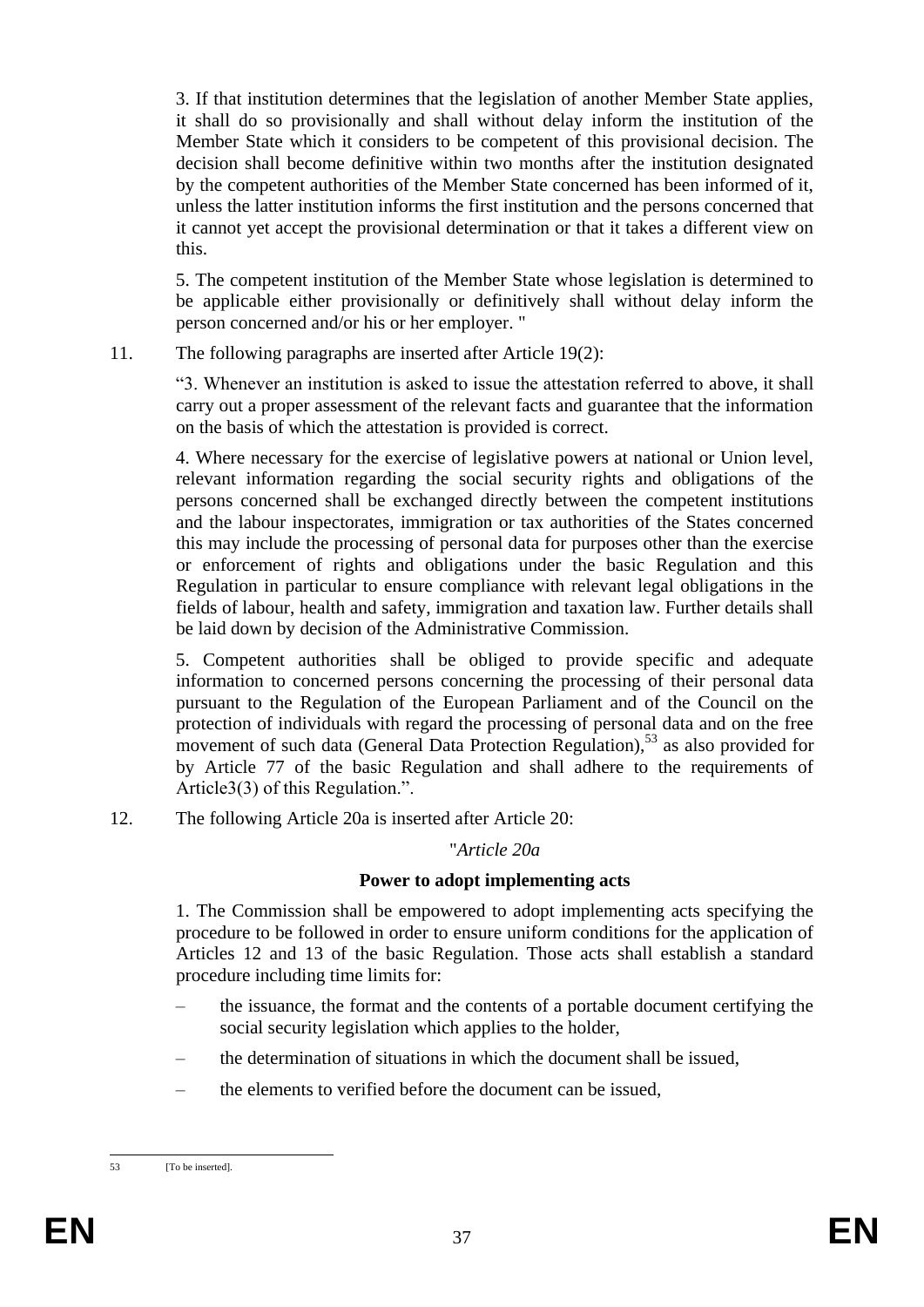– the withdrawal of the document when its accuracy and validity is contested by the competent institution of the Member State of employment.

2. Those implementing acts shall be adopted in accordance with the examination procedure referred to in Article 5 of Regulation (EU) No 182/2011<sup>54</sup>.

3. The Commission shall be assisted by the Administrative Commission, which shall be a committee within the meaning of Regulation (EU) No 182/2011."

- 13. In Title III, Chapter 1 the title is replaced by the following: "Sickness, maternity and equivalent paternity benefits, and long-term care benefits".
- 14. At the end of Article 23, the following sentence is added: "This provision applies *mutatis mutandis* to long-term care benefits."
- 15. In Article 24(3), the term "and 26" is replaced by ", 26 and 35a".
- 16. In Article 28(1), after the term "pursuant to Article 21(1) of the basic Regulation", the following term is added "in accordance with Article 35a thereof".
- 17. Article 31 is amended as follows:
	- (c) The title is replaced by the following title:

"Application of Article 35b of the basic Regulation";

- (d) In paragraph 1, the term "Article 34" is replaced by "Article 35b";
- (e) In paragraph (2), the term "Article 34(2)" is replaced by "Article 35a (2)".
- 18. In Article 32, the following paragraph 4 is added after paragraph 3:

"4. This Article applies *mutatis mutandis* to long-term care benefits."

- 19. The second subparagraph of Article 43(3) is deleted.
- 20. In the third subparagraph of Article 55(4), the words "At the request of the competent institution," are deleted.
- 21. In paragraph 7 of Article 55, the term "Article 65a(3)" is replaced by "Article 64a and Article 65a(3)"
- 22. The following Article 55a is inserted after Article 55:

## "*Article 55a*

## **Obligation of employment service of the Member State of most recent insurance**

In the situation referred to in Article 61(2) of the basic Regulation, the institution of the Member State of most recent insurance shall immediately send a document to the competent institution of the Member State of previous insurance containing: the date on which the person concerned had become unemployed, the period of insurance, employment or self-employment completed under its legislation, the relevant circumstances of the unemployment likely to affect entitlement to benefits, the date of registration as unemployed person and their address.".

- 23. Article 56 is amended as follows:
	- (a) In paragraph 1, the term " Article  $65(2)$ " is replaced by "Article  $65(4)$ ";
	- (b) Paragraph 3 is deleted.

 $54$ 54 OJ L 55, 28.2.2011, p. 13–18.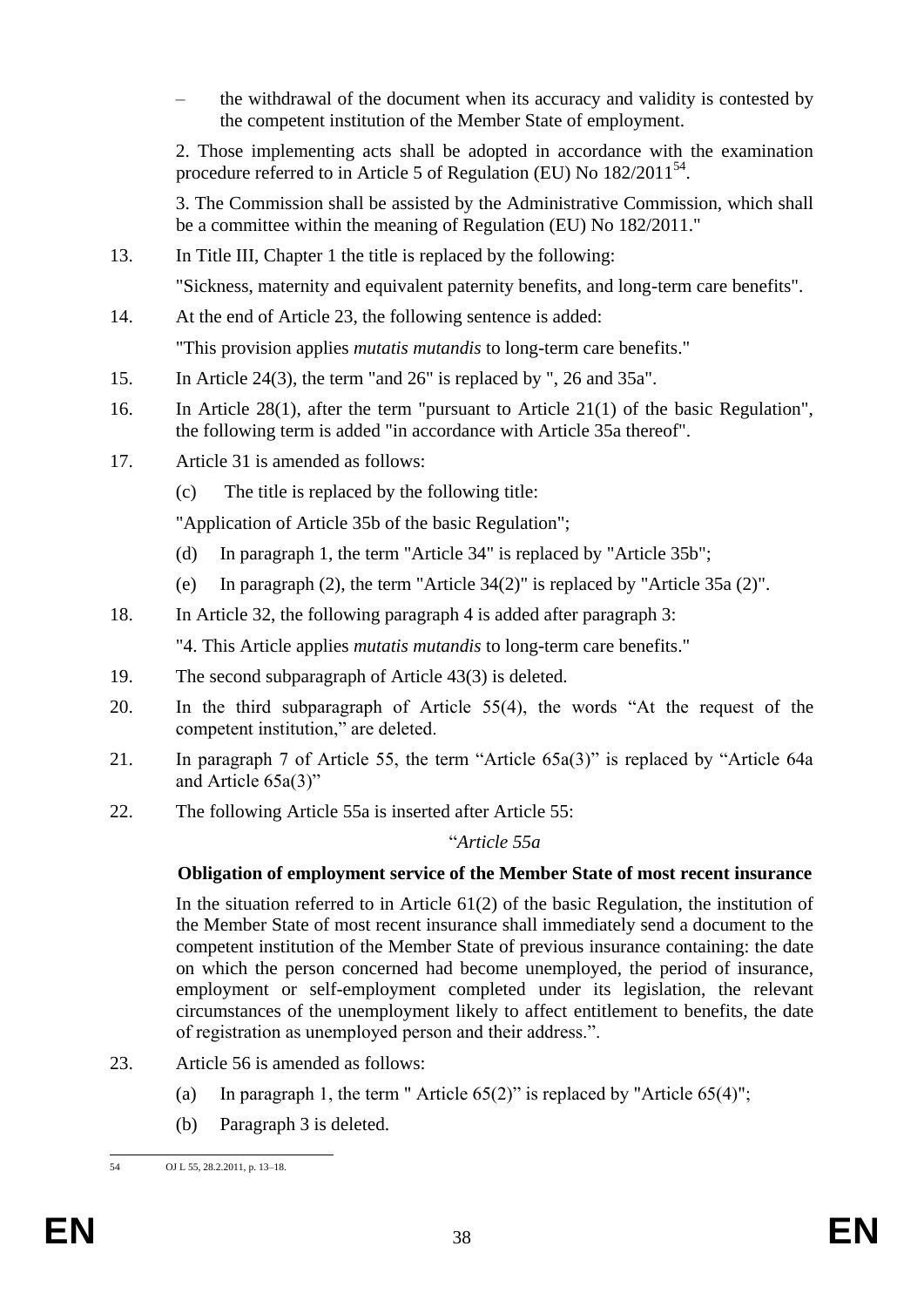24. Chapter 1 of Title IV is renamed as follows:

## "*CHAPTER I*

## *Reimbursement of the cost of benefits in application of Article 35, 35c and Article 41 of the basic Regulation"*

25. In Article 64 paragraph 1 the first indent is replaced by the following:

" - the index  $(i = 1, 2, 3$  and 4) represents the four age groups used for calculating the fixed amounts:

 $i = 1$ : persons aged under 65,

 $i = 2$ : persons aged from 65 to 74,

 $i = 3$ : persons aged from 75 to 84,

 $i = 4$ : persons aged 85 and over."

26. Article 65 is replaced with the following:

#### "*Article 65*

### **Notification of annual average costs**

1. The annual average cost per person in each age group for a specific year shall be notified to the Audit Board at the latest by the end of the second year following the year in question.

2. The annual average costs notified in accordance with paragraph 1 shall be published each year in the Official Journal of the European Union after approval by the Administrative Commission.

3. Where a Member State is unable to notify the average costs for a specific year by the deadline referred to in paragraph 1, it shall by the same deadline ask permission from the Administrative Commission and the Audit Board to use the annual average costs for that Member State as published in the Official Journal for the year preceding the specific year in which notification is outstanding. When seeking such permission, the Member State is required to explain the reasons why it is unable to notify the annual average costs for the year in question. If the Administrative Commission, having considered the opinion of the Audit Board, approves the request of the Member State, the aforementioned annual average costs shall be republished in the Official Journal of the European Union.

4. The derogation in paragraph 3 shall not be granted for consecutive years.".

- 27. Article 70 is deleted.
- 28. Article 73 is replaced with the following:

#### "*Article 73*

#### **Settlement of benefits and contributions unduly provided or paid in case of provisional award of benefits or retroactive change of the applicable legislation**

1. In case of a retroactive change of the applicable legislation including situations referred to in Article 6(4) and (5) of the implementing Regulation, at the latest three months after the applicable legislation has been determined or the institution responsible for paying the benefits has been identified, the institution which unduly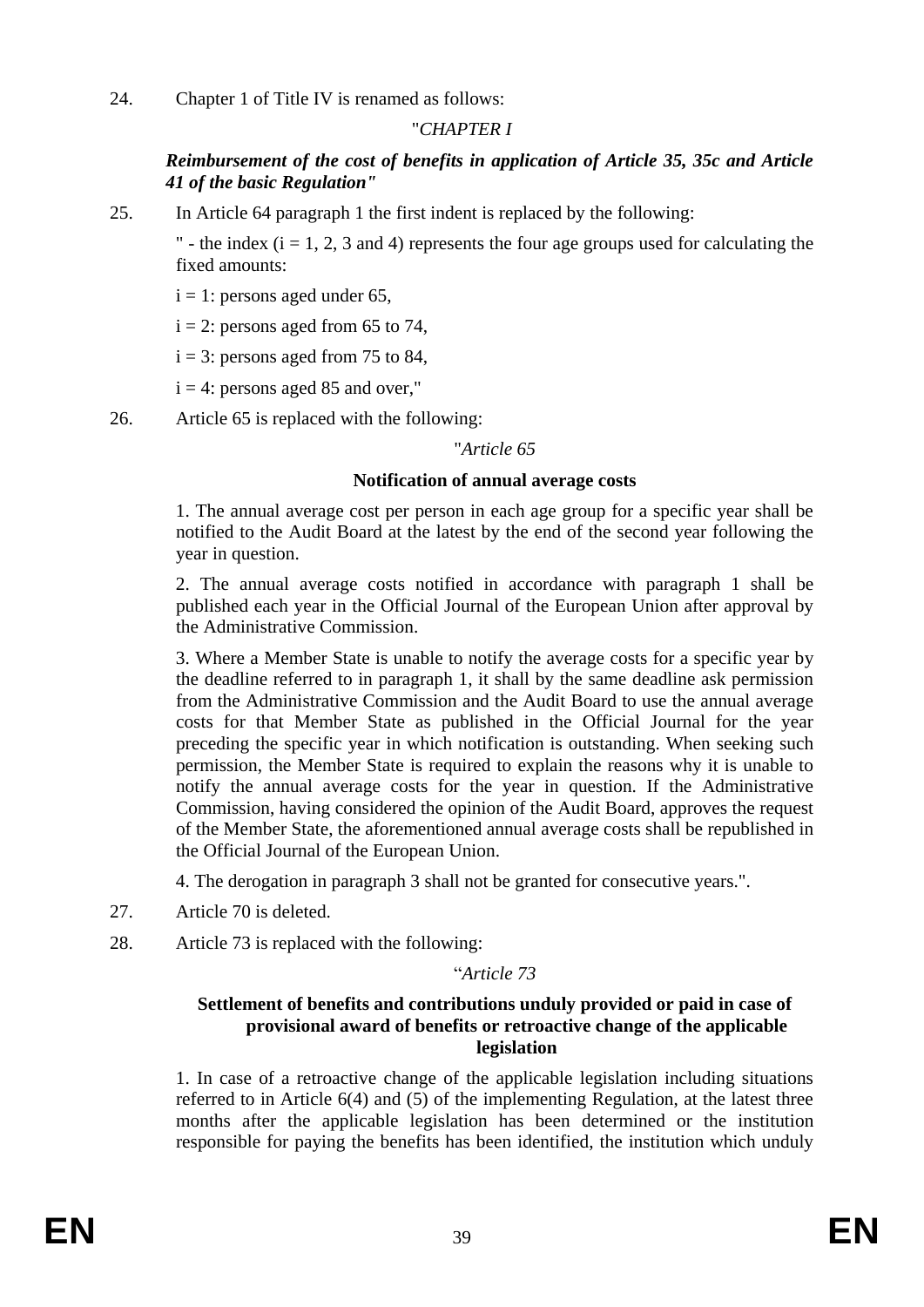paid cash benefits shall draw up a statement of the amount paid and shall send it to the institution identified as being competent for the purpose of their reimbursement.

The same applies with respect to benefits in kind, which shall be reimbursed by the institution identified as being competent in accordance with Title IV of the implementing Regulation.

2. The institution identified as being competent for paying the cash benefits shall deduct the amount it has to reimburse to the institution which was not competent or only provisionally competent from the arrears of the corresponding benefits it owes to the person concerned and shall without delay transfer the amount deducted to the latter institution.

If the amount of unduly paid benefits exceeds the amount of arrears payable by the institution identified as being competent, or if arrears do not exist, the institution identified as being competent shall deduct this amount from ongoing payments subject to the conditions and limits applying to this kind of offsetting procedure under the legislation it applies, and without delay transfer the amount deducted to the institution which had unduly paid the cash benefits for the purpose of their reimbursement.

3. The institution which has unduly received contributions from a legal and/or natural person shall not reimburse the amounts in question to the person who paid them until it has ascertained from the institution identified as being competent the sums due to it by the person concerned.

Upon request of the institution identified as being competent, which shall be made at the latest three months after the applicable legislation has been determined, the institution that has unduly received contributions shall transfer them to the institution identified as being competent for that period for the purpose of settling the situation concerning the contributions owed by the legal and/or natural person to it. The contributions transferred shall be retroactively deemed as having been paid to the institution identified as being competent.

If the amount of unduly paid contributions exceeds the amount the legal and/or natural person owes to the institution identified as being competent, the institution which unduly received contributions shall reimburse the amount in excess to the legal and/or natural person concerned.

4. The existence of time limits under national legislation shall not be a valid ground for the refusal of the settlement of claims between institutions under this Article.

5. This Article shall not apply to claims related to periods which are older than 60 months at the date when a procedure in accordance with Articles 5(2) or 6(3) of this Regulation commenced."

## 29. After Article 75(3) the following paragraph 4 is added:

"4. Information exchanged in conformity with this Section may be used for the purpose of assessment and enforcement including the application of precautionary measures with regard to a claim, and in addition may be used for the purpose of assessment and enforcement of taxes and duties covered by Article 2 of Directive 2010/24/EU concerning mutual assistance for the recovery of claims relating to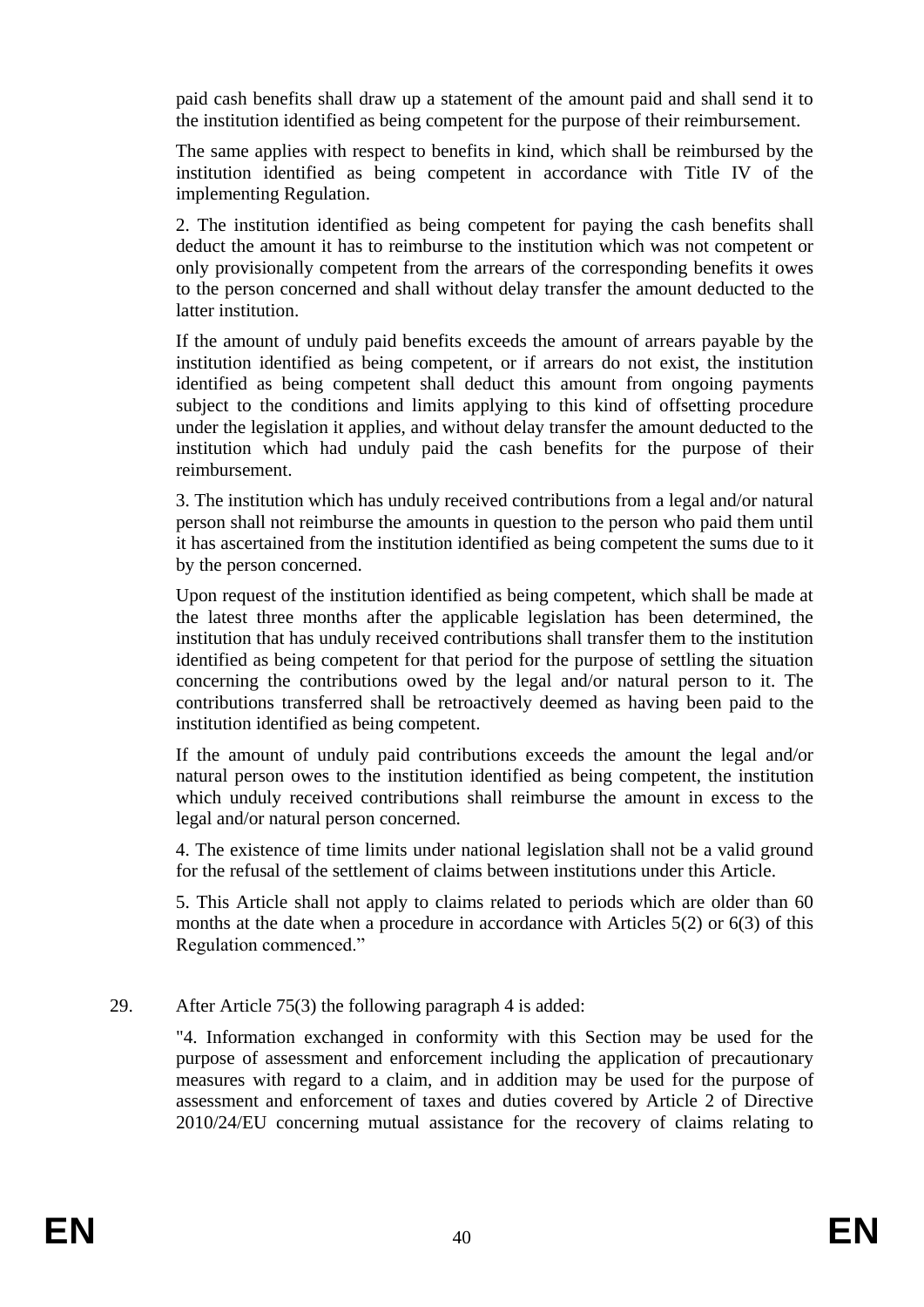taxes, duties and other measures.<sup>55</sup> Where a refund of social security contributions relates to a person who resides or stays in another Member State, the Member State from which the refund is to be made may inform the Member State of residence or stay of the upcoming refund, without prior request. "

30. In Article 76 the following paragraph 3a is inserted after paragraph 3:

"3a. Paragraph 3 shall in no case be construed as permitting a requested party of a Member State to decline to supply information solely because this information is held by a bank, other financial institution, nominee or person acting in an agency or a fiduciary capacity or because it relates to ownership interests in a person."

31. Article 77 is modified as follows

a) Paragraph 2 is replaced with the following

"2. The request for notification shall be accompanied by a standard form containing at least the following information:

(a) name, address and other data relevant to the identification of the addressee;

(b) the purpose of the notification and the period within which notification should be effected;

(c) a description of the attached document and the nature and amount of the claim concerned;

(d) name, address and other contact details regarding:

(i) the office responsible with regard to the attached document, and, if different;

(ii) the office where further information can be obtained concerning the notified document or concerning the possibilities to contest the payment obligation."

b) The following paragraphs 4, 5 and 6 are inserted after paragraph 3

"4. The applicant party shall make a request for notification pursuant to this Article only when it is unable to notify in accordance with the rules governing the notification of the document concerned in its Member State, or when such notification would give rise to disproportionate difficulties.

5. The requested party shall ensure that notification in the Member State of the requested party is effected in accordance with the national laws, regulations and administrative practices in force in the Member State of the requested party.

6. Paragraph 5 shall be without prejudice to any other form of notification made by an authority of the Member State of the applicant party in accordance with the rules in force in that Member State.

An authority in the Member State of the applicant party may notify any document directly by registered mail or electronically to a person within the territory of another Member State."

32. Article 78 is modified as follows:

a) Paragraph 1 is replaced with the following:

 $55$ OJ L 84 of 31.3.2010, p 4.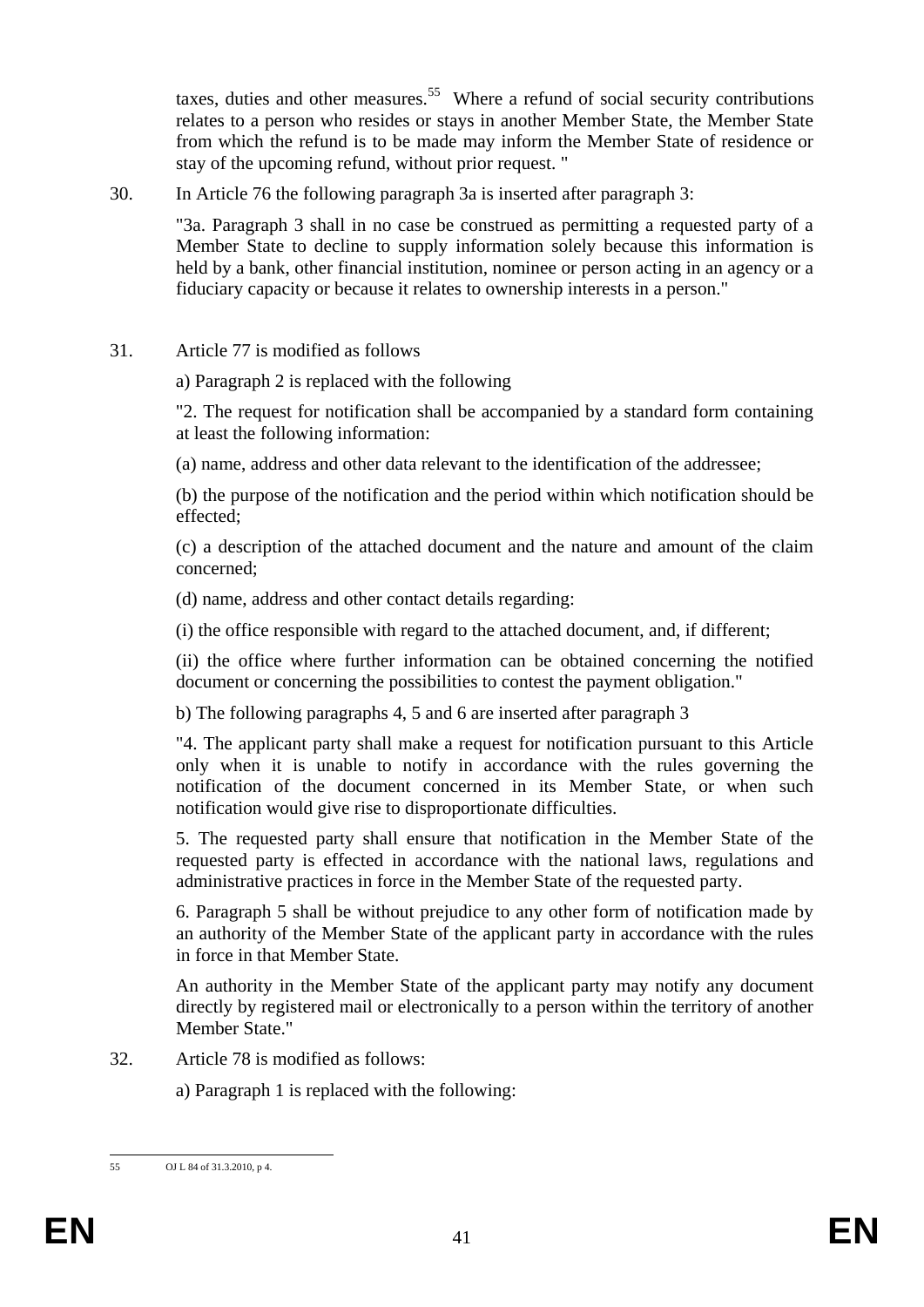"1. At the request of the applicant party, the requested party shall recover claims which are the subject of an instrument permitting enforcement in the Member State of the applicant party. Any request for recovery shall be accompanied by a uniform instrument permitting enforcement by the Member State of the requested party."

b) In paragraph 2, point b is deleted.

c) Paragraph 3 is replaced with the following:

"3. Before the applicant party makes a request for recovery, appropriate recovery procedures available in the Member State of the applicant party shall be applied, except in the following situations

a) where it is obvious that there are no assets for recovery in the Member State of the applicant party or that such procedures will not result in the payment in full of the claim, and the applicant party has specific information indicating that the person concerned has assets in the Member State of the requested party

b) where recourse to such procedures in the Member State of the applicant party would give rise to disproportionate difficulty.".

d) The following paragraph 6 is inserted:

"6. The request for recovery of a claim may be accompanied by other documents relating to the claim issued in the Member State of the applicant party."

33. Article 79 is replaced with the following

### "*Article 79*

#### **Instrument permitting enforcement of the recovery**

1. The uniform instrument permitting enforcement in the Member State of the requested party shall reflect the substantial contents of the initial instrument permitting enforcement, and constitute the sole basis for the recovery and precautionary measures taken in the Member State of the requested party. It shall not be subject to any act of recognition, supplementing or replacement in that Member State.

2. The uniform instrument permitting enforcement shall include:

(a) the name, address and any other relevant information relating to the identification of the natural or legal person concerned and/or to the third party holding his or her assets;

(b) the name, address and any other relevant information regarding the office responsible for the assessment of the claim, and, if different, the office where further information can be obtained concerning the claim or the possibilities for contesting the payment obligations;

(c) information relevant to the identification of the instrument permitting its enforcement, issued in the Member State of the applicant party;

(d) a description of the claim, including its nature the period covered by the claim, any dates of relevance to the enforcement process and the amount of the claim, including the principal, the interest, fines, administrative penalties and all other charges and costs due indicated in the currencies of the Member States of the applicant and requested parties;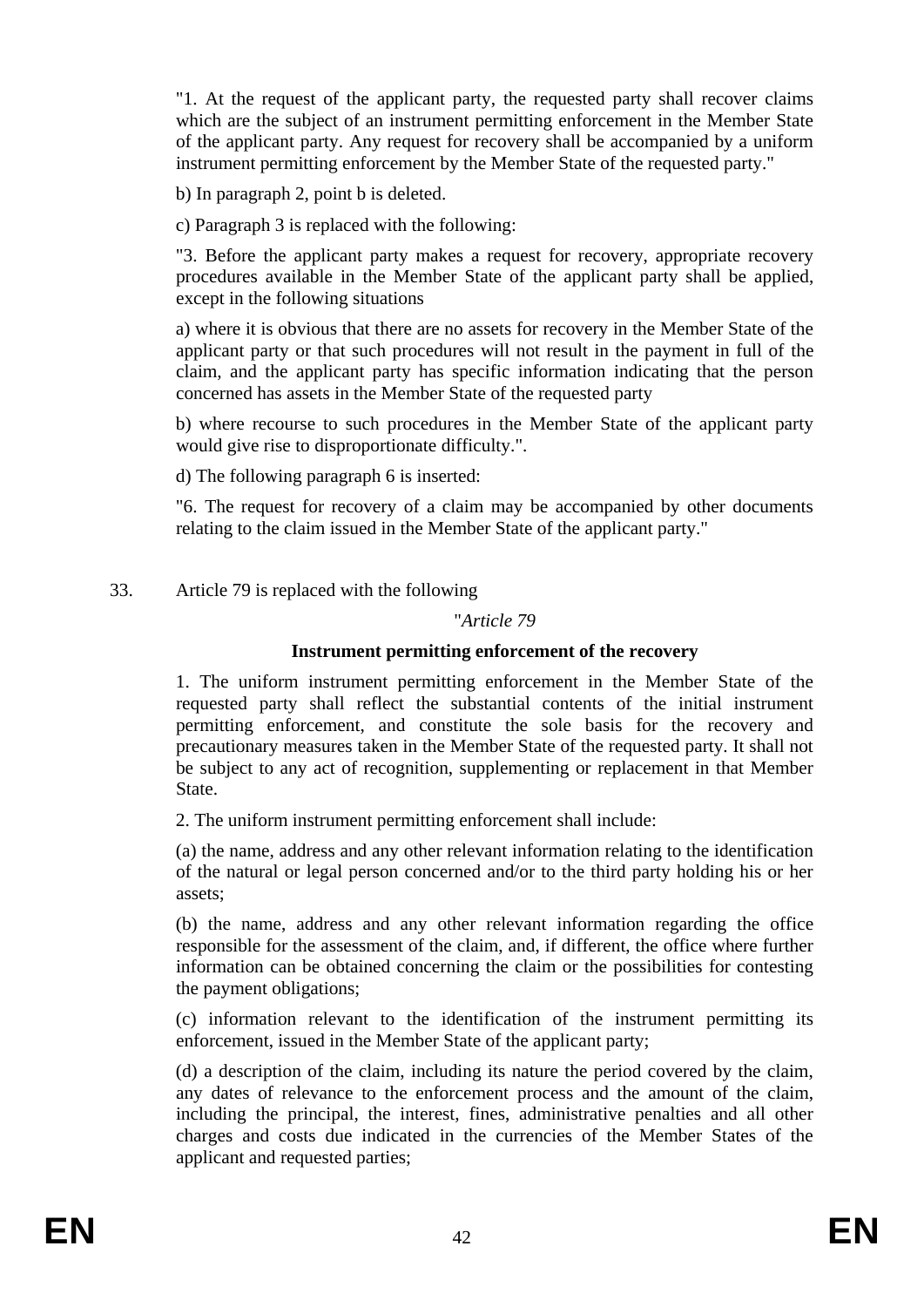(e) the date of notification of the instrument to the addressee by the applicant party and/or by the requested party;

(f) the date from which and the period during which enforcement is possible under the laws in force in the Member State of the applicant party;

(g) any other relevant information.".

34. Article 80 is modified as follows

a) In paragraph 1 the second sentence is replaced as follows:

"Subject to Article 85(1a), the entire amount of the claim that is recovered by the requested party shall be remitted by the requested party to the applicant party."

b) in paragraph 2 the second subparagraph is replaced with the following:

"From the date on which the recovery request is received, the requested party shall charge interest for late payment in accordance with the laws, regulations and administrative provisions in force in the Member State of the requested party."

35. Article 81 is modified as follows:

a) Paragraph 1 is replaced as follows:

"1. If, in the course of the recovery procedure, the claim, the initial instrument permitting enforcement in the Member State of the applicant party or the uniform instrument permitting enforcement in the Member State of the requested party, the validity of a notification made by an authority in the Member States of the applicant party are contested by an interested party, the action shall be brought by this party before the appropriate authorities of the Member State of the applicant party, in accordance with the laws in force in that Member State. The applicant party shall without delay notify the requested party of this action. The interested party may also inform the requested party of the action."

b) Paragraph 3 is replaced as follows:

"Where the contestation concerns enforcement measures taken in the Member State of the requested party, or the validity of the notification made by an authority of the requested party, the action shall be brought before the appropriate authority of that Member State in accordance with its laws and regulations."

c) Paragraph 4 is replaced with the following:

"4.The applicant party shall inform the requested party immediately of any subsequent amendment to its request for recovery or of the withdrawal of its request, indicating the reasons for amendment or withdrawal."

d) The following paragraph 5 is added:

"5. If the amendment of the request is caused by a decision of the appropriate authority referred to in Article 81 (1), the applicant party shall communicate this decision together with a revised uniform instrument permitting enforcement in the Member State of the requested party. The requested party shall then proceed with further recovery measures on the basis of the revised instrument.

Recovery or precautionary measures already taken on the basis of the original uniform instrument permitting enforcement in the Member State of the requested party may be continued on the basis of the revised instrument, unless the amendment of the request is due to invalidity of the initial instrument permitting enforcement in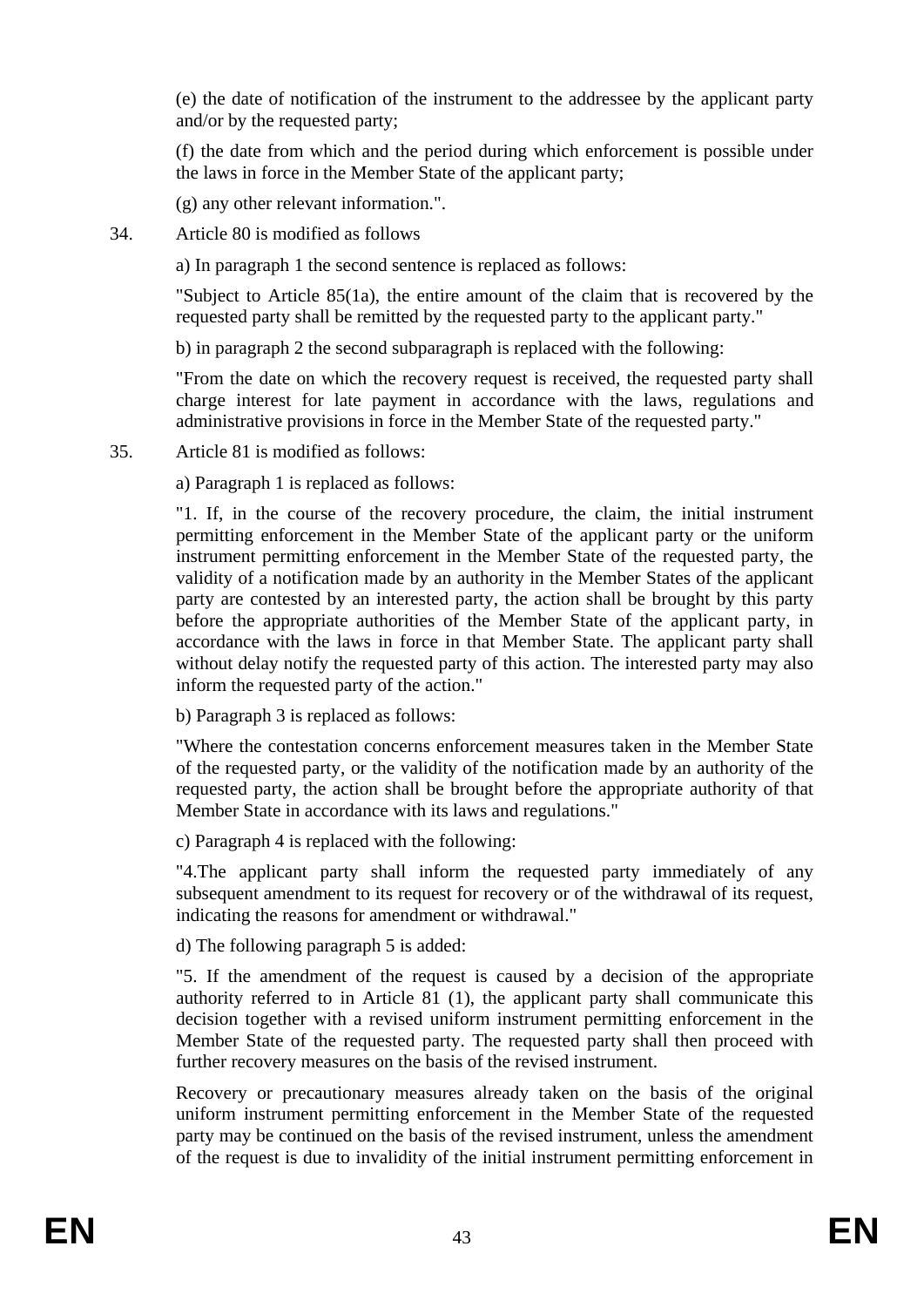the Member State of the applicant party or the original uniform instrument permitting enforcement in the Member State of the requested party.

Articles 79 and 81 shall apply in relation to the revised instrument."

36. Article 82(1)(b) is replaced with the following:

"(b) to grant the assistance provided for in Articles 76 to 81 of the implementing Regulation, if the initial request under Articles 76 to 78 of the implementing Regulation applies to claims more than five years old, dating from the due date of the claim in the Member State of the applicant party to the date of the initial request for assistance. However, if the claim or the initial instrument permitting enforcement in the Member State of the applicant party is contested, the five year period shall be deemed to begin from the moment that it is established that the claim or the instrument permitting recovery may no longer be contested.

Moreover, in cases where a postponement of the payment or instalment plan is granted by the authorities of the Member State of the applicant party, the five-year period shall be deemed to begin from the moment when the entire payment period has come to its end.

However, in those cases the requested party shall not be obliged to grant the assistance in respect of claims which are more than 10 years old, dating from the due date of the claim in the Member State of the applicant party."

37. Article 84 is replaced with the following:

"*Article 84*

## **Precautionary measures**

1. Upon reasoned request by the applicant party, the requested party shall take precautionary measures, if allowed by its national law and in accordance with its administrative practice, to ensure recovery where a claim or the instrument permitting enforcement in the Member State of the applicant party is contested at the time when the request is made, or where the claim is not yet the subject of an instrument permitting enforcement in the Member State of the applicant party, in so far as precautionary measures are also possible, in a similar situation, under the national law and administrative practices of the Member State of the applicant party.

The document drawn up for permitting precautionary measures in the Member State of the applicant party and relating to the claim for which mutual assistance is requested, if any, shall be attached to the request for precautionary measures in the Member State of the requested party. This document shall not be subject to any act of recognition, supplementing or replacement in the Member State of the requested party.

2. The request for precautionary measures may be accompanied by other documents relating to the claim, issued in the Member State of applicant party.

3. For the purposes of implementing the first paragraph, the provisions and procedures laid down in Articles 78, 79, 81 and 82 of the implementing Regulation shall apply mutatis mutandis.".

38. In Article 85, the following paragraph 1a is added after paragraph 1:

"1a Where the costs linked to recovery cannot be recovered from the debtor in addition to the amount of the claim, they shall either be deducted from any amount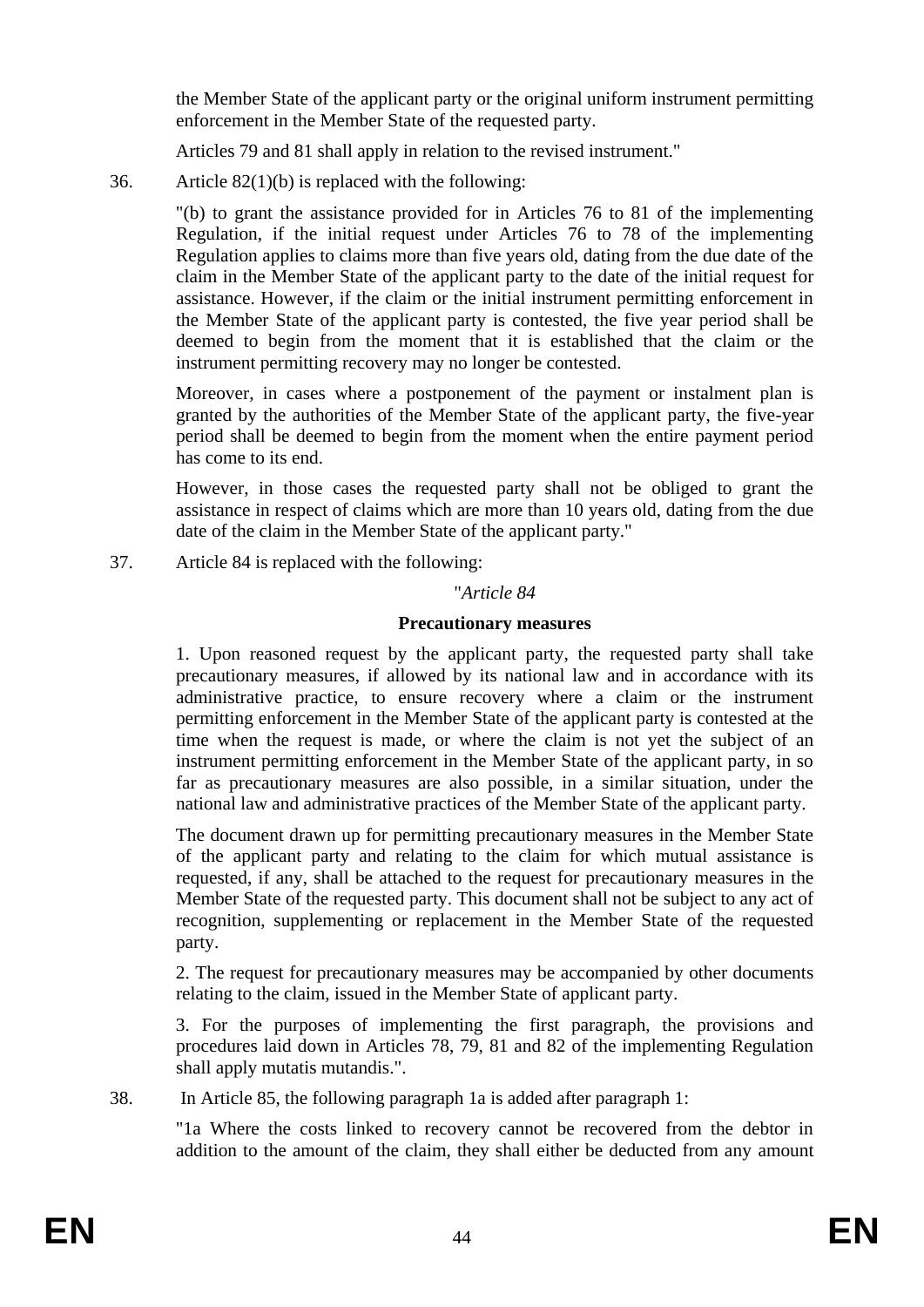which could be recovered or, where this is not possible, be reimbursed by the applicant party. The applicant and requested parties may agree on a reimbursement arrangement specific to the case, or a waiver of reimbursement of such costs."

39. After Article 85 the Article 85a is introduced as follows:

### "*Article 85a*

## **Presence in administrative offices and participation in administrative enquiries**

1. By agreement between the applicant party and the requested party and in accordance with the arrangements laid down by the requested party, officials authorised by the applicant party may, with a view to promoting mutual assistance provided for in this Section:

(a) be present in the offices where the administrative authorities of the Member State of the requested party carry out their duties;

(b) be present during administrative enquiries carried out in the territory of the Member State of the requested party;

(c) assist the competent officials of the Member State of the requested party during court proceedings in that Member State.

2. In so far as it is permitted under the legislation in force in the Member State of the requested party, the agreement referred to in paragraph 1(b) may provide that officials of the Member State of applicant party may interview individuals and examine records.

3. Officials authorised by the applicant party who make use of the possibilities offered by paragraphs 1 and 2 shall at all times be able to produce written authority stating their identity and their official capacity.".

40. Article 87 is amended as follows

a) In paragraph 4 the reference to "Article 34" is deleted and replaced with "Article  $1(vb)$ ",

b)At the end of paragraph 6, the following sentence is added:

"However, if the institution which was requested to carry out the check also uses the findings for the granting of benefits to the person concerned under the legislation it applies, it shall not claim the expenses referred to in the previous sentence.".

- 41. Article 89(3) is deleted.
- 42. Article 92 is deleted.
- 43. In Article 93, the term "Article 87" is replaced by "Articles 87 to 87b".
- 44. Article 94a is inserted as follows:

## "*Article 94a*

## **Transitional provision for unemployment benefits**

Until the entry into force of Regulation (EU) XXX, Articles 56 and 70 of the version of the implementing Regulation in force before [the date of entry into force of the Regulation (EU) xxxx] shall continue to apply to unemployment benefits granted to persons who became unemployed before that date.".

45. Article 96 is amended as follows: